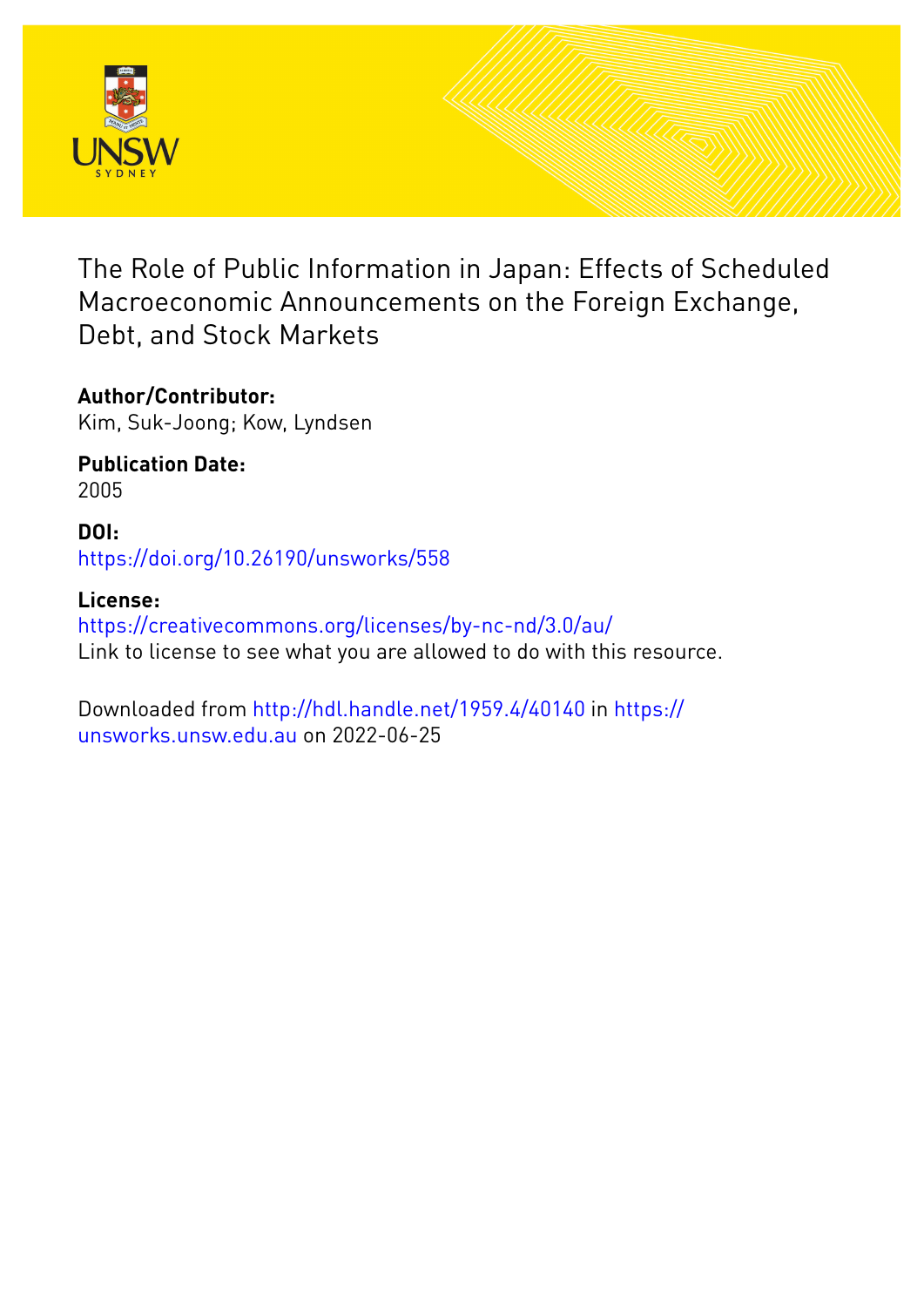# *The role of public information in Japan: Effects of scheduled macroeconomic announcements on the foreign exchange, debt, and stock markets*

Suk-Joong Kim\* and Lyndsen Kow

School of Banking and Finance The University of New South Wales Sydney NSW 2052, AUSTRALIA Fax. +61 2 9385 6347

### **JEL Classification:** G14, G15, F36

**Keywords:** Announcement News, Japanese Financial markets

### **Abstract**

We investigate the impact of the announcements of 16 key macroeconomic variables on the Japanese foreign exchange, debt and stock markets. Despite the importance of the Japanese economy in the world stage, there hasn't been a thorough study of role of scheduled information releases in Japan. We find significant first and second moment influences on returns, and this indicates that these announcement news (or surprises) are a source of tradable information, beyond the mere act of releasing economic figures. The announcements in general raise volatility by generating additional uncertainty in the market, with the debt market exhibiting a much greater response to news than the stock market. Exchange rates and interest rate respond more to inflation-related variables, while the stock market responds more to growth-related variables. Overall, markets participants are found to react to different news announcements in a variety of sophisticated and rational ways.

August 2004

\* Corresponding author School of Banking and Finance The University of New South Wales UNSW SYDNEY NSW 2052 Australia Tel: +61 2 9385-4278 Fax: +61 2 9385-6347 Email: s.kim@unsw.edu.au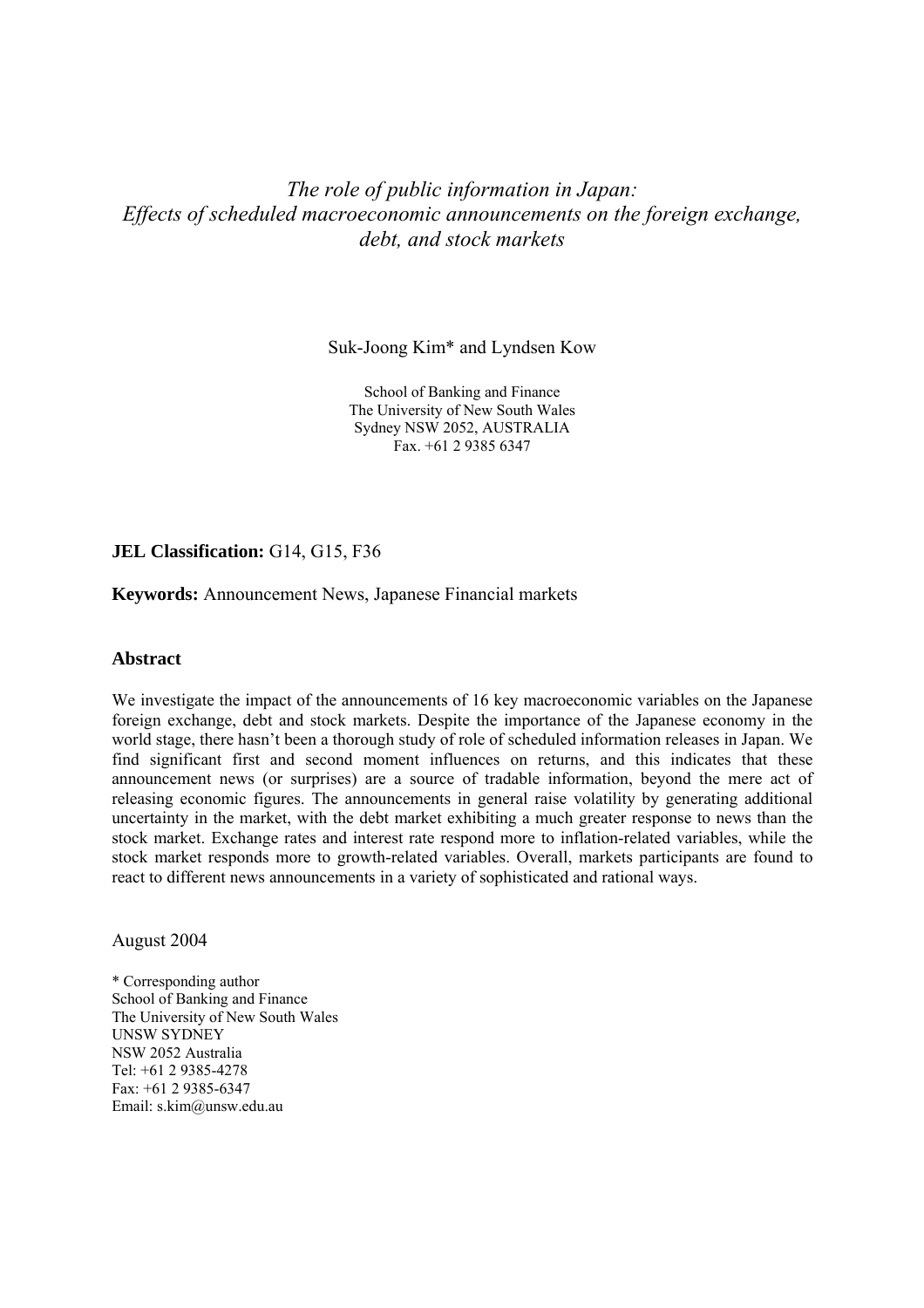# **1. Introduction**

It is well recognised in the financial literature that the flow of information is a major determinant of price movements in the financial market, and as such the impact of information on asset returns has, in its many guises, been covered extensively in existing studies. These flows can take the form of either public or private information. With respect to the former, one of the most common ways in which public information arrives is via scheduled announcements of macroeconomic variables by relevant authorities. This type of information is embargoed until the scheduled release time such that there is no prior leakage of information. Thus, announcement news, if any, reaches all market participants simultaneously, and financial prices will then adjust to incorporate the information surprises. These scheduled announcements also lead to private information flows (in the sense of Lyons, 2001, p.26) to the extent that market participants have heterogeneous interpretations of their implications, thus leading to differing order flows. Indeed, Evans and Lyons (2003) find almost two thirds of price effect from scheduled public information releases is transmitted via order flows, which potentially elicit differential responses from market participants. Overall, this suggests that there is potential for significant first and second moment effects of public information news on asset prices.

There is a voluminous literature in this area for the U.S. announcements. Most of the papers concentrate on the stock market (see *inter alia* Pearce and Roley, 1983, 1985, French and Roll, 1986, McQueen and Roley, 1993, Sun and Tong, 2000, Flannery and Protopapadakis, 2002), the foreign exchange rate market (Ito and Roley, 1987, Hardouvelis, 1988, Ederington and Lee, 1994, DeGennaro and Shreives, 1997, Almeida, Goodhart and Payne, 1998), and the bond market (Becker, Finnerty and Kopecky, 1996, Jones, Lamont and Lumsdaine, 1998, Fleming and Remolona, 1999a). For each of these markets, the impacts of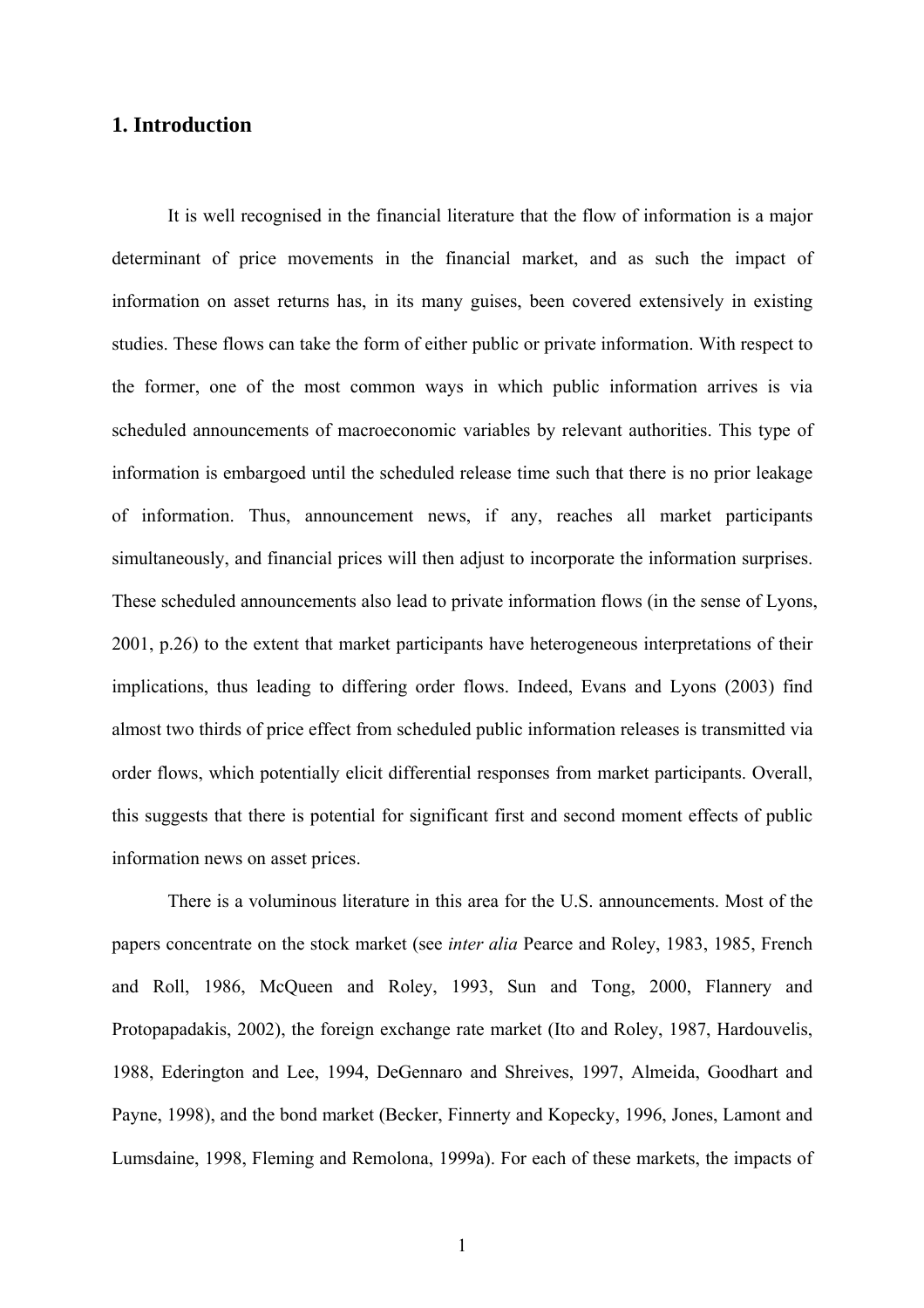macroeconomic news announcements on first and second moments of returns are most frequently investigated, although other market aspects have also been examined<sup>1</sup>. In most cases the focus has been on individual macro announcement variable, whereas some examine a comprehensive set of announcement variables (Flannery and Protopapadakis, 2002, examined 17 US announcements whereas Balduzzi et al., 2001 investigated 26 US announcements).

Despite the abundance of studies in the area their coverage is far from comprehensive. While the examination of markets such as the U.S., UK and Australia is rather widespread, the lack of study of Japanese markets is somewhat surprising considering Japan's stature as the world's second largest economy in terms of both trade flows and financial market capitalization<sup>2</sup>. This paper aims to address this void in the literature. We examine the impacts of scheduled announcement news of 16 key macroeconomic variables on return and return volatility in the foreign exchange, debt and stock markets of Japan. This will shed light on the inner workings of this important economy in responding to announcement news, and facilitate comparisons with the previous studies on other major markets (such as the U.S.).

The main results of the paper are: i) The scheduled announcements of macroeconomic variables has a significant impact on return and return volatility in the Japanese financial markets, and market participants respond to different news announcements in a variety of sophisticated and rational ways. Furthermore, the mere fact that an announcement is made does not have a consistent impact on returns; only when we consider the extent to which the

<sup>&</sup>lt;sup>1</sup> There are also a number of studies that investigate spillover effects of U.S. announcements on foreign markets. These are: Becker, Finnerty and Friedman (1995) on the U.K. stock futures; Becker, Finnerty and Kopecky (1995) on the German and Japanese debt markets; Connolly and Wang (2000) on the U.K and the Japanese stock markets; and Kim (1998), Kim and Sheen (2000) on the Australian foreign exchange and debt markets.

 $2$  Kim (2003) is an exception. However, the coverage of the announcements is limited (six news announcements examined), and the focus is only on the Japanese stock market.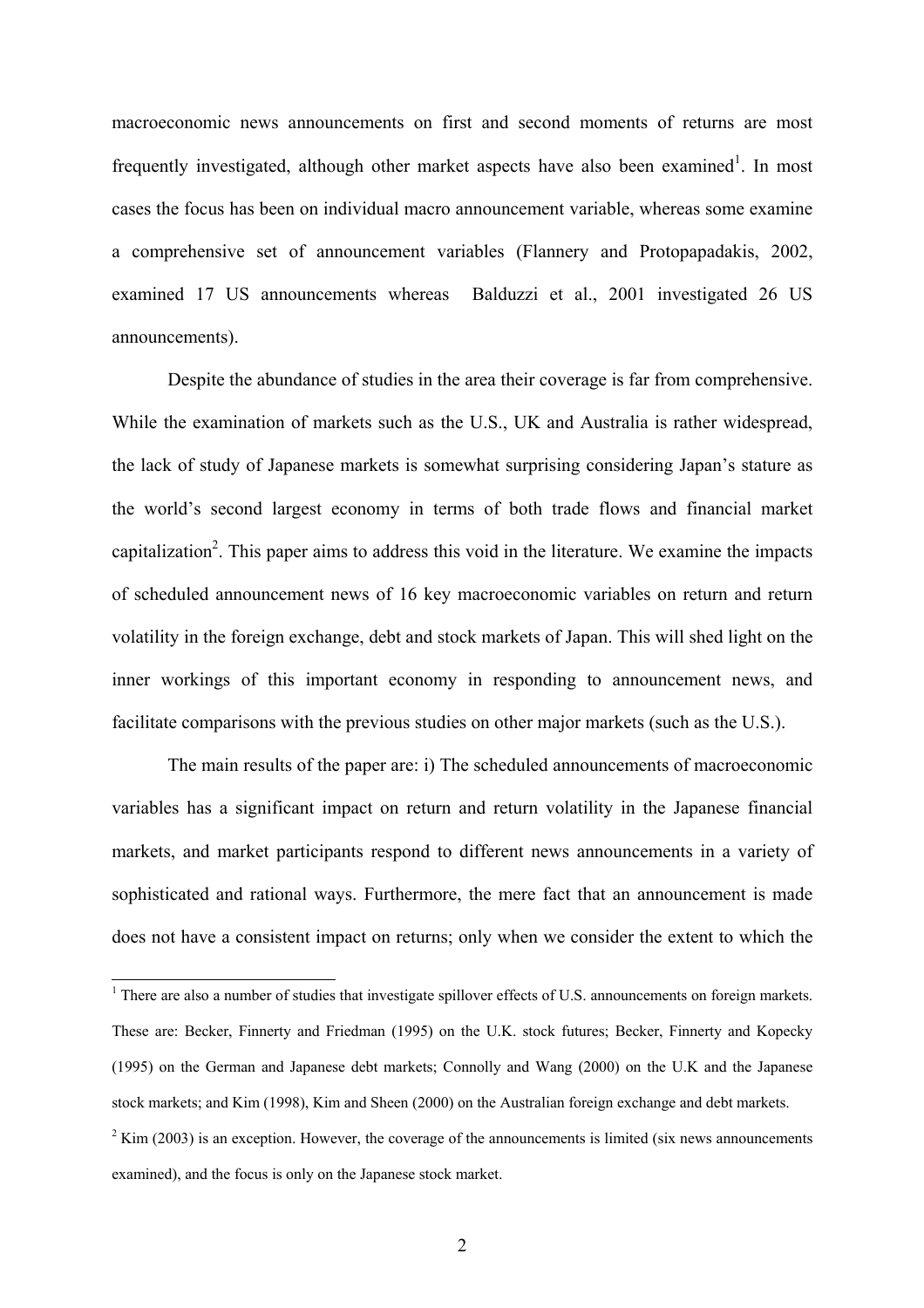announced figure is a surprise to the market do these rational responses become apparent. ii) The debt market exhibits a greater sensitivity to announcements than the stock market, suggesting that while the main source of interest rate movements is macroeconomic news, the stock market tends to respond more to news of a firm-specific or industry-specific nature. iii) In general, the release of macroeconomic figures adds to volatility in the financial markets. Moreover, inflation-related rather than growth-related announcements drove the foreign exchange and interest rate volatilities. However, the reverse is true for the stock market.

 The remainder of the paper is organized as follows: Sections 2 and 3 discuss the data and econometric methodologies employed in this paper, respectively; empirical results are discussed in section 4; section 5 then summarizes the results and offers conclusions.

# **2. Data descriptions**

Three types of data are used: i) the announced values and the dates of announcements of various macroeconomic indicators of the Japanese market; ii) a measure of market expectations of these announcements, and iii) daily returns series of the three markets we examine.

### *Macroeconomic Announcements*

Table 1 contains a comprehensive summary of the 16 macroeconomic series studied in this paper. The first thirteen listed are the growth-related (real factors) and the last three (14-16) relate to inflation (nominal factors). With the exception of three (GNP, Tankan DI (an index of business confidence) and Capex DI), for which announcements are made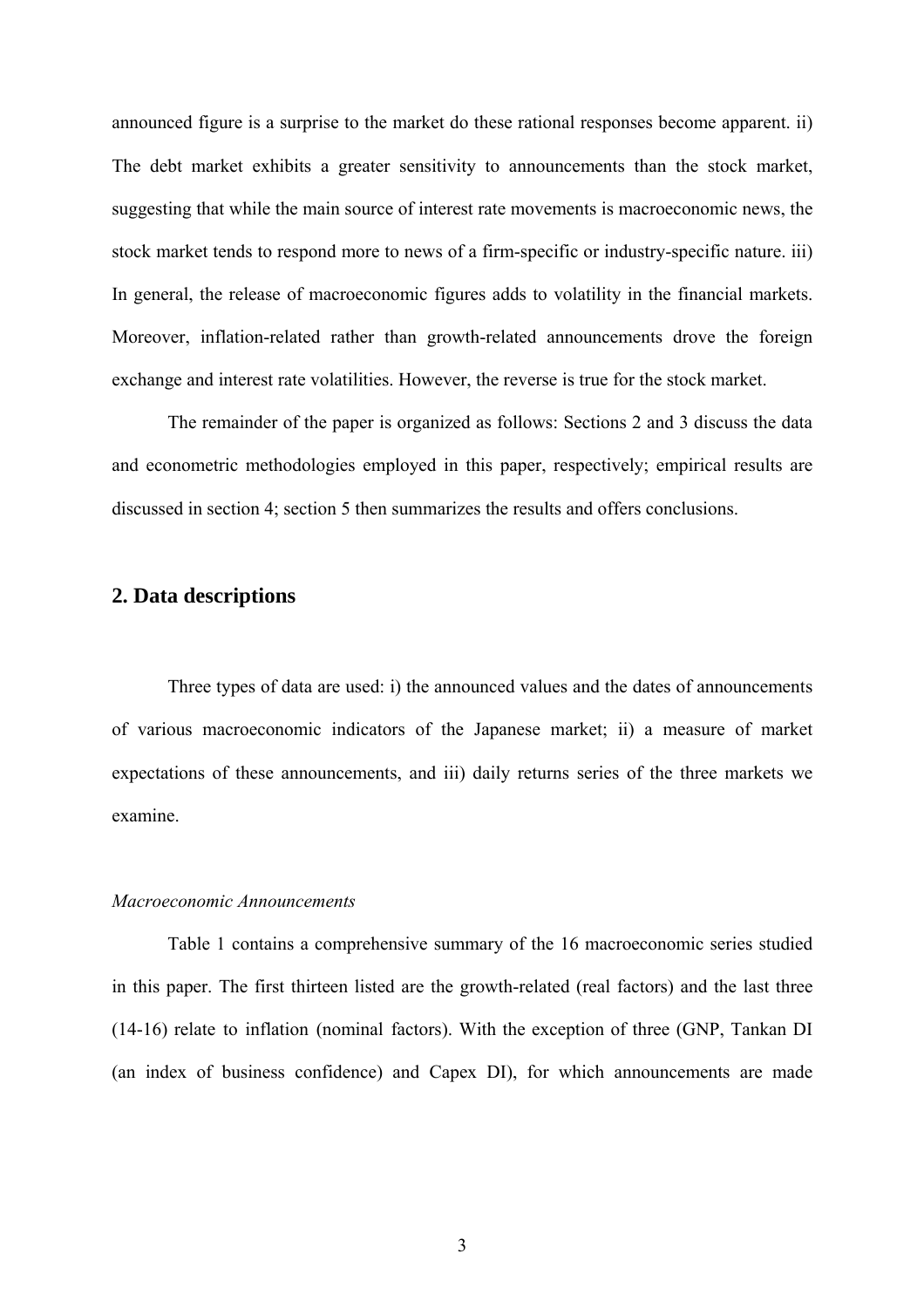quarterly, all macroeconomic indicators are announced on a monthly basis<sup>3</sup>. Figure 1 shows a time line of various Japanese macroeconomic announcements. They are made at four different times throughout the announcement days. Out of 16 variables we consider, eight are announced at 8:50 am Japanese time just before financial market opening, three at 9:30 am, four at 2:00 pm and one at 3:30 pm. The Japanese announcement figures were obtained from Money Market Services (MMS) International, which is now a subsidiary of Standard and Poor's.

### *Market Expectations*

 $\overline{a}$ 

The need for a measure of market expectations stems from the fact that the announcement schedule of the different economic variables is known by the market well in advance. As such, leading up to the announcement, the market will form expectations as to the variables' likely announced value. However, consistent with the efficient market hypothesis, only the unexpected or 'surprise component' of each announcement should have an impact on market returns, as anticipated component is already incorporated into the price. We use market expectations proxied by (median) market survey expectations carried out by MMS. While some previous studies have generated expectations using econometric models, survey expectations reflect contemporary market sentiment.<sup>4</sup> Survey participants have easy access to a wide range of informational sources, and since their forecasts are based on current

 $3$  The announced figures are actual figures for the relevant period (either a month or a quarter) immediately prior to the date of announcements. For example, the trade balance figure for the June 1999 period was announced on the 21th July 1999.

<sup>&</sup>lt;sup>4</sup> Pearce and Roley (1985) find that MMS survey data also has a lower mean squared error than when residuals from an ARIMA model are used to proxy the unexpected component of an announcement.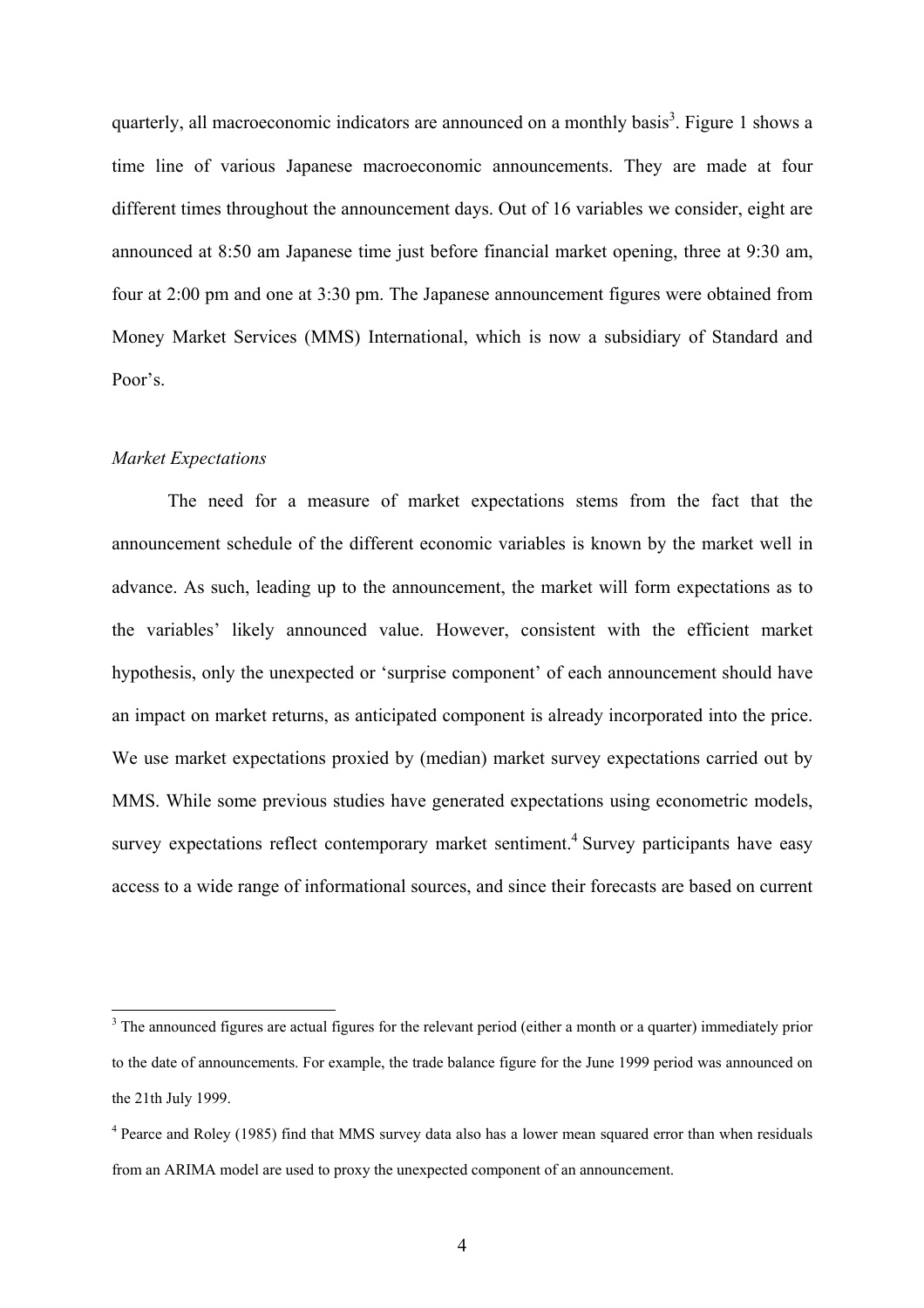(as well as past) information, survey data will prove to be a more relevant indicator of current market expectations.<sup>5</sup>

While surveys were conducted weekly, most announcements were made on a monthly basis. We therefore use the median expectations of the survey immediately prior to the corresponding announcement, as these reflect the most current information. Even so, there is a time lag of a few days between the survey and actual announcement. Several studies have attempted to correct for this time lag but all find that their results are not materially affected.<sup>6</sup> Therefore, we use the unadjusted MMS survey expectations for simplicity.

### *Financial Market Returns*

The markets considered are foreign exchange (Yen/USD), debt (90-day LIBOR Euroyen<sup>7</sup>) and stock (NIKKEI 225<sup>8</sup>) markets of Japan for the period January 1, 1988 to April

 $6$  Roley (1982) suggests a correction involving changes in interest rates in the intervening period, but admits that the adjustment is probably unnecessary in the majority of cases. Flannery and Protopapadakis (2002) come to the same conclusion when experimenting with the adjustment of McQueen and Roley (1993). In using a regression to estimate the unexpected component of the announcement, Irwin (1989) incorporates an additional term to capture the additional information made available in the intervening period. He finds that this additional term is insignificant.

<sup>&</sup>lt;sup>5</sup> Brooks et al. (1999) take a different stance, noting that economists are generally suspicious of survey data. Firstly, they posit that it is well known that survey data exhibits 'herding behaviour'. Secondly, it may be subject to survival bias, in that those forecasters who are more accurate will tend to remain on the survey panel. Finally, they note that while surveys tend to release *median expectations*, there is no reason to believe that the marginal investor would hold this expectation, or that market prices will reflect this median expectation. However, in spite of these criticisms, we still feel that survey data is the most appropriate for our study.

 $<sup>7</sup>$  The long-term interest rate is not considered here due to lack of available data (10-year Japanese Government</sup> Bonds (JGB), the primary benchmark for long term borrowing rates in Japan) for the sample period.

 $8$  We also carried out a stock market analysis based on TOPIX, with very similar results (unreported).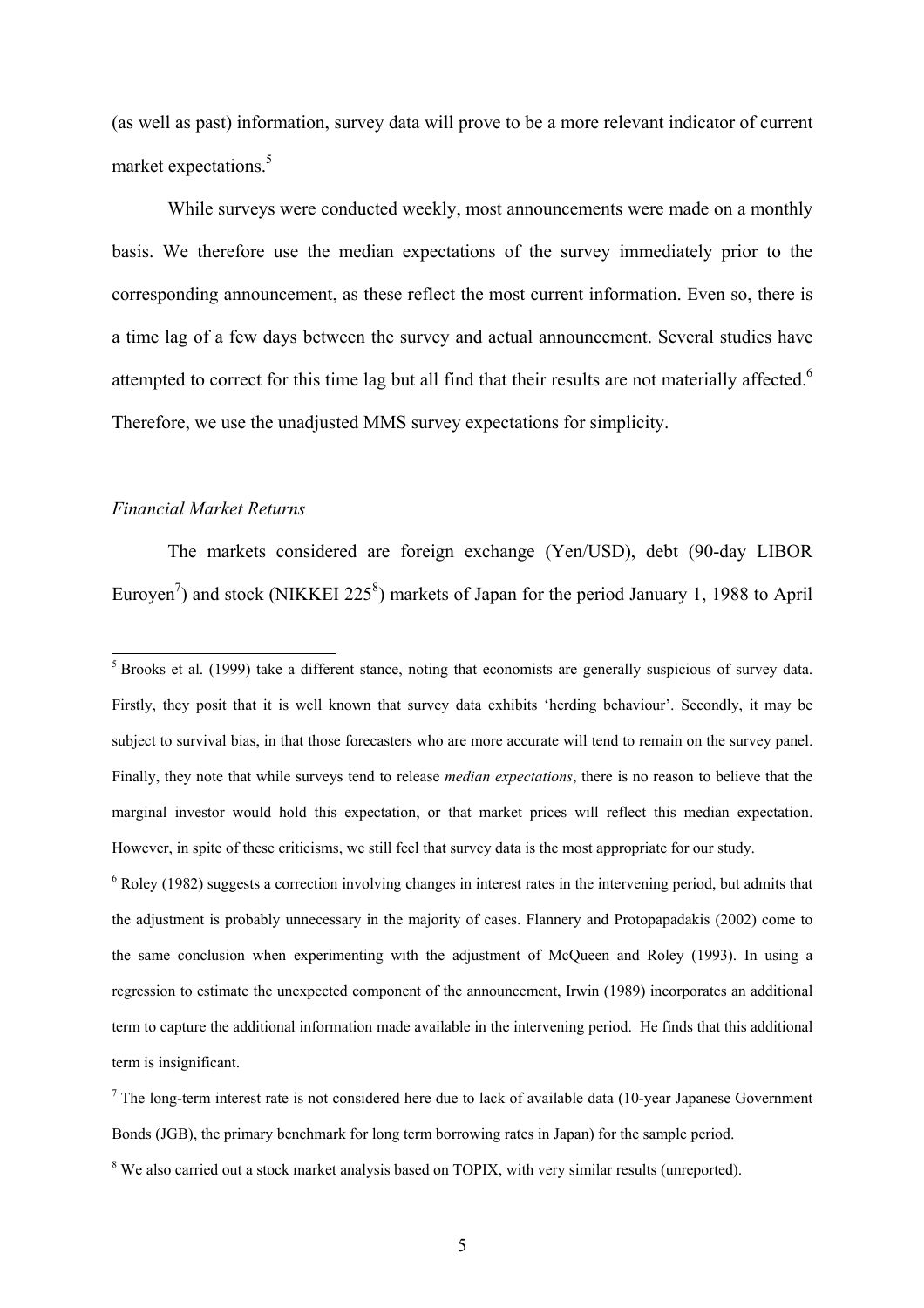30, 1999, yielding 2,956 daily observations. We use the midpoints of the quoted bid and ask rates for the foreign exchange rate and the interest rate. All of the data on the Japanese financial markets was obtained from Datastream. Figure 1 shows the trading hours of the Tokyo stock exchange and the data collection time for the exchange rate and the interest rate (5pm London Time, as reported by Barclays Bank International and the Financial Times, respectively).

 We investigate the announcement effects of each information releases over a return holding period that envelopes the announcements. Daily holding periods for all three markets contain the announcements (see Figure 1)<sup>9</sup>. For the exchange rate and the Nikkei 225 stock index we measure the change in price or index value from the close of the previous day to the close of the current day:  $R_t^D = \ln(P_t^{close} / P_{t-1}^{close}) \times 100$ . This represents continuously compounded rates of return. The interest rate changes are simply defined as the absolute difference from one day to the next:  $R_t^D = P_t^{close} - P_{t-1}^{close}$ .

The statistical properties of each of the return series are displayed in Table 2. All mean returns are fairly close to zero and we observe significant skewness and excess kurtosis in all series. Significant first and second moment serial correlation in returns is observed in all cases suggesting significant time-varying conditional heteroskedasticity. In addition, the Engle and Ng (1993)'s joint sign bias test, which detects the existence of leverage effects (asymmetric volatility response to unanticipated positive and negative shocks), is significant in all cases. Lastly, the Augmented Dickey-Fuller unit root tests confirm that none of the return series has a unit root. In summary, the returns series generally exhibit significant

<sup>&</sup>lt;sup>9</sup> The GNP announcements were made thirty minutes after the close of TSE but before the exchange and interest rate collection time of 5pm GMT. Thus, GNP announced at day t is included in holding period ∆Nikkei<sub>t+1</sub> and as such the GNP news is used with one day lag in the subsequent analysis for the Nikkei. This complication does not arise for the Yen/USD and EuroYen estimations.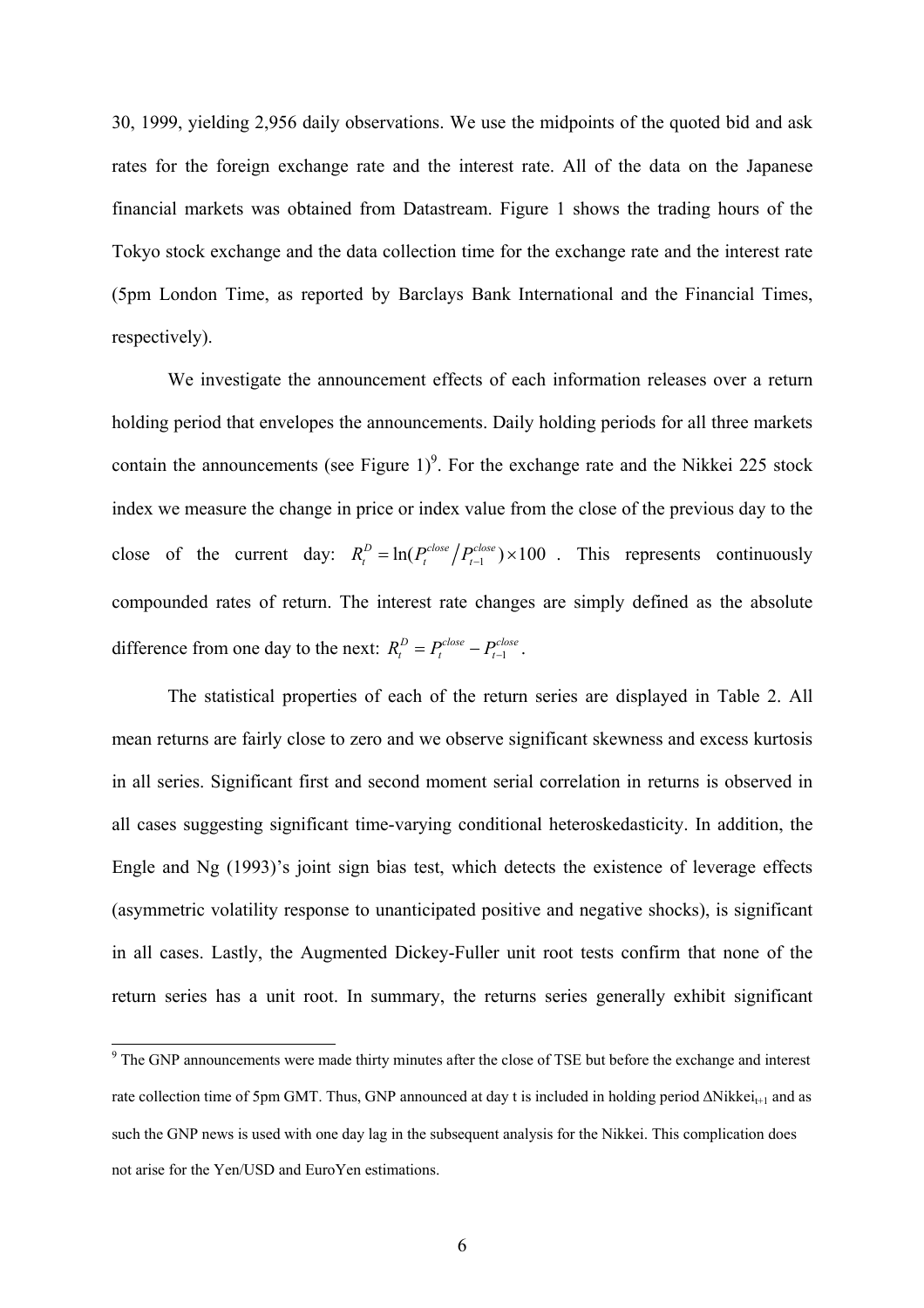skewness, leptokurtosis, conditional heteroskedasticity and leverage effects, typical of high frequency financial return series. These characteristics must therefore be addressed in empirical modeling of these series.

## **3. Econometric methodologies**

### **3.1. EGARCH modeling**

GARCH family of models has been shown to be effective in addressing the observed statistical characteristics of higher frequency financial return series such as observed in Table 2. In particular, parsimonious GARCH(1,1) model is generally shown to outperform other GARCH specifications (Hansen and Lunde, 2001). The observed leverage effect in the data is addressed by employing exponential GARCH models. An advantage of EGARCH models over other asymmetric models is that it allows negative coefficients in the conditional variance equation which plays a crucial role in the analyses. We chose EGARCH(1,1) models for all three series instead of adopting a different lag structure for each. This is to facilitate straight forward cross equation comparisons of announcement news effects. The base model is the MA-EGARCH $(1,1)$  as shown below:

$$
R_{i,t} = \alpha_{i,c} + \alpha_{i,HOL} \cdot HOL_{i,t} + \varepsilon_{i,t} + \sum_{k=1}^{q} \alpha_{i,k} \cdot \varepsilon_{i,t-k}
$$
  
\n
$$
\varepsilon_{i,t} = z_{i,t} \sqrt{h_{i,t}} \sim (0, h_{i,t}), \ \ z_{i,t} \sim \text{iid}(0,1)
$$
 (1a)

$$
\ln h_{i,t} = \beta_{i,c} + \beta_{i,HOL} \cdot HOL_{i,t} + \beta_{i,h} \cdot \ln h_{i,t-1} + \beta_{i,e1} \cdot \frac{\varepsilon_{i,t-1}}{\sqrt{h_{i,t-1}}} + \beta_{i,e2} \cdot \left(\frac{|\varepsilon_{i,t-1}|}{\sqrt{h_{i,t-1}}} - \sqrt{\frac{2}{\pi}}\right)
$$
(1b)

Where:

*R*<sub>i,t</sub> = Foreign exchange and stock market returns over daily holding periods 
$$
(\ln(P_t^{close}/P_{t-1}^{close}) \times 100)
$$
. Daily interest rate change is measured as  $(P_t^{close} - P_{t-1}^{close})$ .

- $HOL_{i,t}$  = Seasonal dummy that takes the value of the number of days between two successive observations. One for normal weekdays, 3 for Mondays and 2 or higher for days immediately following market closures due to holidays.
	- $h_{i,t}$  = Conditional volatility of  $R_{i,t}$ .
		- $q =$ Number of moving average terms included in the conditional mean equation to remove serial correlation in the estimated standardized residuals *zt*.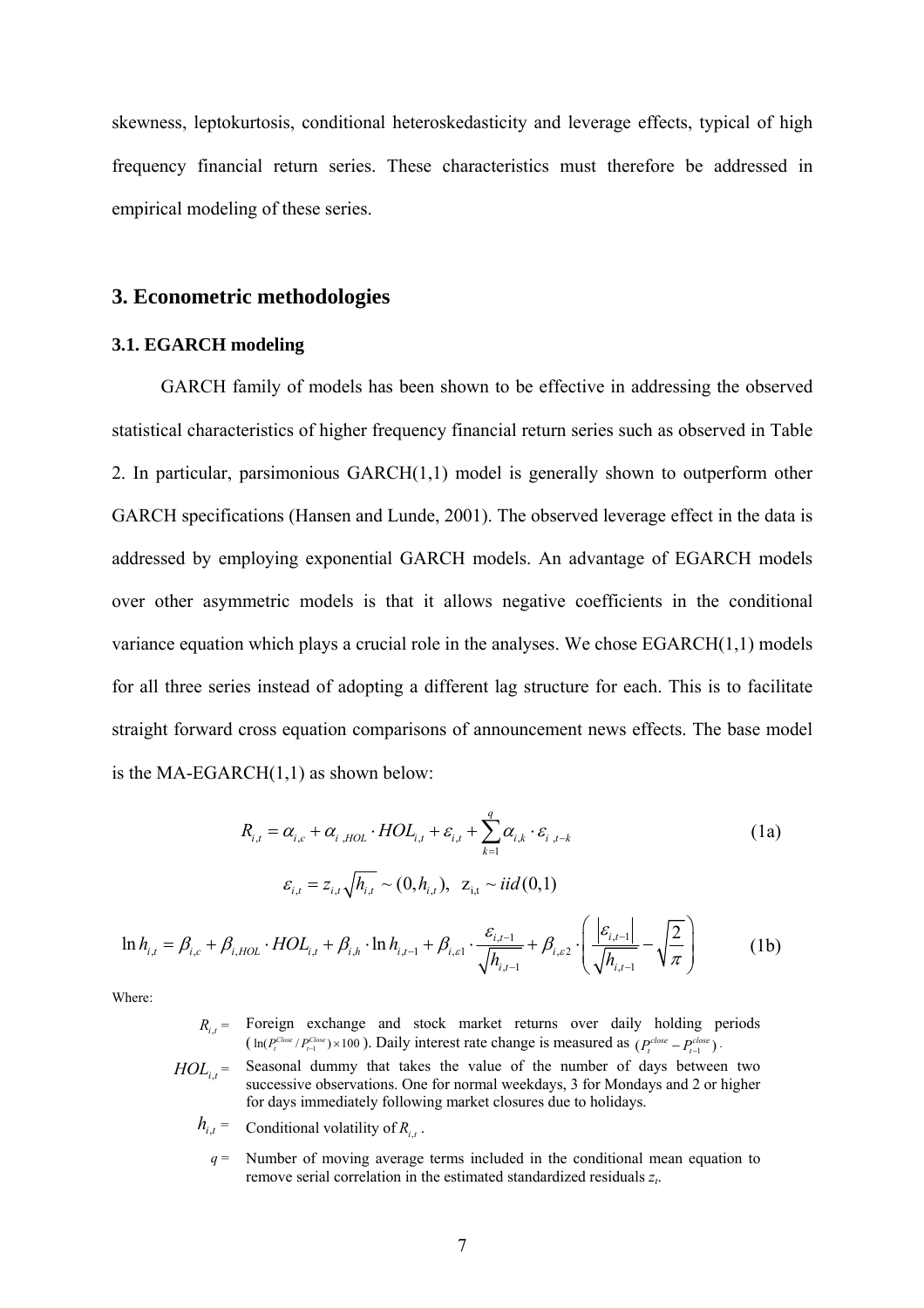In addition to the base EGARCH parameters, we adopt the seasonal variable  $HOL<sub>t</sub>$  to capture the potential effects of asymmetric daily information flows due to holidays and weekends.<sup>10</sup>

The announcement news variables in various forms will enter the right hand sides of (1a) and (1b), and we examine the sign and magnitude (or significance) of their coefficients to determine the sensitivity of the various markets' return and return volatility (respectively) to the public information releases/news<sup>11</sup>. We adopt general to specific modeling strategy in modeling news. We first investigate the aggregate effects of all the information releases on the return and return volatility, then we disaggregate announcements into growth-related and inflation-related announcements. Finally, individual announcement and news effects are investigated. This strategy allows us to ascertain the existence or otherwise of generalized announcement effects in addition of the market reactions in response to specific announcements.

### *Model 1: Aggregated announcement effects*

$$
R_{i,t} = M\left(\cdot\right) + \alpha_{i,ALL} \cdot ALL_t \tag{2a}
$$

$$
\ln h_{i,t} = V(\cdot) + \beta_{i,ALL} \cdot ALL_t \tag{2b}
$$

<sup>&</sup>lt;sup>10</sup> We also carried out our analyses with an alternate definition for  $HOL<sub>t</sub>$ . The holiday dummy would take the value of one for days immediately following market closures due to holidays, and zero otherwise. It was used in conjunction with day-of-the-week dummies. Since this alternate specification did not significantly add to our analysis, we have only reported the results of the estimations using the seasonal dummy described above.

 $11$  Note that monthly and quarterly announcement news variables are transformed to daily frequency by assigning zeros on non-announcement days to match the frequency of the returns data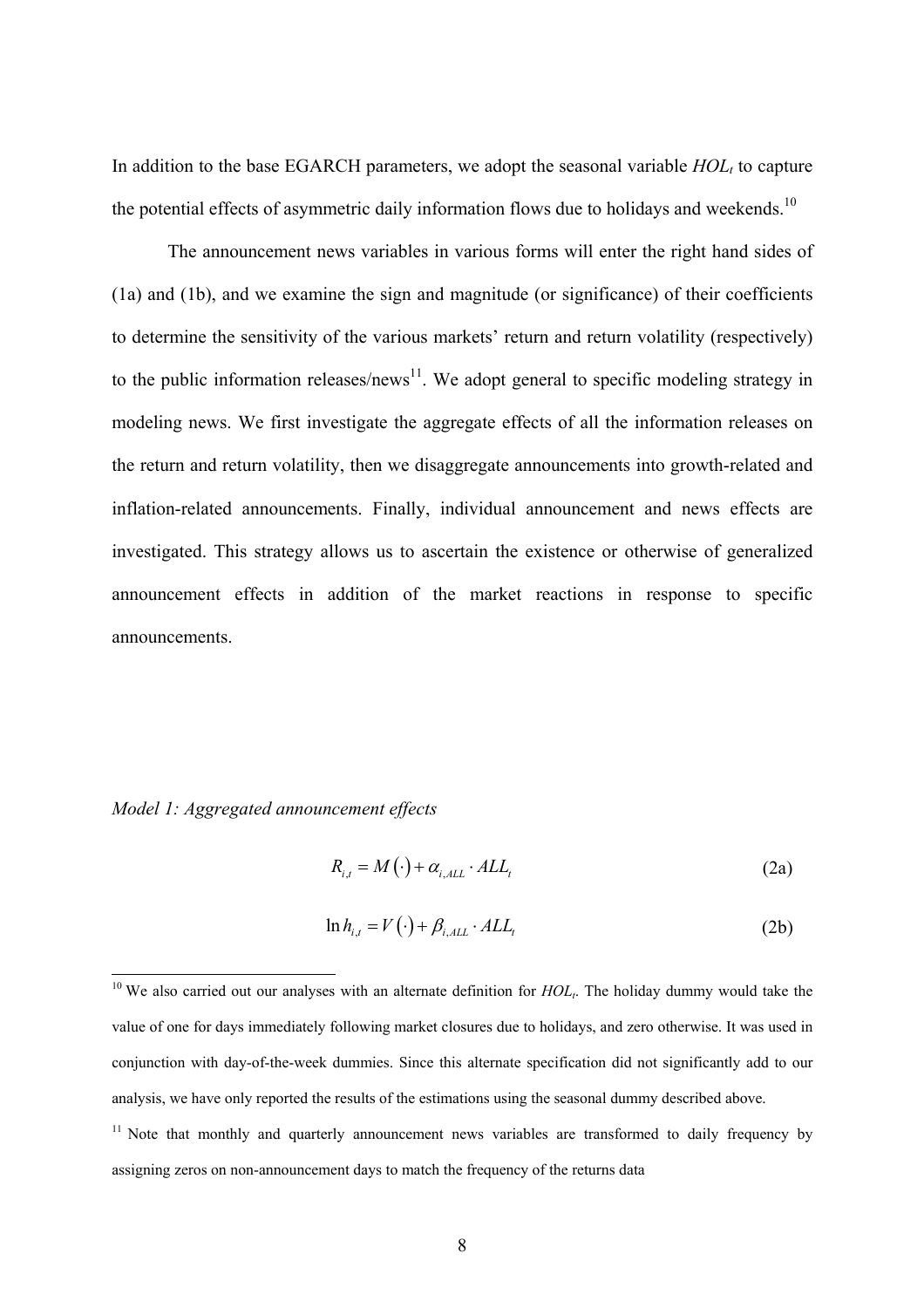Where  $M(\cdot)$  and  $V(\cdot)$  are the right hand sides of Equations (1a) and (1b), respectively. The first set of estimations involves a single  $ALL<sub>t</sub>$  announcement dummy, which takes the value of one when any announcement is made within the holding period, and zero otherwise. The announcement coefficients,  $\alpha_{\text{ALL}}$  and  $\beta_{\text{ALL}}$ , thus pick up the average effect of the announcements on the conditional mean and variance, respectively.

#### *Model 2: The effect of announcements related to growth and inflation*

$$
R_{i,t} = M(\cdot) + \alpha_{i,GROW} \cdot GROW_t + \alpha_{i,NFL} \cdot INFL_t
$$
\n(3a)

$$
\ln h_{i,t} = V(\cdot) + \beta_{i,GROW} \cdot GROW_t + \beta_{i,NFL} \cdot INFL_t \tag{3b}
$$

The second set of estimations is a systematic progression from the first and involves two separate announcement dummies,  $\text{GROW}_t$  and  $\text{INFL}_t$ . These take the value of one when any growth or inflation related variable, respectively, is announced within the holding period, and zero otherwise. Hence, this involves a simple disaggregation of announcements into real and nominal variables $12$ . The announcement coefficients thus measure the average effects of growth and inflation announcements on the financial prices and volatilities. The justification for this separation lies in the fact that real and nominal variables convey distinct pieces of information, and it would be pertinent to observe whether particular markets' movements are driven more by variables belonging to one class or the other.

Model 3: The effects of individual announcements

<sup>12</sup> The three *nominal* variables are *WPI*, *CPI* and *MS*. The remaining 13 are defined as *real* variables.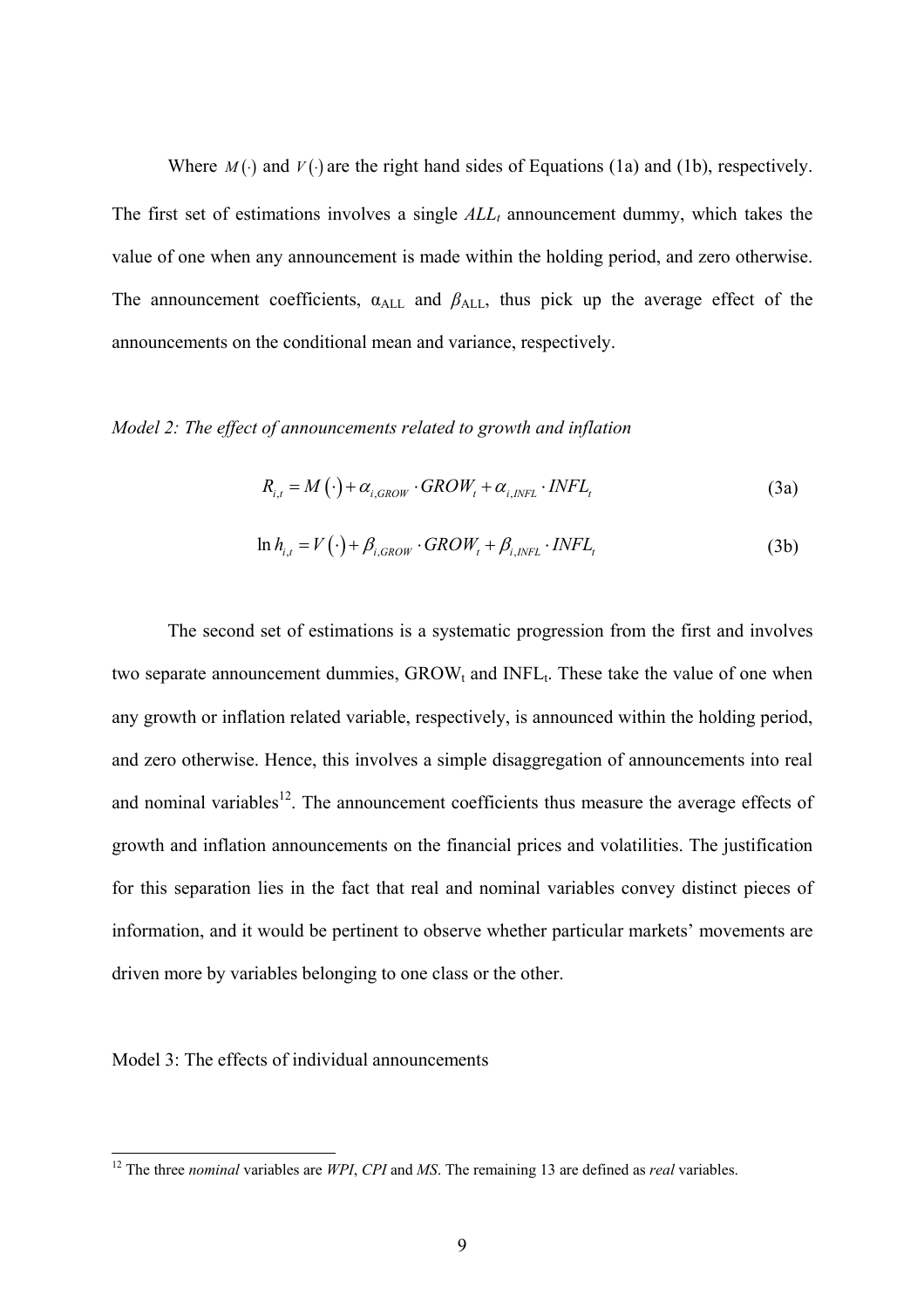$$
R_{i,t} = M\left(\cdot\right) + \sum_{j=TB}^{MS} \alpha_{i,j} \cdot ANN_{j,t} \tag{4a}
$$

$$
\ln h_{i,t} = V(\cdot) + \sum_{j=TB}^{MS} \beta_{i,j} \cdot ANN_{j,t}
$$
\n(4b)

The third set of estimations involves a further disaggregation, with announcement dummies created for each individual announcement series. *ANN<sub>it</sub>* is the dummy that takes the value of one when an announcement about that particular economic variable  $j$  (= TB, CAB, GNP, UE, JOS, RET, IND, HS, MO, TNK, CPX, COI, LEA, WPI, CPI and MS, as outlined in Table 1) is made within the holding period, and zero otherwise. Their coefficients will represent the average effect of that particular announcement series.

It is important to note that in this analysis, only 13 out of the 16 macroeconomic announcements have been included. This is because both UE and JOS announcements are always made on the same day and at the same time, as are TNK and CPX announcements, and COI and LEA. In order to avoid the problem of multicollinearity, as well as to avoid the problems involved in isolating the impacts of these simultaneously-announced variables, we chose to drop one out of each of these pairs of announcements. We drop JOS, CPX and  $COI<sup>13</sup>$ .

### *Model 4: The effect of announcement news*

<sup>&</sup>lt;sup>13</sup> W dropped *JOS* because *UE* is the indicator to which the market more readily turns for an indication of the state of the job market. We chose to drop *CPX* over *TNK* because only the market expectation of the latter is unbiased, and is therefore also included in our *news variables* regression. The decision to drop *COI* over *LEA* was purely arbitrary. Since the market expectations of the neither was unbiased, neither is included in the later analyses either. It should also be noted that henceforth, any discussion of the effects of *UE*, *TNK* or *LEA* announcements will implicitly be a discussion of *joint* effects. For example, a finding that *UE* announcements raise volatility in general will actually equate to a finding that, in general, the *joint effect* of *UE* and *JOS* announcements is to raise volatility.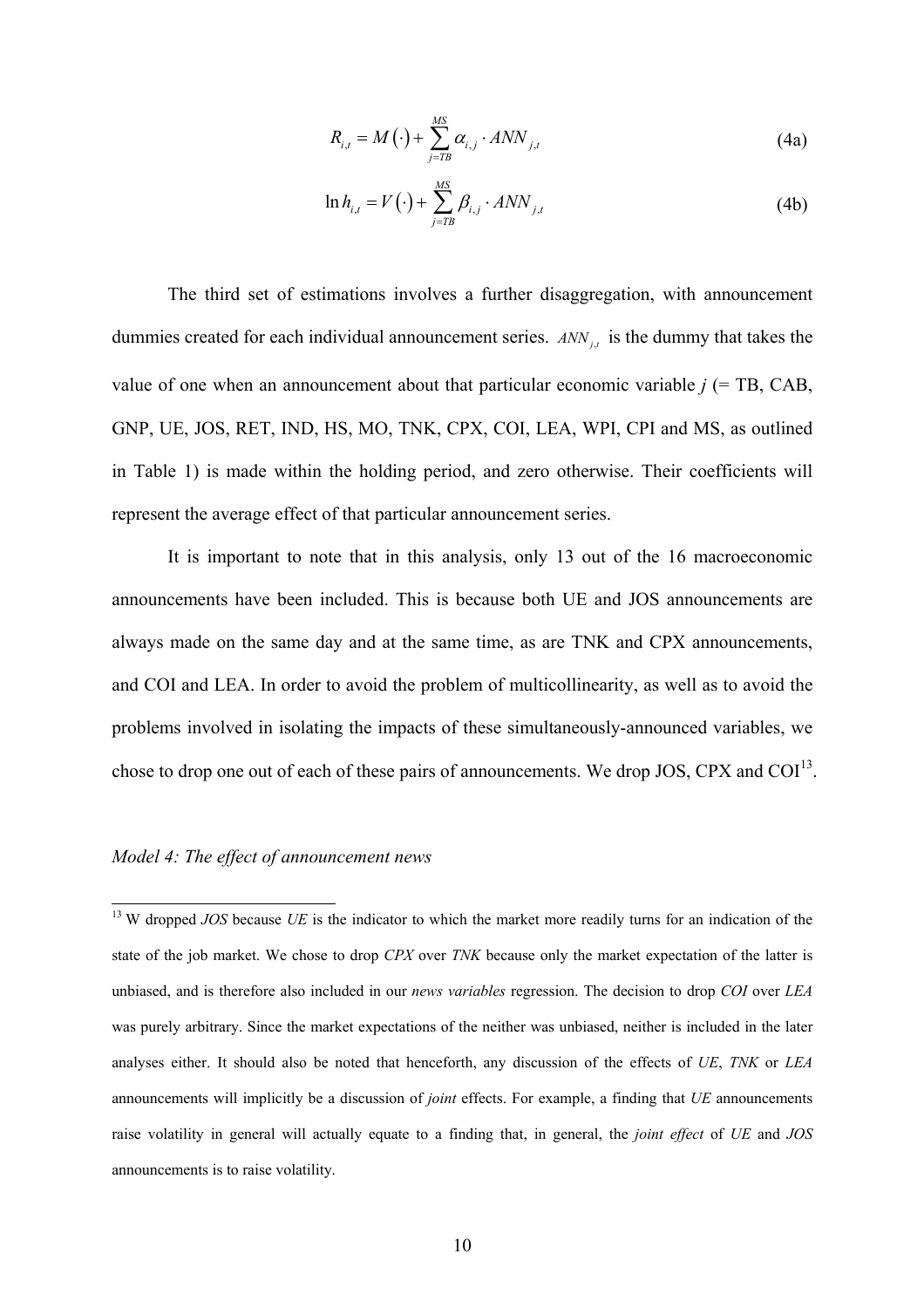$$
R_{i,t} = M\left(\cdot\right) + \sum_{j=TB}^{MS} \alpha_{i,j} \cdot NEWS_{j,t} \tag{5a}
$$

$$
\ln h_{i,t} = V(\cdot) + \sum_{j=TB}^{MS} \beta_{i,j} \cdot \left| NEWS_{j,t} \right| \tag{5b}
$$

We now use news variables in both the conditional mean and volatility equations. News variable, *NEWS<sub>it</sub>*, is calculated as the difference between the announced and expected value of the economic variable if an announcement is made within the holding period, and zero otherwise. This essentially captures the unexpected component of each announcement, and for the variables expressed as a percentage change from the previous period, news variables are computed as an absolute difference: *NEWS*, =  $Actual$ , =  $Expected$ . The Trade Balance (TB) and Current Account Balance (CAB) are expressed in raw dollar figures (see Table 1), and so we calculate the percentage difference:  $NEWS_t = ln(Actual_t/Expected_t) \times 100$ .

These news variables measure the extent to which the announcements contain new information, and as such it is now possible to draw more meaningful inferences from the analysis. This is especially true for the mean equation since we are now considering both the direction and the magnitude of the surprise component of each announcement. For this final analysis, we only use the 10 series for which market expectations have been deemed unbiased.<sup>14</sup> This is because Model 4 essentially involves a joint test, in that we are also relying on the accuracy of market expectations. If the market systematically under- or overestimates the value of a particular economic indicator, the results from our EGARCH(1,1) model will not be meaningful. Only when MMS survey expectations are unbiased predictors

<sup>&</sup>lt;sup>14</sup> *JOS* will appear in Model 4, even though it was omitted from Model 3. The reason is that while it was always announced on the same day and at the same time as *UE*, the direction and magnitude of the surprise component of each announcement differs between the two series. The previous problem of multicollinearity is therefore no longer applicable.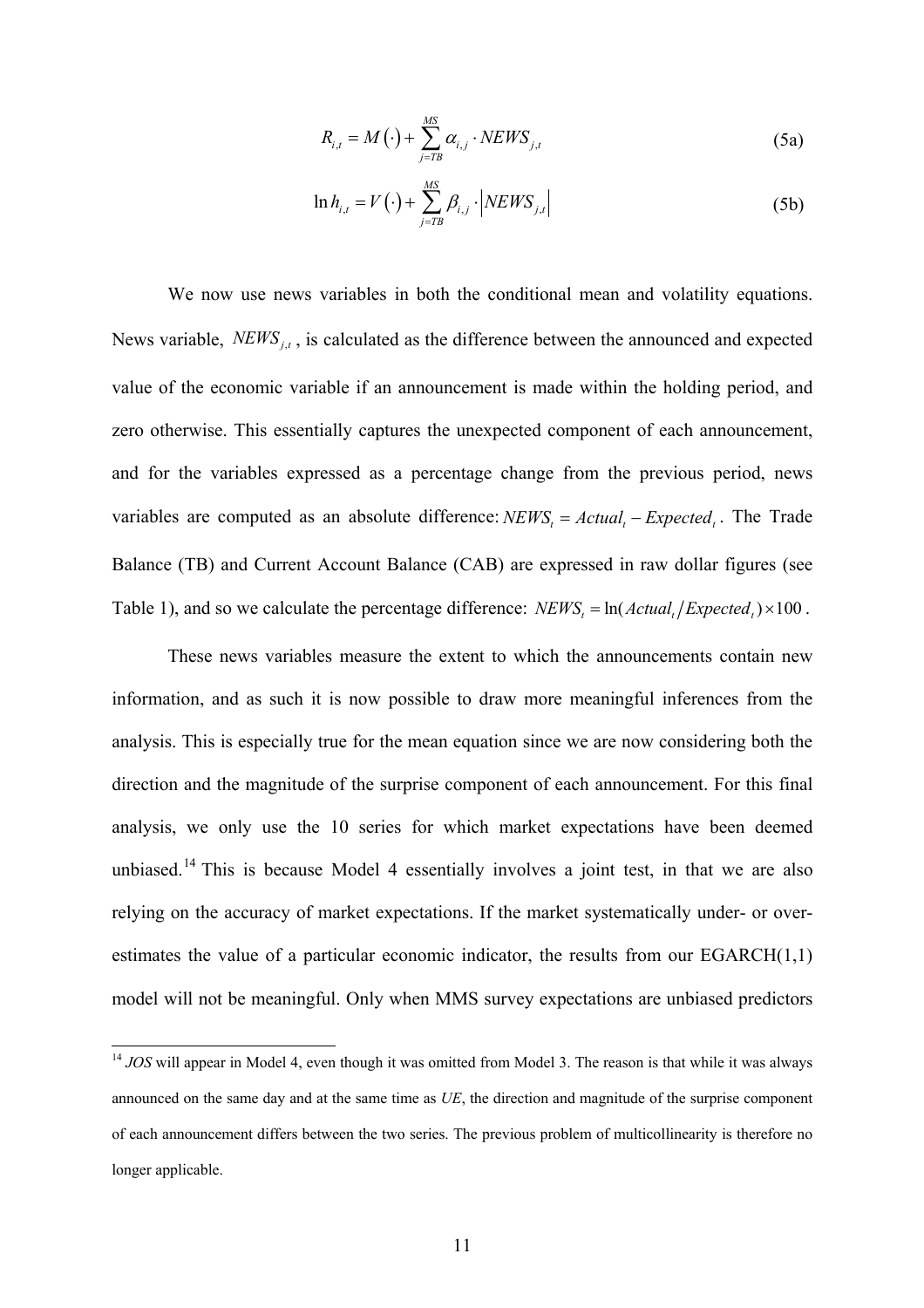of the announced figures will we be able to treat deviations of the actual from the expected as  $^{\circ}$ news<sup>,15</sup>

#### **3.2 First and second moment responses to news**

The first moment (mean) news effects occur via two basic channels. The first is due to 'equilibrium adjustments', whereby financial prices change to restore the equilibrium relationship between the economic variable and that particular financial market. For example, assuming informationally efficient markets, the exchange rate observed prior to macroeconomic announcements represents equilibrium, given market participants' best forecasts at the time. Thus, if the announced figure differs significantly from prior expectations, this new information will then be (quickly) incorporated to restore equilibrium. The second channel by which first moment effects may arise is in anticipation of a policy response by the central bank, either via monetary policy and/or foreign exchange intervention. This is the 'policy anticipation hypothesis', support for which has been found in past studies such as Urich and Wachtel (1984), Hardouvelis (1988), Deravi et al. (1988) and Hogan et al. (1991) in the U.S. In the context of our study, the policy change or intervention would be that of the Bank of Japan. In a similar fashion to the process above, given the injection of new information, market equilibrium must be restored by incorporating the expected future policy response of the central bank.<sup>16</sup> Of course, this will be based on the monetary and foreign exchange intervention policy objectives prevailing at the time of the announcement, and whether or not the market believes that these stated policy objectives are credible.

<sup>&</sup>lt;sup>15</sup> Unbiased tests of survey expectations are reported in last two columns of Table 1.

<sup>&</sup>lt;sup>16</sup> While the Bank of Japan does not directly intervene in the stock market in any way, any intervention via monetary and/or foreign exchange intervention policies (which will have an impact on interest rates and exchange rates) will still have indirect flow-on implications for the stock market, and thus still affect the equilibrium value of a stock index such as the Nikkei 225.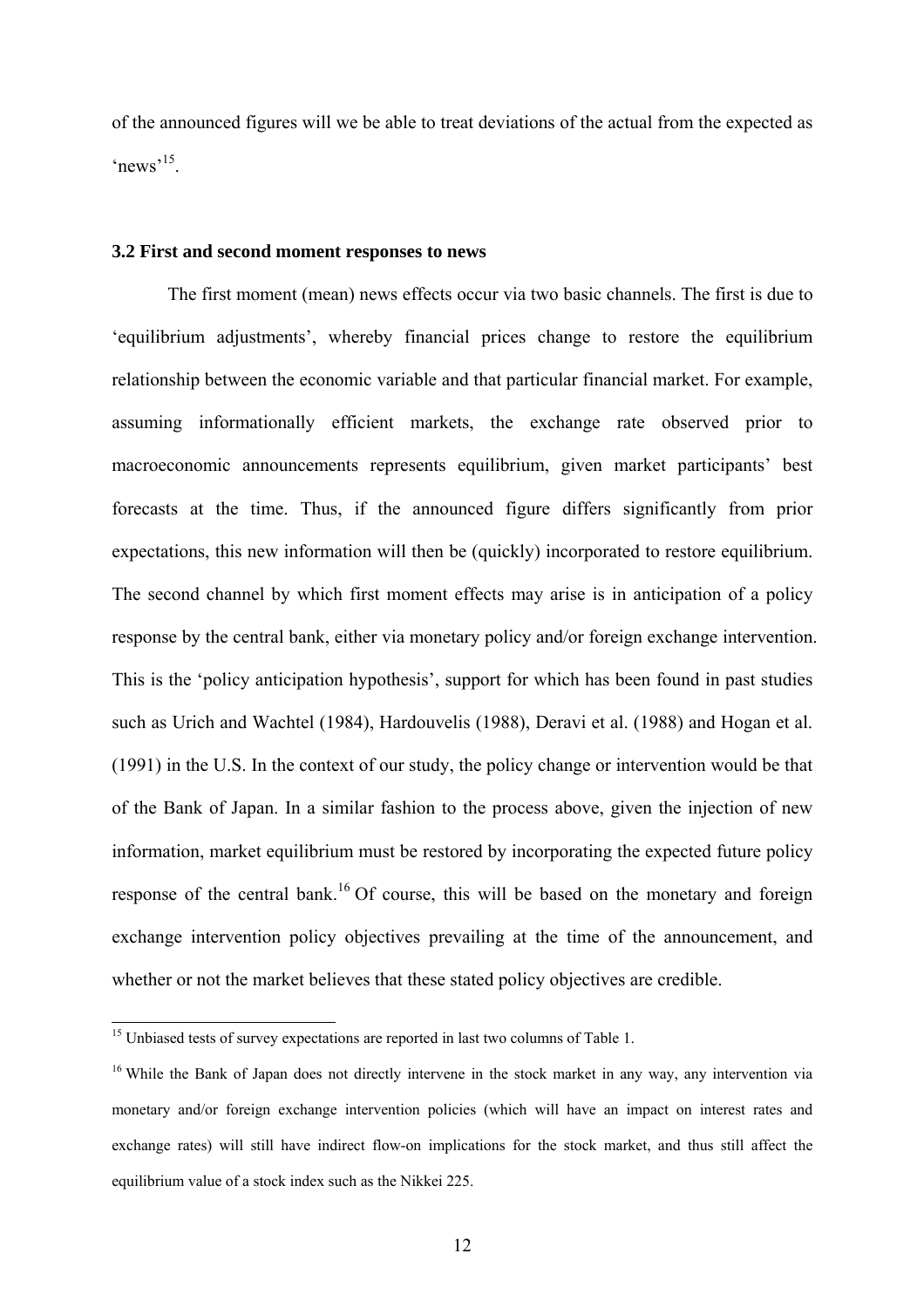Turning to the second moment effects, volatility can respond in one of two ways on the days of announcements. A higher volatility may result from the announcement of a 'lowvolatility' variable, for which a widespread consensus about its importance and relevance develops easily. Thus, following a degree of homogeneity of beliefs in the days leading up to its announcement, a surprise in the announced value will have a market exciting effect on trading volumes (more specifically order flow) and thus, conditional volatility. Conversely, a fall in volatility may result from the announcement of a variable about which some market participants may have a poor understanding of importance or relevance. Following elevated trading levels based on the diversity of opinions in the preceding days, the announcement will reduce the amount of speculative trading based on incorrect information, and thus also reduce conditional volatility.<sup>17</sup>

### **3.3 Expected results**

 $\overline{a}$ 

The majority of studies in the literature concentrates on only a handful, at best, of announcement variables and thus allow conjecturing specific hypotheses for each of the variables considered. The approach taken in this paper is to study the effects of up to 16 macroeconomic announcements on three financial market segments in Japan. As a result, this multitude of both announcements and markets renders the formulation of individual expectations less manageable. We have chosen to be comprehensive, rather than specific, in our analysis. While this is inevitably at the expense of the detailed rationale and explanations

<sup>&</sup>lt;sup>17</sup> Ideally, we would have carried out an analysis of the effect of macroeconomic announcements on trading volume to reaffirm our findings on second moment movements. While data on traded volumes was available at a *daily* level, we feel that a volume study requires data at a much higher frequency. Indeed, past studies have settled for no less than minute-by-minute volume data. We performed OLS regressions using volume data from Datastream, but felt that due to the relatively low frequency of observations, they did not significantly contribute to our study. The results are therefore unreported to conserve space.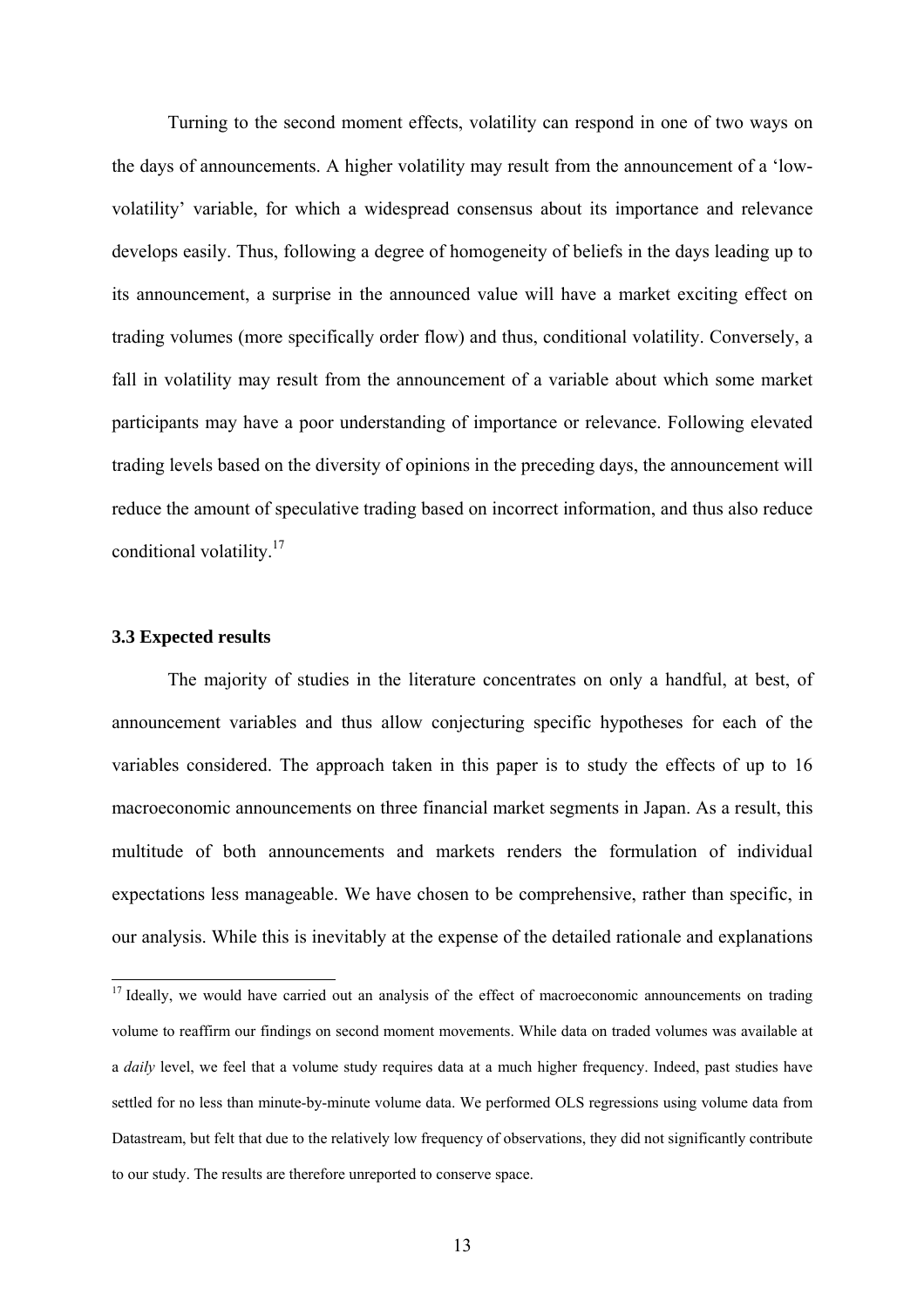contained in earlier studies in the area, it facilitates the analysis of, and allows insight into, cross-market movements and interactions (or lack thereof). Nonetheless, we provide three *a priori* expectations on the estimation results for the four models.

First, announcements themselves may not lead to any discernible or consistent first moment response in the Japanese financial markets, rather only when we consider the news content of each announcement should patterns emerge. This can be verified by comparing the results of Models 1 through to 3 with Model 4. Of course, this does not imply that significance in any of the coefficients from the first three Models is of less importance. However, these coefficients capture only the average effect of each announcement.

Second, we expect that inflation-related announcements would have a greater impact on the foreign exchange and debt markets, while growth-related announcements would have a greater impact on the stock market. This is due to the fact that inflation is a major driver of interest rate changes, with flow-on effects on exchange rates. On the other hand, the stock index movements should be more closely tied to the state of the economy.

Third, the debt market would exhibit a greater response to macroeconomic announcements than the stock market. The rationale behind this is summed up well by DeGoeij and Marquering (2002), who posit that the bond market reacts almost exclusively to news of a macroeconomic nature. In relation to our particular study, this might be due to the fact that the Euoryen (LIBOR) interest rate is not 'traded' in the same way that foreign exchange and stocks are, and hence movements in interest rates will only occur at certain times. One of the main occasions that this occurs will be when information on macroeconomic variables is released to the public. On the other hand, it is argued that most large stock market shocks are not directly related to macroeconomic news, but rather to firmspecific or industry-specific news.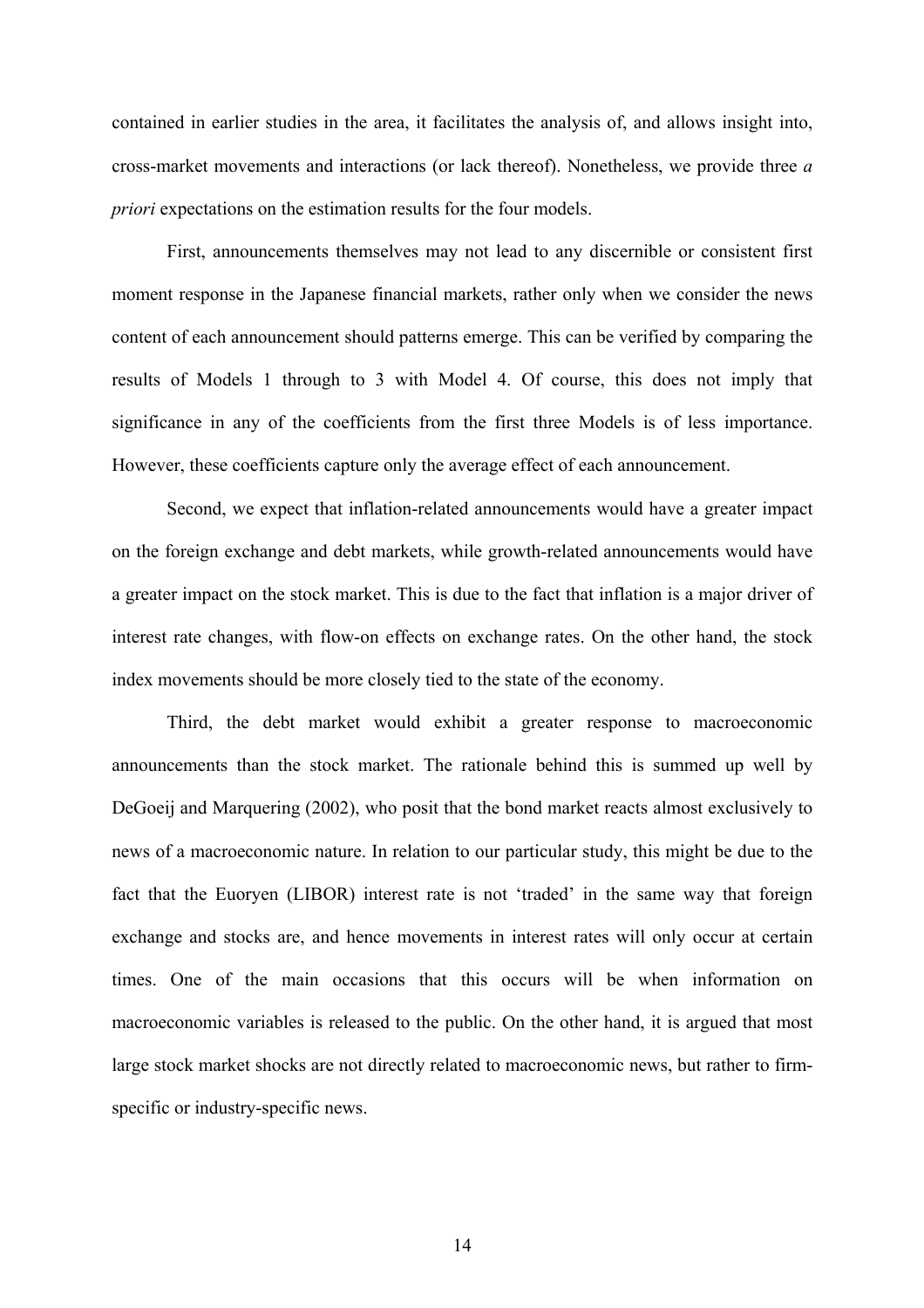### **4. Empirical Results**

 $\overline{\phantom{a}}$ 

The Quasi ML estimation results of the four models are reported in Tables 3, 4 and 5 for the foreign exchange, debt and stock markets, respectively. In general, the EGARCH models have more than adequately addressed the daily return characteristics reported in Table 2. All EGARCH parameters (except for the leverage effect coefficient,  $\beta_{\epsilon 1}$ , for EuroYen) are significant at one percent. High volatility persistence is observed in all cases ( $\beta_h$  is close to unity), and positive and negative asymmetric leverage effect is reported for the EuroYen and the Nikkei 225, respectively. The diagnostics of the estimations suggest that the generated standardized residuals are white noise<sup>18</sup>.

### **4.1 Foreign exchange: Effects on the Yen/USD exchange rate**

The results for the Yen/USD spot exchange rate are reported in Table 3. Panel A contains the results from the conditional mean equations, Panel B the conditional volatilities and Panel C the regression diagnostics. It should be noted that a positive movement in the Yen/USD spot rate equates to a Yen depreciation.

Model 1 results show that the aggregated news dummy did not significantly affect the exchange rate. This is in line with our first *a priori* expectation, since we have not distinguished which announcement was being made, nor the sign or magnitude of the unexpected component of the announcement. It is likely that the differential reactions to various announcements offset each other over the entire sample period. Similarly, Model 2 shows that while inflation-related announcements led, on average, to a significant Yen

<sup>&</sup>lt;sup>18</sup> More detailed discussion on the EGARCH estimations and their diagnostics are not included in this paper to conserve space. It is available upon request.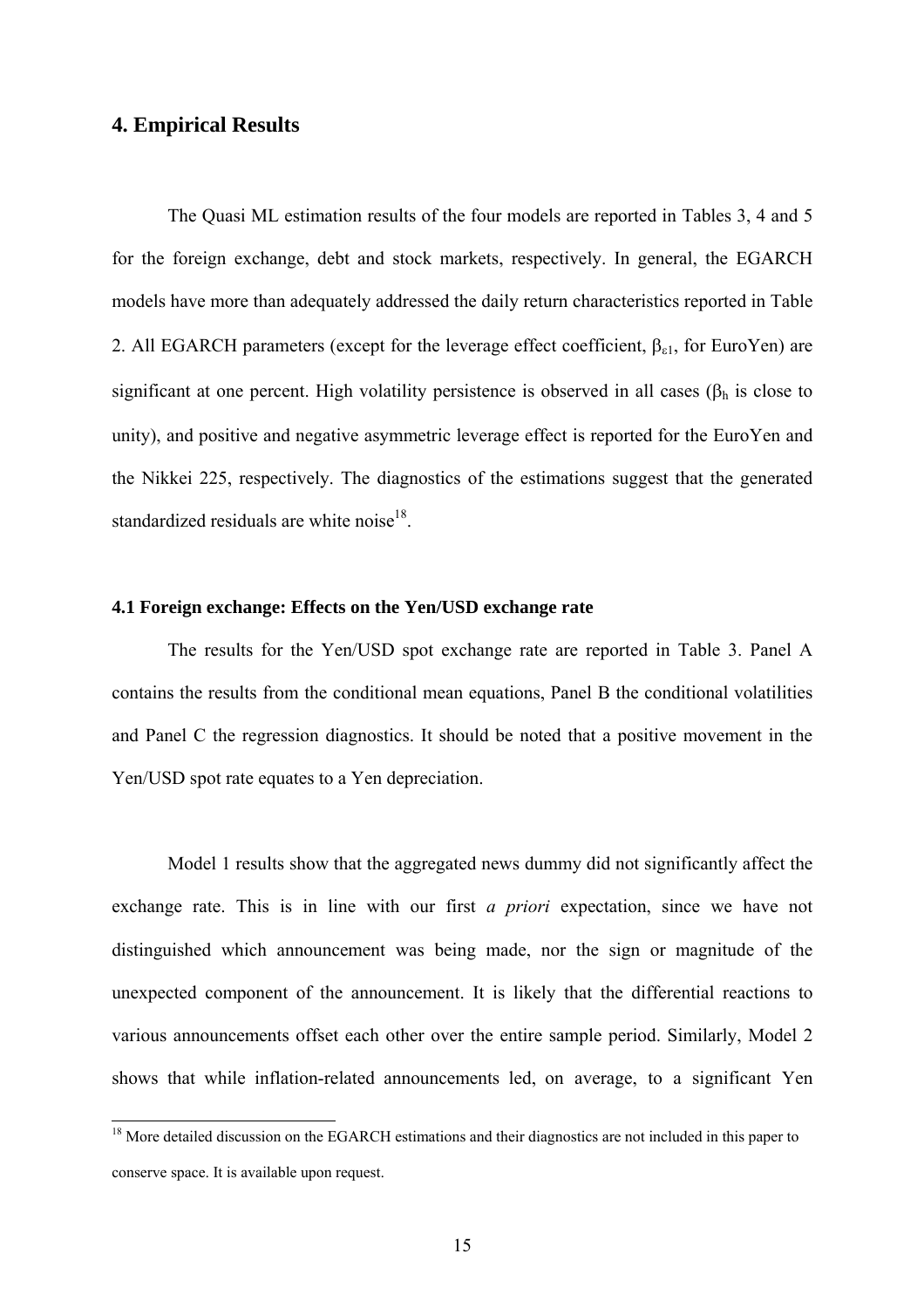appreciation, growth-related announcements did not. This may simply reflect the fact that, as in Model 1, the differential reactions to various growth-related announcements offset each other over the sample period, while the inflation-related variables, on average, appreciated the Yen. However, it is shown that announcements in general led to a higher volatility, indicating that macroeconomic announcements generally created additional uncertainty. All three dummies ( $\beta_{ALL}$ ,  $\beta_{GROW}$  and  $\beta_{INFL}$ ) are significant at 1%. However,  $\beta_{INFL}$ (0.06) is more than twice as large as  $\beta_{\rm GROW}$  (0.0276), indicating that in line with our expectations, nominal variables were more newsworthy in explaining the exchange rate volatility.

Model 3 shows that whilst only a handful of announcements caused significant price movements (Panel A), all but three are highly significant in the conditional volatility equation (Panel B). While CPI and PPI announcements appreciated the Yen, UE announcement led to a depreciation. As for the volatility, there are evidence for both volatility increasing and reducing influences. Of those raising volatility, *UE* has the largest coefficient of 0.6189, which is in line with the numerous U.S. studies that find that the *US Employment Report* has the greatest impact on market volatility (Ederington and Lee, 1993; Bollerslev et al., 2000; Christie-David and Chaudhry,  $2000$ <sup>19</sup>. These studies also find that inflation announcements are also of considerable influence, which is supported by our findings with *WPI* (0.1610) and *MS* (0.1748).

The finding that *RET* had one of the greatest market calming effect is consistent with the findings of Kim (1998) for the USD/AUD exchange rate. Interestingly, while the market responded to *TB* announcements, *CAB* had no effect. This could indicate that participants in the foreign exchange market only speculated over the trade balance component of the current account, although the results may simply be a manifestation of the frequency of the

 $\overline{\phantom{a}}$ 

<sup>19</sup> Recall that this coefficient is in fact capturing the *joint effect* of *UE* and *JOS* announcements.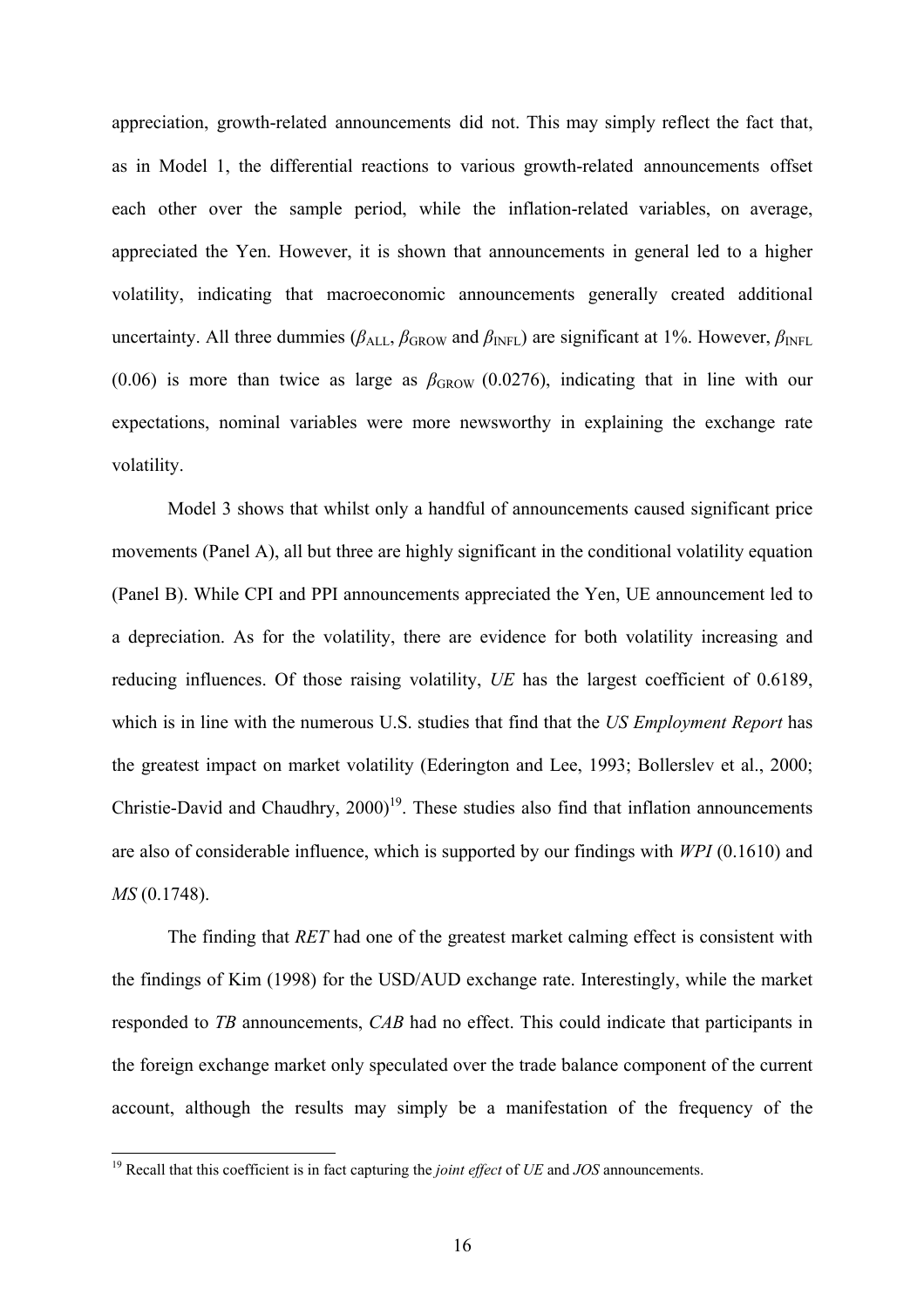announcements (*TB* are monthly, while *CAB* are quarterly, and the market may respond more to the more frequent announcement).

Model 4 estimations show that of the three announcements that had a significant effect on the mean (*UE*, *WPI* and *CPI*) in Model 3, only *CPI* remained significant (although at 10%) once we consider only the news component of the announcement. An unexpected rise in *CPI* by 1% appreciated the Yen by 0.165%, however, there is no corresponding effect in the conditional volatility. This initially seems counter-intuitive, and against purchasing power parity. However, a closer analysis reveals that the market most likely anticipated future monetary policy intervention, and there is overwhelming support for this explanation. The combination of significant mean and insignificant volatility effect suggests an existence of market consensus on the policy response, such that a new equilibrium is reached without volatility being affected. In other words, the fact that only one of the inflation measures (*CPI*, not *WPI*) affected the exchange rate shows that the market expected the Bank of Japan to tighten monetary policy in response to unanticipated *CPI* inflation. This conjecture receives more support in Table 4, which shows that unexpected CPI inflation (and *not WPI*) announcements led to an interest rate rise. Thus, we conjecture that the market might have expected a monetary tightening and this would lead to higher real interest rates and a Yen appreciation $20$ .

Meanwhile, unexpectedly good *CAB* news of 1% *depreciated* the Yen by 0.004%. While also seemingly counter-intuitive, this could be rationalized as an anticipation of a potential future political retaliation from the U.S., which runs trade deficits against Japan. Japan's current account and trade balance had been in surplus throughout the entire sample period. This theory is given support by the fact that *CAB* surprises significantly lowered

 $\overline{\phantom{a}}$ 

<sup>&</sup>lt;sup>20</sup> If it was in fact the *nominal* interest rate that was rising, then Table 4 should also have shown that interest rates rose when *WPI* and *MS* were higher than expected.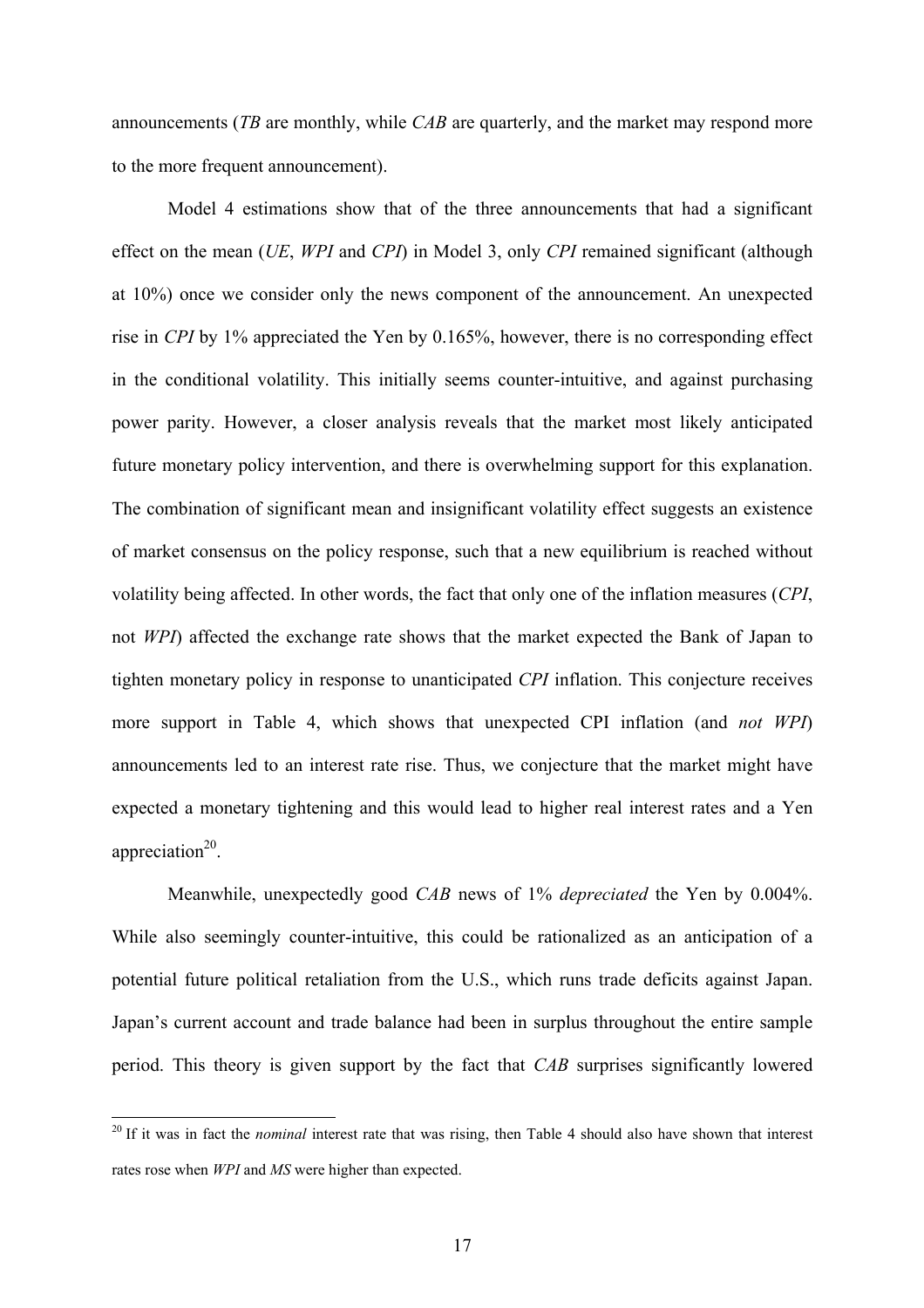conditional volatility ( $\beta_{\text{CAB}}$  is  $-0.0026$  in Model 4), indicating that official government announcements are the only credible source of information on the *CAB*.

#### **4.2 Debt market: Effects on the Euroyen interest rate**

The results for the Euroyen (LIBOR) interest rate are reported in Table 4. The results of each of the four models are discussed in turn. Model 1 results show that the average effect of the announcements is to lower the interest rate by 0.004 percentage points and to raise volatility ( $\beta_{ALL}$  is 0.1561 and significant). However, Model 2 seems to indicate that while growth-related announcements caused this higher volatility, the nominal variables had a market calming effect ( $\beta_{\text{INFL}}$  is  $-0.0896$  and significant). This suggests that interest rate is most sensitive to information relating to inflation.

While we find that inflation announcements generally lowered interest rate volatility, the results from Model 3 indicate that this was driven solely by WPI. CPI and MS announcements actually raised volatility. The fact that WPI is announced in the middle of each month (shortly before *MS*), while *CPI* is announced towards the end, may explain the ability of *WPI* to drive the results in Model 2. Since it is the first nominal variable announced during each period, the market may respond more strongly to this initial indication (*WPI*) of current levels of inflation in the economy, and less so to the subsequent indicators (*CPI* and *MS*) as they are really just reaffirming the initial *WPI* announcement. Several studies find support for this phenomenon (Ederington and Lee, 1993; Christie-David and Chaudhry, 2000; Christie-David et al., 2002; Andersen et al., 2002), however this 'sequence hypothesis' received less support for the U.S. stock market (Flannery and Protopapadakis, 2002). Furthermore, when we consider the magnitude of the surprise component (Model 4), we find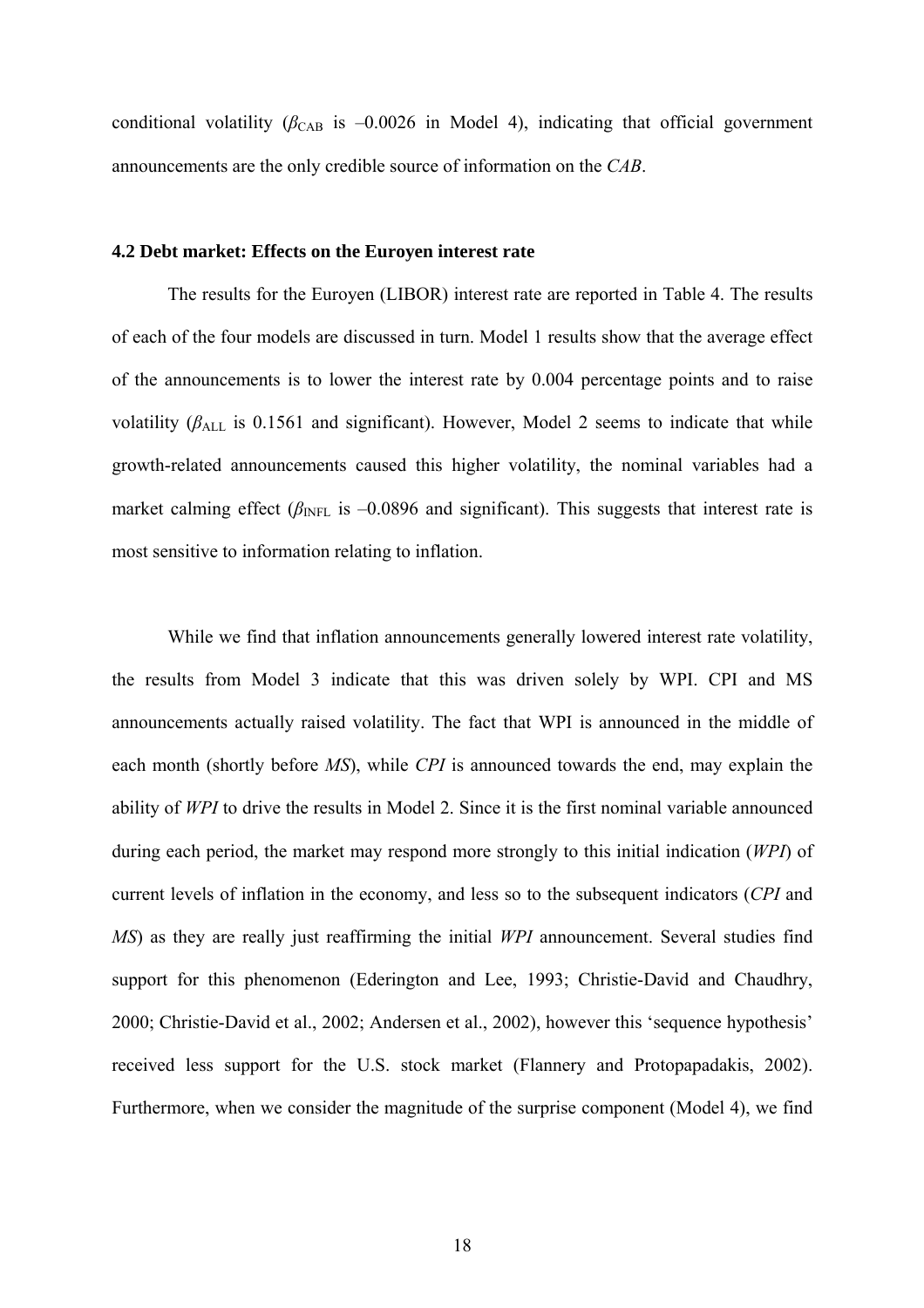that larger inflation surprises always led to greater uncertainty in the market, even for *WPI* surprises.

Interestingly, every single announcement had a significant effect on the volatility (evenly divided between market calming and exciting effects). This overwhelming evidence that the debt market responds to public macroeconomic announcements is *prima facie* support in favour of our third *a priori* expectation that while most *stock* market shocks are due to firm-specific and/or industry-specific news, the major source of interest rate movements is news of a macroeconomic nature.

A comparison of Panel A of Models 3 and 4 again illustrates the additional information provided by the surprises especially when investigating the mean effects. We see that the variables whose announcements (Model 3) had an effect on the interest rate were not necessarily the same as those whose news content (unexpected portion, Model 4) moved it. The conditional volatility results for Model 4 show that macroeconomic shocks had a significant impact on the volatility. In fact, all except *TB* are significant, giving yet more weight to the aforementioned expected findings in the previous subsection. We also find further support for the U.S. studies that report the importance of *the Employment Report,* followed by inflation announcements, in influencing interest rate volatility (Ederington and Lee, 1993; Bollerslev et al., 2000, Christie-David and Chaudhry, 2000). Table 4 shows that the coefficients on *JOS* (5.9966) and *UE* (–2.0734) (our two employment-related variables) are by far the largest, with *MS*, *CPI* and *WPI* (our three inflation-related variables) the next largest (0.5522, 0.5496 and 0.4208 respectively).

Turning to the mean results for Model 4, it appears that in general, higher than expected figures for growth-related variables lowered the interest rate, which is consistent with an anticipation of future monetary policy easing. However, the suggestion that the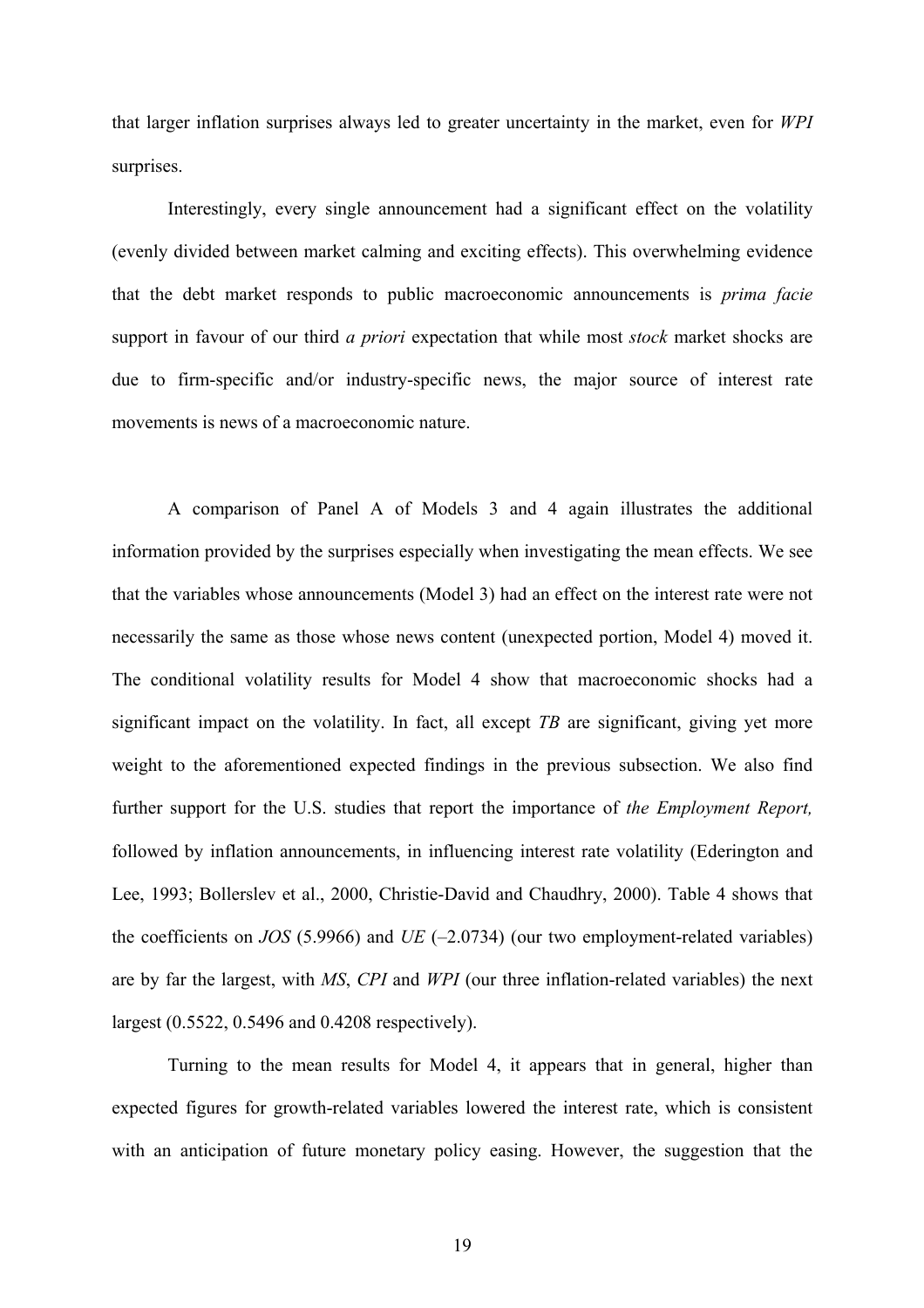Japanese market tends to anticipate a policy response to inflation, rather than growth, was first given support in our foreign exchange results.<sup>21</sup> Some support is shown in Table 4 where the *CPI* surprises elicited a significant response while the *UE* news did not. An unexpected 1% *CPI* inflation raised the interest rate by approximately 0.0286 percentage points. As in the foreign exchange market, it is *CPI* rather than *WPI* to which the market responds, even though announcements on the latter are made earlier in the month. The coefficient on *CPI* in Panel A is significant at 1%, while the coefficient on *WPI* is insignificant. When viewed in conjunction with the exchange rate findings in Table 3, we have support for conjecture that the rise in the interest rate was due to Japanese market participants anticipating a rise in the *real* (rather than nominal) rate, possibly resulting from a future monetary tightening in response to positive *CPI* surprises. These findings are consistent with the U.S. studies investigating the 'money supply puzzle' (Engel and Frankel, 1984; Urich and Wachtel, 1984; Hoffman and Schlagenhauf, 1985). Finally, contrary to the previous U.S. studies (but consistent with our foreign exchange findings), *TB* surprises had no effect on the interest rate.

### **4.3 Stock market: Effects on the Nikkei 225 stock index**

 $\overline{\phantom{a}}$ 

The results for the Nikkei 225 stock index are reported in Table 5. Models 1 and 2 show that the aggregate announcement dummies are insignificant. The volatility effects shown in Panel B suggest that growth and inflation announcements both created additional uncertainty in the market, and combined to raise the volatility on the days of announcements (all three dummies from Models 1 and 2 are highly significant in the variance equation). However, unlike the case of exchange and interest rates, growth-related announcements (coefficient of 0.0752) had a greater impact on the volatility than the

 $21$  Kim and Sheen (2000) find that the Australian market also tends to anticipate inflation-related policy responses. However, the U.S. market tends to anticipate growth-related policy responses.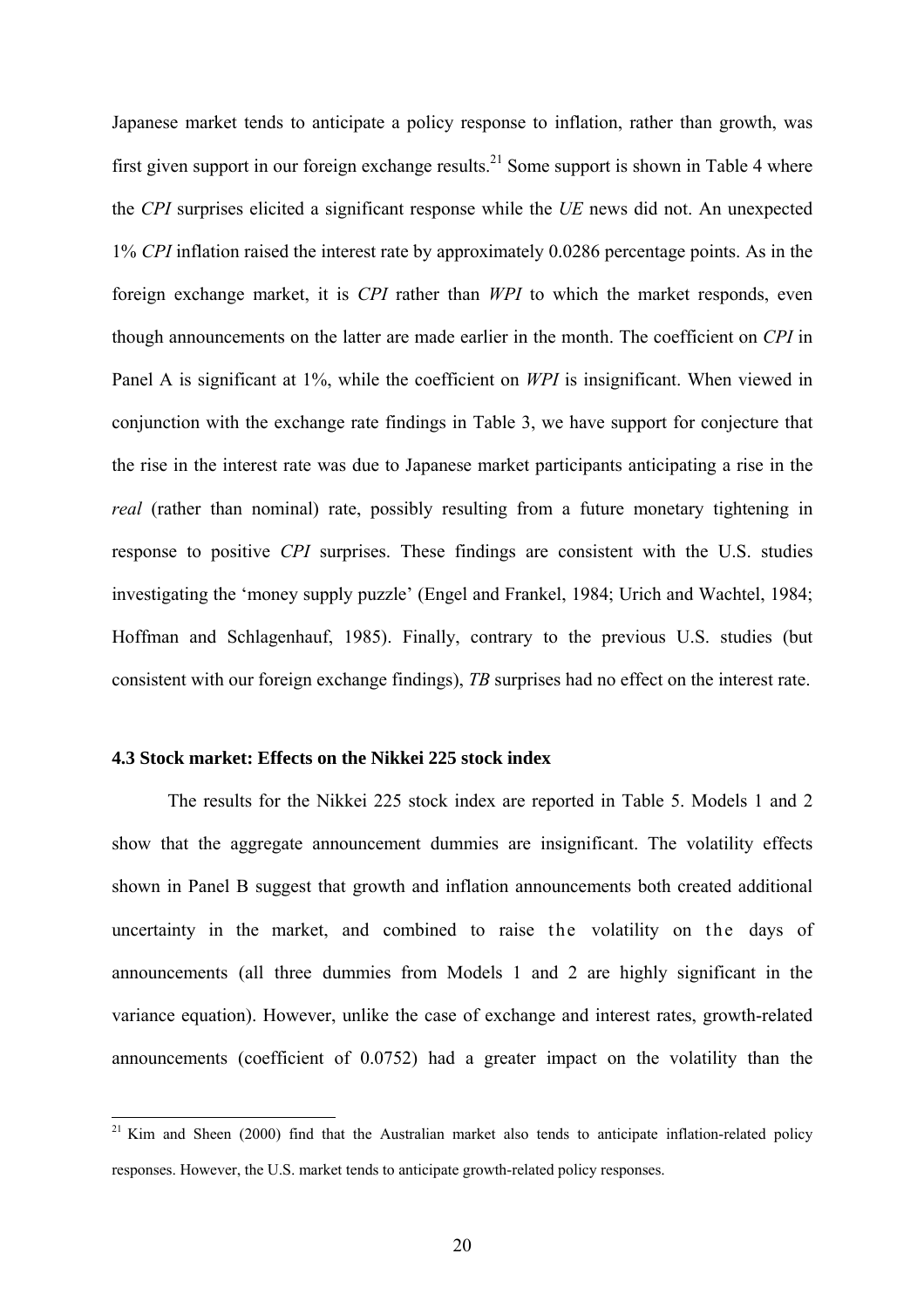inflation-related announcements (coefficient of 0.0467). It thus appears that nominal variables do not have the same impact on the stock market as in the foreign exchange and debt markets. This is a rather intuitive finding consistent with our expectations. Since the equity value of firms in the economy will tend to move systematically with the state of the economy (as well as responding to firm-specific events), the variables related to economic growth should play a greater role in stock market movements.

Several announcements have a significant effect on the volatility, as reported in Model 3, and as in the foreign exchange and debt markets, both volatility increasing and reducing effects are found. Contrary to the findings of Flannery and Protopapadakis (2002), the impact on the Nikkei volatility is not restricted to the real variables alone. However, consistent with the results from Model 2, it appears that they had a greater impact on the volatility. The variables with sizeable coefficients include *TNK*, *IND*, *TB*, *MO*, *GNP* and *CAB* announcements, all of which are related to economic growth. Thus, the reasoning that equity values are more closely tied to the state of the economy is also supported by the results from Model 3.

The Model 4 estimations include significant individual news effects on the mean equation. While *HS* and *WP*I announcements (Model 3) had an effect on the stock index, news on those particular variables (Model 4) had no effect. We also observe that *TB* is the lone news variable to have had a consistent impact on Nikkei 225 returns, with unexpectedly good trade balance news actually causing negative returns. A resulting potential conflict with the U.S. might explain this negative association. As for the volatility effect of the news, on the whole, macroeconomic shocks did not have a significant effect on the volatility. This evidence, along with the findings in Table 4, confirms that the debt market exhibited a greater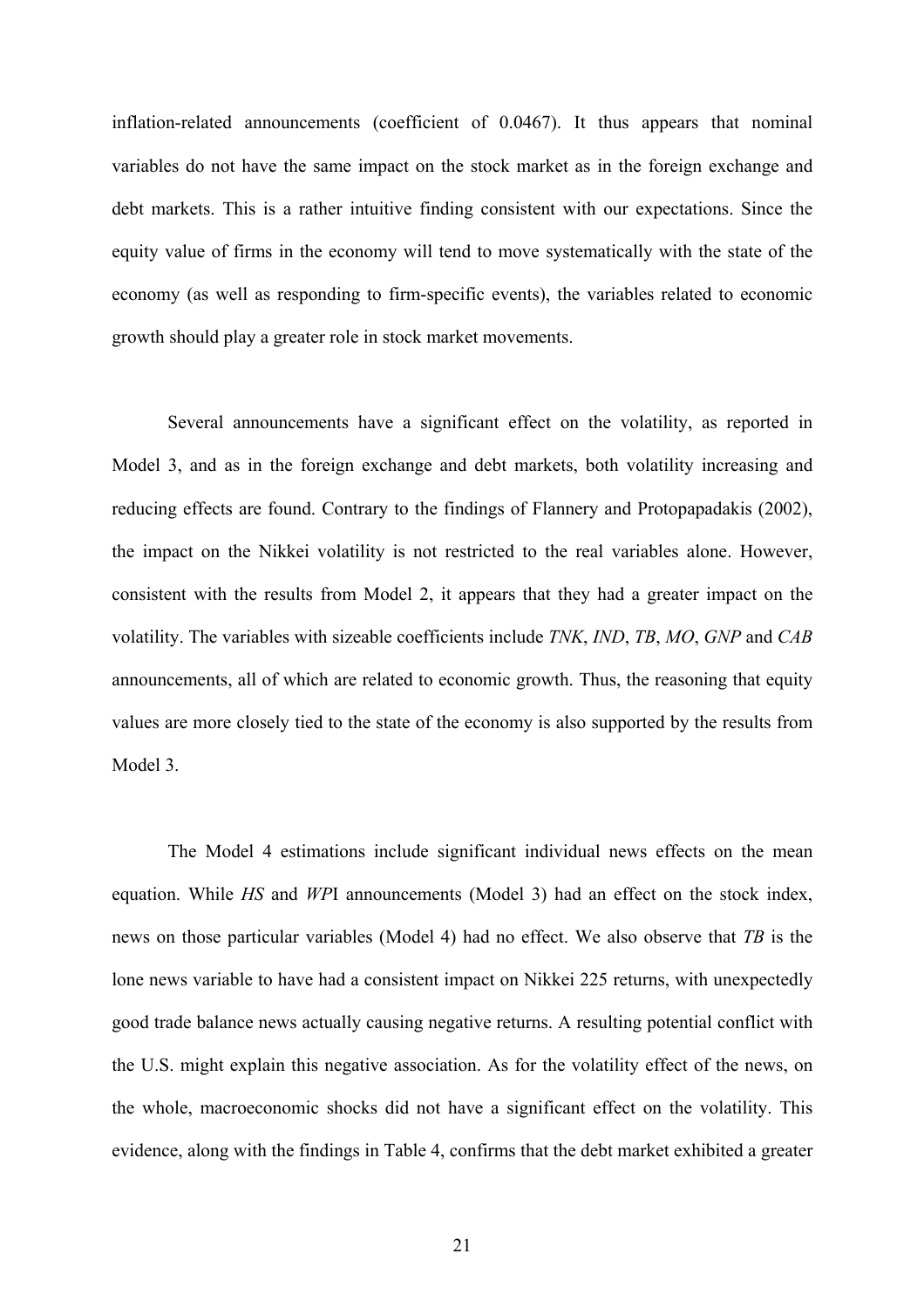response to macroeconomic shocks than the stock market. Put another way, while the main source of interest rate movements is macroeconomic shocks, this is not the case with the stock market. Hence, we have overwhelming evidence in favour of our *a priori* expectation.

## **5. Conclusion**

The importance of the Japanese market in the entire scope of the global economy is undoubted. In terms of trade flow and market capitalization, Japan is the world's second largest economy. However, there have been disproportionately few studies on the effects of public information in this market. More specifically, the precise extent of the impact of macroeconomic announcements has not, to date, been explored in detail. Our study fills this gap, and makes a significant contribution, by extending the literature to include the effects of news on financial market returns and volatility in Japan.

Overall, we find that the scheduled announcements of macroeconomic variables have a significant impact on returns and volatility in the Japanese market, and our results reflect an interesting array of responses and interactions between the different market segments. We find that while announcements themselves do not have a discernible or consistent effect on returns, patterns emerge once we consider only the unexpected component of each announcement. In general, the release of macroeconomic figures creates additional uncertainty, leading to increased market volatility. Furthermore, the finding that the debt market responds more than the stock market is evidence that the main source of interest rate movements is macroeconomic news, whereas stock markets are influenced more by news of a firm-specific or industry-specific nature. While interest rate and exchange rate volatility are due more to inflation-related announcements, it is growth-related announcements to which the stock market is more sensitive.

22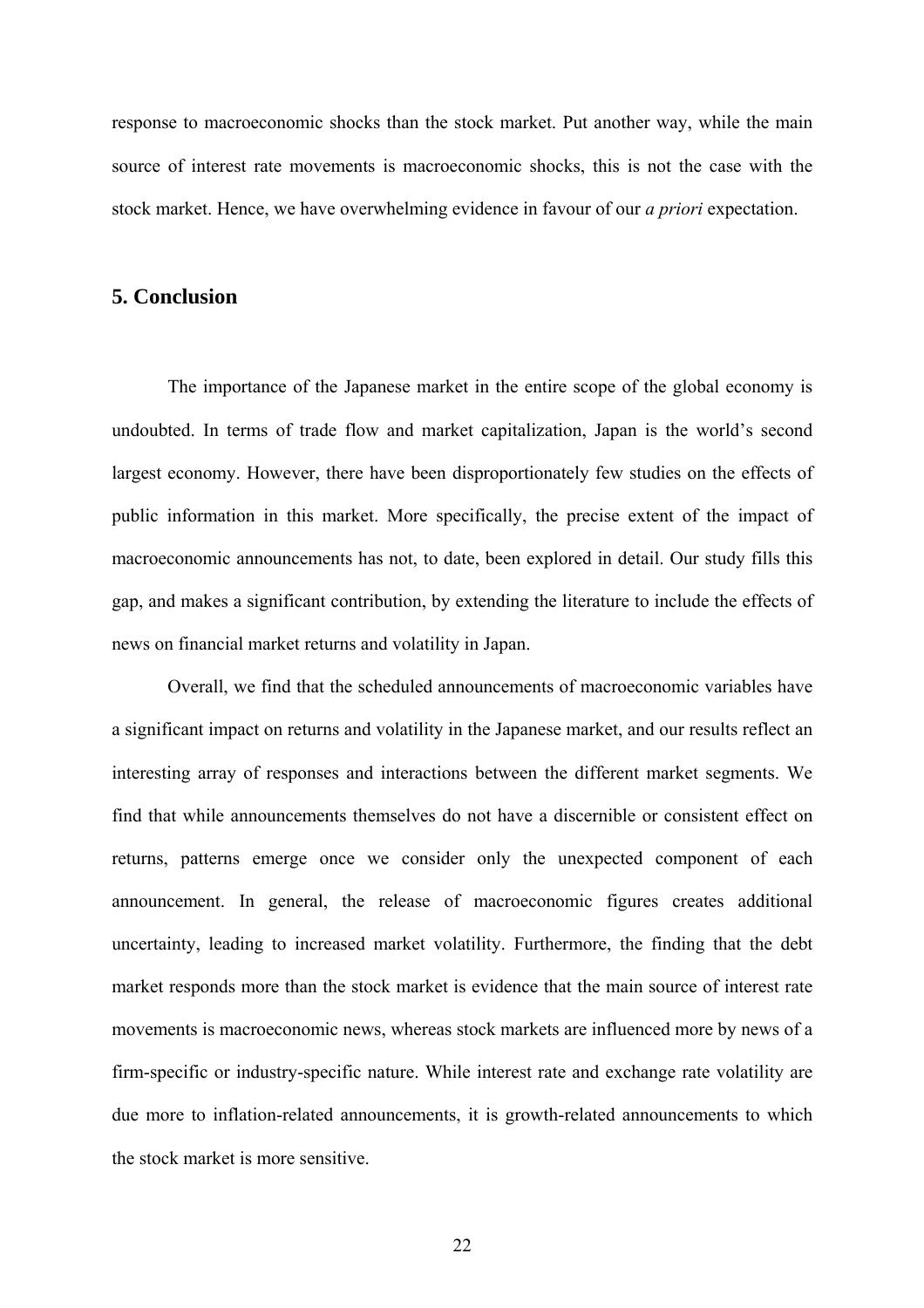In conclusion, we have found that the Japanese financial markets do respond to these disaggregated flows of public information. The impact on market volatility is especially evident. Market participants are found to respond in a sophisticated and rational manner, indicating that news releases are indeed a source of tradable information, and not just an act of releasing economic figures. Our study has managed to uncover some of the underlying drivers of market movements in Japan. This paper is thus adding to the literature by shedding light on the inner workings of the Japanese financial market.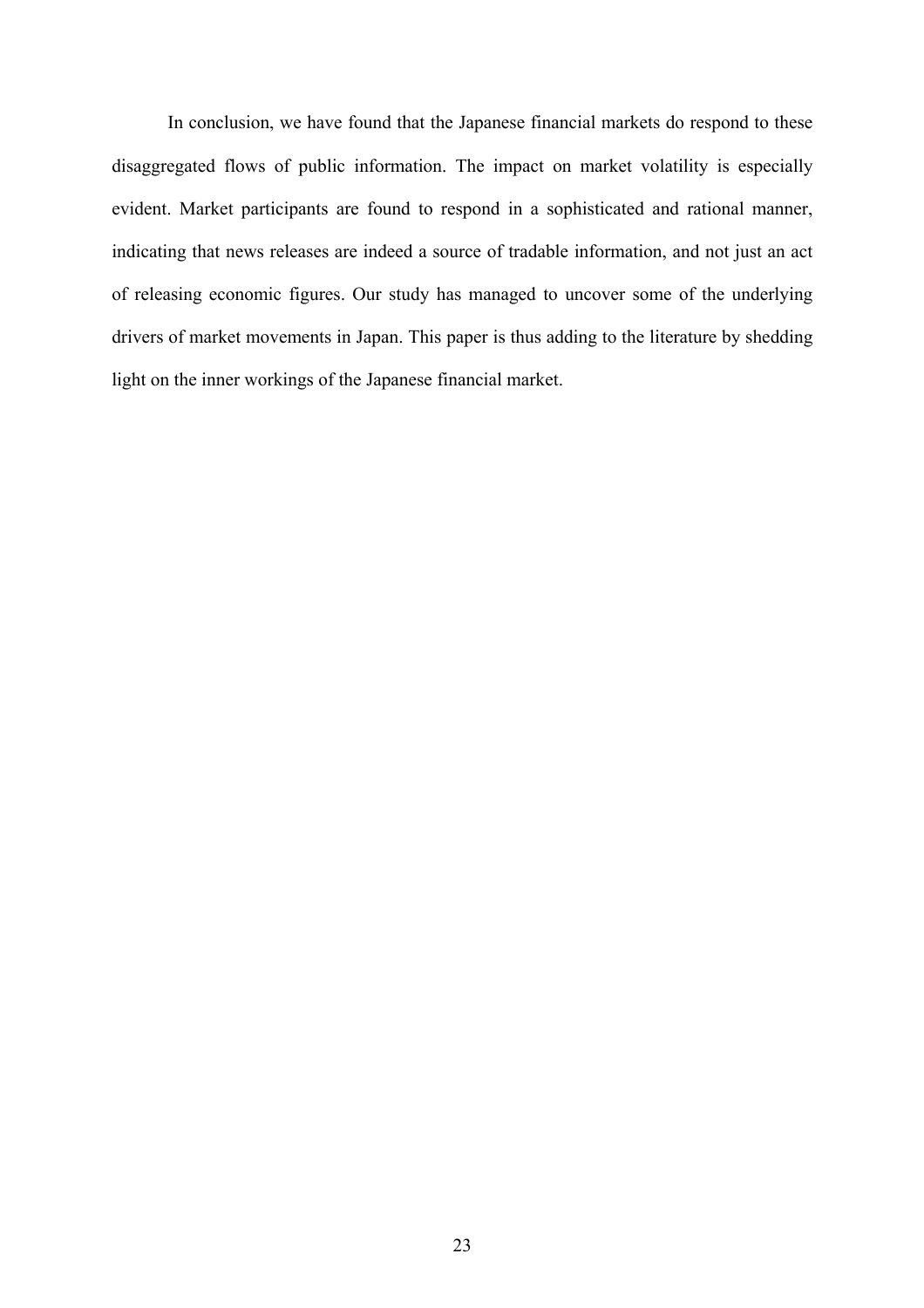# **References**

- Andersen, T.G., Bollerslev, T., Diebold, F.X. and Vega, C. 2002. Micro effects of macro announcements: real--time price discovery in foreign exchange, Working paper, National Bureau of Economic Research.
- Balduzzi, P., Elton, E.J. and Green, T.C. 2001. Economic news and bond prices: evidence from the U.S. Treasury market, *Journal of Financial and Quantitative Analysis* 36, 523--543.
- Becker, K.G., Finnerty, J.E. and Kopecky, K.J. 1996. Macroeconomic news and the efficiency of international bond futures markets, *Journal of Futures Markets* 16, 131--145.
- Bollerslev, T., Cai, J. and Song, F.M. 2000. Intraday periodicity, long memory volatility, and macroeconomic announcement effects in the U.S. Treasury bond market, *Journal of Empirical Finance* 7, 37--55.
- Brooks, R.D., Berman, G., Davidson, D. and Tan, T.Y. 1999. Announcements and revisions of Australian macroeconomic data and their news content for Australian financial markets, *Journal of International Financial Markets, Institutions and Money* 9, 195- -215.
- Christie--David, R. and Chaudhry, M. 2000. Currency futures, news releases, and uncertainty resolution, Global Finance Journal 11, 109--127.
- Christie--David, R., Chaudhry, M. and Khan, W. 2002. News releases, market integration, and market leadership, Journal of Financial Research 25, 223--245.
- DeGennaro, R.P. and R.E. Shreives, 1997, Public Information Releases, Private Information Arrival and Volatility in the Foreign Exchange Market, Journal of Empirical Finance  $4, 295 - 315.$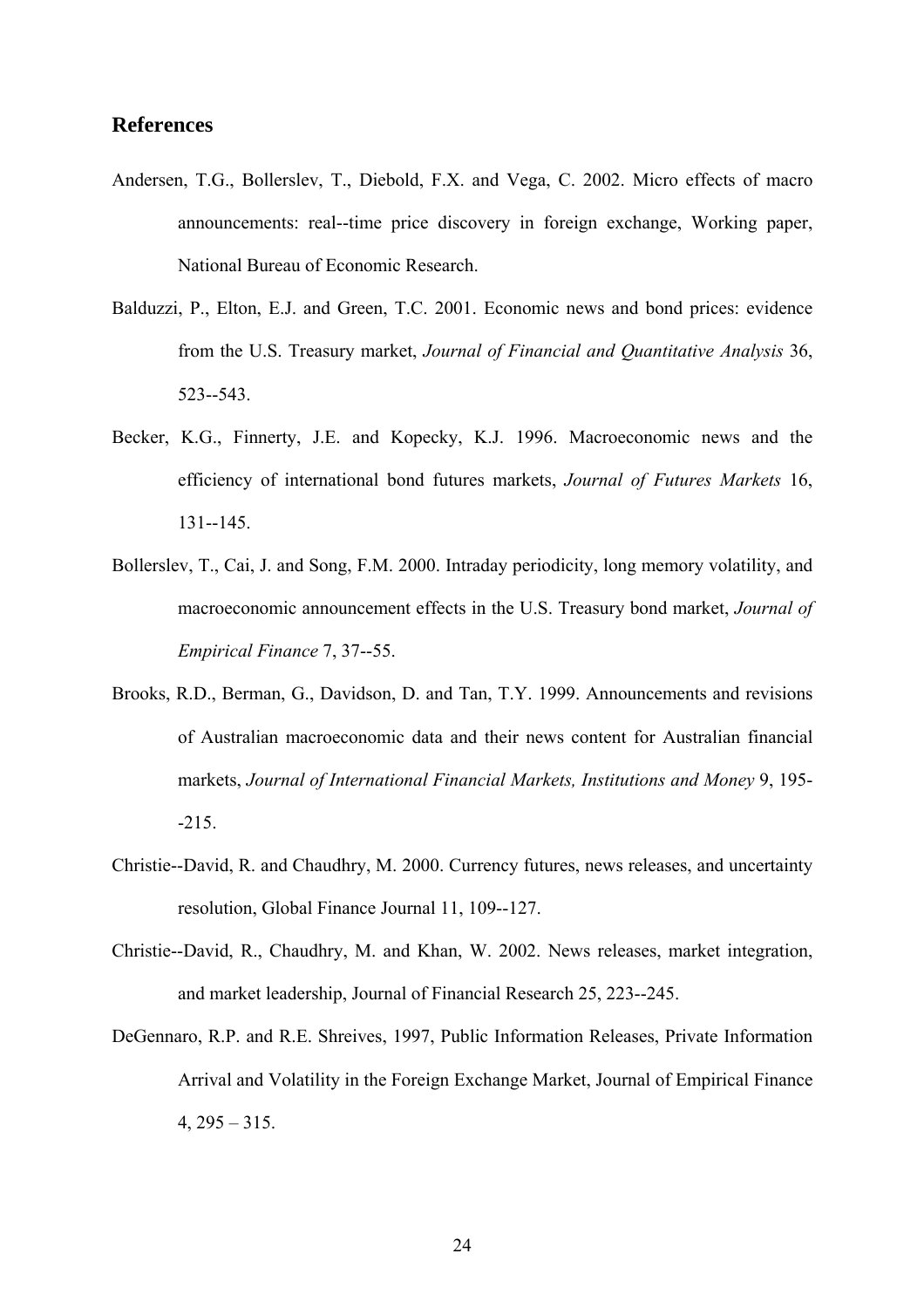- DeGoeij, P. and Marquering, W. 2002. Do macroeconomic announcements cause asymmetric volatility? Working paper, Erasmus Research Institute of Management, Rotterdam, The Netherlands.
- Deravi, K., Gregorowicz, P. and Hegji, C.E. 1988. Balance of trade announcements and movements in exchange rates, *Southern Economic Journal* 55, 279--287.
- Ederington, L.H. and Lee, J.H. 1993. How markets process information: news releases and volatility, *Journal of Finance* 48, 1161--1191.
- Ederington, L.H. and Lee, J.H. 1994. The response of the Dollar/Yen exchange rate to economic announcements, *Financial Engineering and the Japanese Markets* 1, 111- -128.
- Engle, R.F. and Ng, V.K. 1993. Measuring and testing the impact of news on volatility, *Journal of Finance* 48, 1749--1778.
- Evans, M. D. and Lyons R. K. 2003. How is macro news transmitted to exchange rates? NBER Working paper 9433.
- Flannery, M.J. and Protopapadakis, A.A. 2002. Macroeconomic factors *do* influence aggregate stock returns, *Review of Financial Studies* 15, 751--782.
- Fleming, M.J. and Remolona, E.M. 1999. Price formation and liquidity in the U.S. Treasury market: the response to public information, *Journal of Finance* 54, 1901--1915.
- French, K.R. and R. Roll, 1986, Stock Return Variances: The Arrival of Information and the Reaction of Traders, Journal of Financial Economics 17, 5 – 26.
- Frino, A. and Hill, A. 2001. Intraday futures market behaviour around major scheduled macroeconomic announcements: Australian evidence, *Journal of Banking and Finance* 25, 1319--1337.
- Hansen, P.R. and Lunde, A. 2001. A forecast comparison of volatility models: does anything beat a GARCH1,1)? Working paper, Brown University.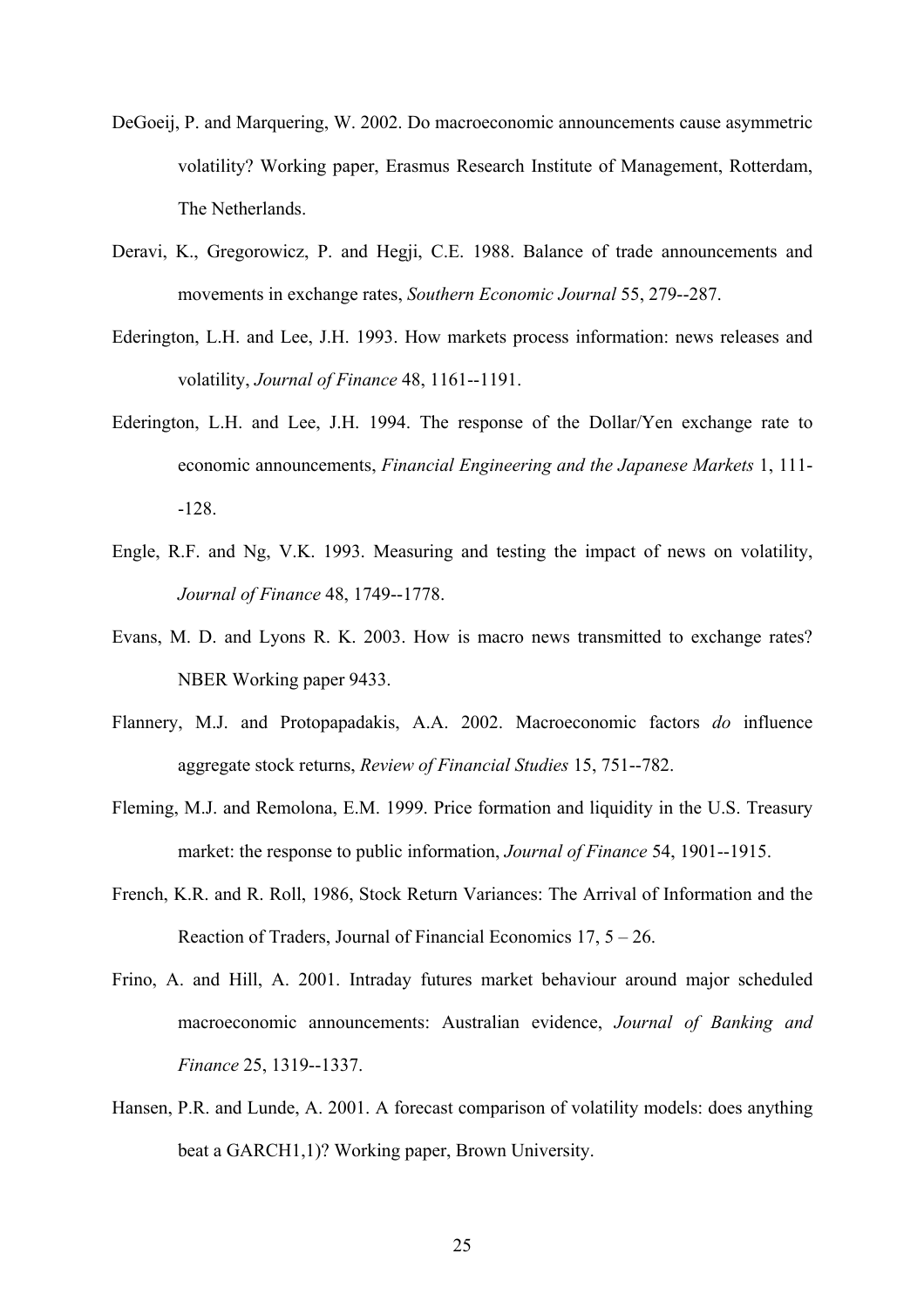- Hardouvelis, G.A. 1988. Economic news, exchange rates and interest rates, *Journal of International Money and Finance* 7, 23--35.
- Hoffman, D.L. and Schlagenhauf, D.E. 1985. The impact of news and alternative theories of exchange rate determination, *Journal of Money, Credit and Banking* 17, 328--346.
- Hogan, K., Melvin, M. and Roberts, D.J. 1991. Trade balance news and exchange rates: is there a policy signal? *Journal of International Money and Finance* 10, S90--S99.
- Irwin, D.A. 1989. Trade deficit announcements, intervention, and the dollar, *Economics Letters* 31, 257--262.
- Ito, T. and V.V. Roley, 1987, News from the U.S. and Japan: Which Moves the Yen/Dollar Exchange Rate?, Journal of Monetary Economics 19, 255 – 77.
- Jones, C.M., Lamont, O. and Lumsdaine, R.L. 1998. Macroeconomic news and bond market volatility, *Journal of Financial Economics* 47, 315--337.
- Kim, S.J. 1998. Do Australian and the U.S. macroeconomic news announcements affect the USD/AUD exchange rate? Some evidence from E--GARCH estimations, *Journal of Multinational Financial Management* 8, 233--248.
- Kim, S.J. 2003. The spillover effects of U.S. and Japanese public information news in advanced Asia--Pacific stock markets, *Pacific--Basin Finance Journal* 11, 611--630.
- Kim, S.J. and Sheen, J. 2000. International linkages and macroeconomic news effects on interest rate volatility – Australia and the U.S., *Pacific--Basin Finance Journal* 8, 85--113.
- Lyons, R. K. 2001. The microstructure approach to exchange rates, MIT press, Cambridge, Massachusetts.
- McQueen, G. and Roley, V.V. 1993. Stock prices, news, and business conditions, *Review of Financial Studies* 6, 683--707.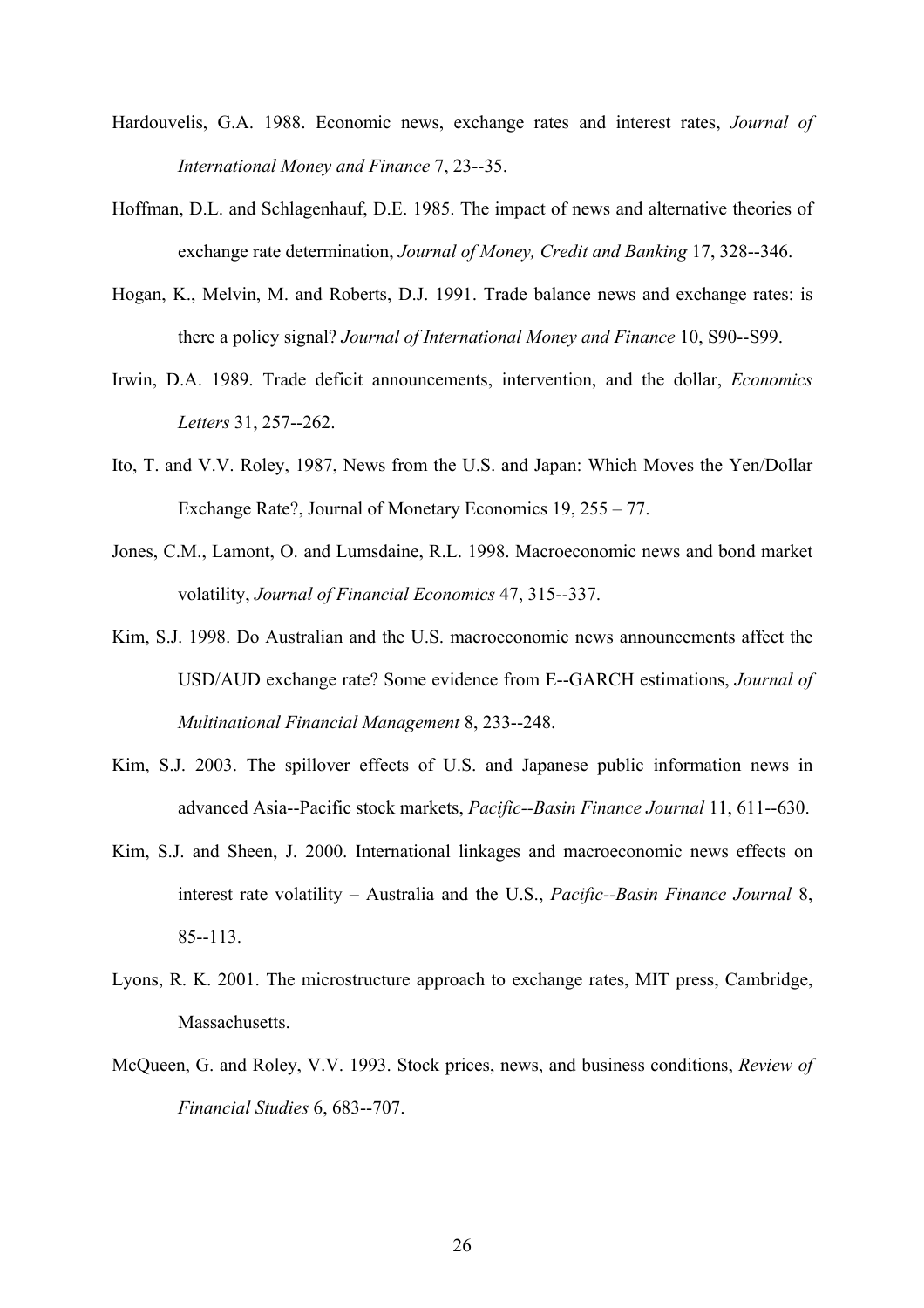- Pearce, D.K. and Roley, V. V. 1985. Stock prices and economic news, *Journal of Business* 58, 49--67.
- Roley, V.V. 1982. Weekly money supply announcements and the volatility of short--term interest rates, Federal Reserve Bank of Kansas City, *Economic Review* 67, 3--15.
- Sun, Q. and W. Tong, 2000, The Effect of U.S. Trade Deficit Announcements on the Stock Prices of U.S. and Japanese Automakers, Journal of Financial Research 23, 15 – 43.
- Urich, T. and Wachtel, P. 1984. The effects of inflation and money supply announcements on interest rates, *Journal of Finance* 39, 1177--1188.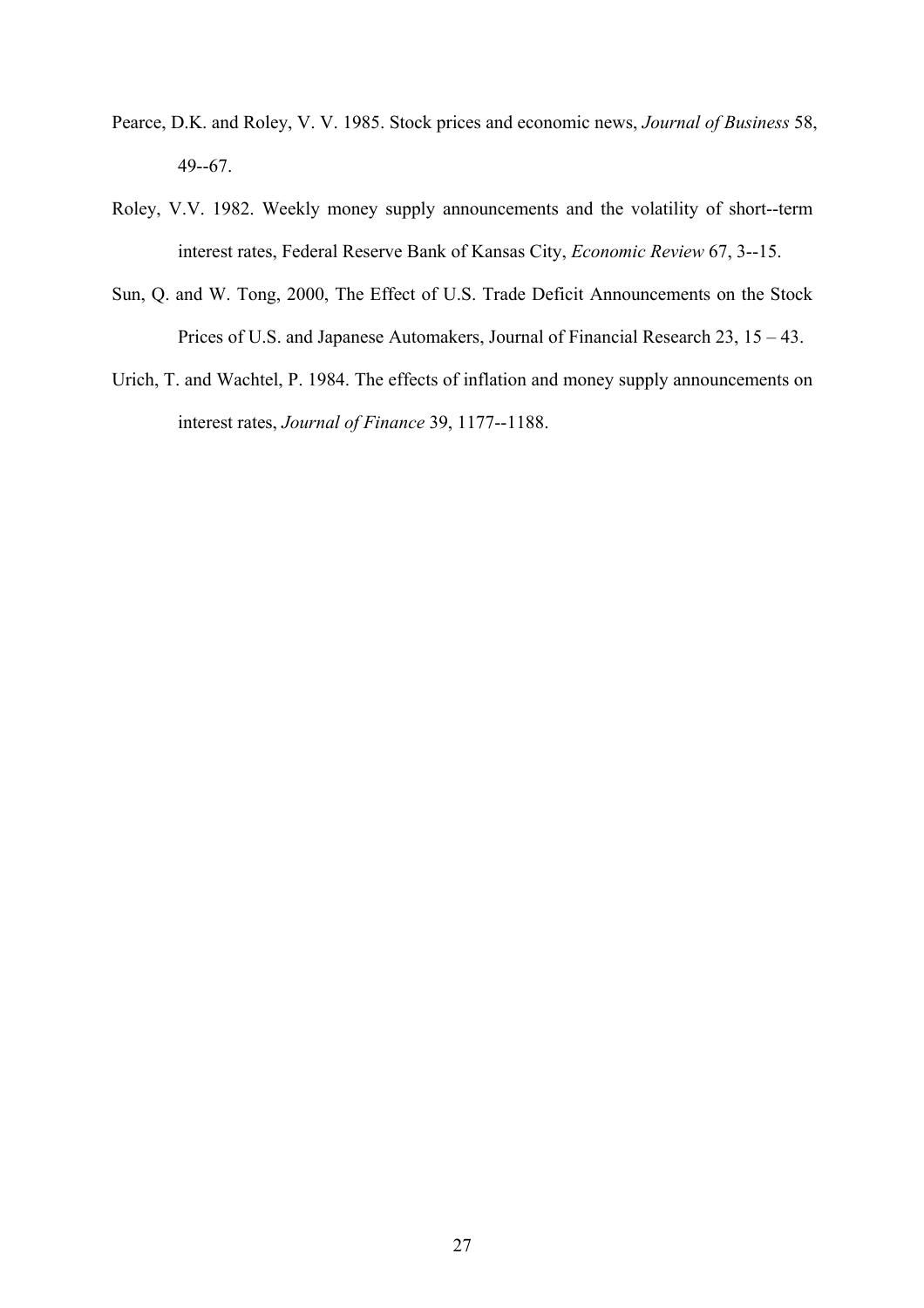

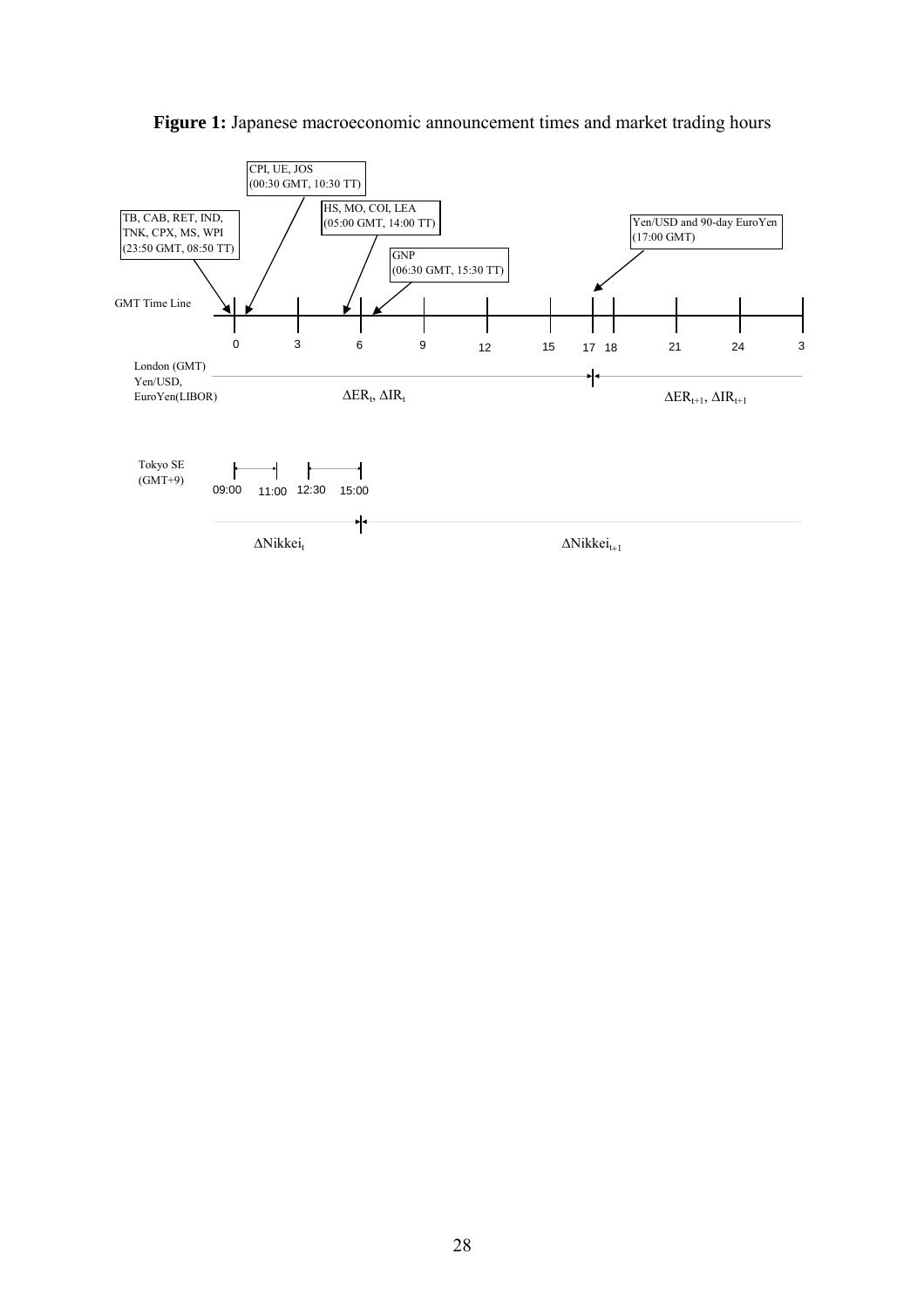|                         |                                                     | Ann.             |                                                            | Ann. Time:         | Starting              |                 | Total No. Unbiased      |                   |
|-------------------------|-----------------------------------------------------|------------------|------------------------------------------------------------|--------------------|-----------------------|-----------------|-------------------------|-------------------|
|                         | Economic Variable                                   | Frequency        | Unit of Measurement <sup>(a)</sup>                         | Tokyo (GMT+9)      | Period <sup>(b)</sup> | $of$ Ann. $(c)$ | Results <sup>(d)</sup>  | Unbiased $^{(e)}$ |
| $\mathbf{1}$            | <b>Trade Balance</b><br>(TB)                        | Monthly          | \$ US billion                                              | 8:50am             | June '88              | 129             | 0.9179<br>${0.0000}$    | Yes               |
| $\overline{c}$          | Current Account Monthly<br>Balance (CAB)            |                  | \$ US billion                                              | 8:50am             | November<br>'93       | 54              | 0.9169<br>${0.0001}$    | Yes               |
| $\overline{\mathbf{3}}$ | <b>Gross National</b><br>Product (GNP)              | <b>Quarterly</b> | % change in GNP                                            | 3:30 <sub>pm</sub> | June '88              | 41              | 0.0957<br>${0.0000}$    | N <sub>o</sub>    |
| 4                       | Unemployment<br>Rate (UE)                           | Monthly          | Unemployment Rate %                                        | 9:30am             | May '94               | 58              | 1.0144<br>${0.0411}$    | Yes               |
| 5                       | Job Offer / Seeker Monthly<br>Ratio (JOS)           |                  | Ratio of job offers to<br>job seekers                      | 9:30am             | May '94               | 58              | 0.9927<br>${0.2620}$    | Yes               |
| 6                       | <b>Retail Sales</b><br>(RET)                        | Monthly          | % change in large-<br>scaled retail sales                  | 8:50am             | June '88              | 129             | 0.6082<br>${0.0142}$    | N <sub>o</sub>    |
| $\tau$                  | Industrial<br>Production (IND)                      | Monthly          | % change in industrial<br>production index                 | 8:50am             | June '88              | 129             | $-0.2085$<br>${0.0000}$ | N <sub>0</sub>    |
| 8                       | <b>Housing Starts</b><br>(HS)                       | Monthly          | % change in number of<br>houses built                      | 2:00 <sub>pm</sub> | June '88              | 125             | 0.9869<br>${0.8131}$    | Yes               |
| 9                       | Machinery<br>Orders (MO)                            | Monthly          | % change in machinery<br>orders                            | 2:00 <sub>pm</sub> | April '93             | 71              | 0.8656<br>${0.0720}$    | Yes               |
| 10                      | Tankan DI<br>(TNK)                                  | Ouarterly        | Tankan Diffusion Index<br>$(manufacturing)$ <sup>(1)</sup> | 8:50am             | March '93             | 24              | 0.9660<br>${0.5130}$    | Yes               |
| 11                      | Capex DI<br>(CPX)                                   | Quarterly        | % change in Tankan<br>capital spending                     | 8:50am             | September<br>93       | 22              | 0.8028<br>${0.0251}$    | N <sub>0</sub>    |
| 12                      | Coincident Index Monthly<br>${\rm (COI)}^{\rm (g)}$ |                  | EPA Coincident Index                                       | 2:00 <sub>pm</sub> | May '94               | 59              | N/A                     | N/A               |
| 13                      | Leading Index<br>$(\text{LEA})^{(g)}$               | Monthly          | EPA Leading Index                                          | 2:00 <sub>pm</sub> | May '94               | 59              | N/A                     | N/A               |
| 14                      | <b>Wholesale Price</b><br>Index(WPI)                | Monthly          | % change in WPI                                            | 8:50am             | July '88              | 128             | 0.9853<br>${0.2420}$    | Yes               |
| 15                      | Consumer Price<br>Index(CPI)                        | Monthly          | % change in CPI for<br>the Tokyo ${\rm area}^{(\rm h)}$    | 9:30am             | April '89             | 119             | 0.9696<br>${0.3964}$    | Yes               |
| 16                      | Money Supply<br>(MS)                                | Monthly          | % change in M3                                             | 8:50am             | June '88              | 129             | 0.9878<br>${0.6319}$    | Yes               |

#### **Table 1 Japanese Macroeconomic Announcements and Survey Data (Source: MMS International)**

#### Notes:

MMS surveys are conducted every Friday, with the results being released to subscribers. The survey involves approximately 20 to 25 economists from major financial institutions and securities firms in Japan. Market expectations are proxied by the median response in the last survey *prior to* the announcement of the relevant economic variable.

(a) All % changes are relative to the previous period (month or quarter).

(b)Note that these are the first *announcement* dates, with the figures actually related to the previous period's state of affairs.

 The final announcements (due to data availability) are in March '99, with the exception of CAB, TNK and CPX (December '98). (c)Announcements were omitted from the analysis if either the actual or expected values, or the dates of the announcement, were missing (as all three pieces of information are crucial to our study). It may be interesting to note that all median expectations data was missing from August 1994.

(a)Reported are the coefficient  $\beta_1$ , and the *p*-value of the joint test of  $\beta_0 = 0$  and  $\beta_1 = 1$ , from the equation:

#### $Actual = \beta_0 + \beta_1 Expected + \varepsilon_1$

<sup>(e)</sup>Unbiasedness was determined on the basis of the joint test of  $\beta_0 = 0$  and  $\beta_1 = 1$ , as well as examination of the slope coefficient alone i.e. if  $\beta_1$  was sufficiently close to one.

(f)Data for the *non-manufacturing* Tankan DI was also available. However, the manufacturing Tankan DI was selected for our analysis because it covers 17 industries, while non-manufacturing covers only 10.

(g)Both the COI and LEA series appeared to contain errors, as announced and expected values were identical for most dates. Both have still been included in our dummy variable analyses, since the dates are still accurate. However, an analysis of news variables for these two series would prove fruitless (and hence the unbiasedness test is not applicable).

(h)Data was also available for *national* CPI, as well as CPI *excluding perishables* (both Tokyo and National). However, National CPI failed to pass the unbiasedness test, while Tokyo CPI excluding perishables contained nine fewer observations than the regular Tokyo CPI. Thus, CPI for the Tokyo area was selected for our analysis.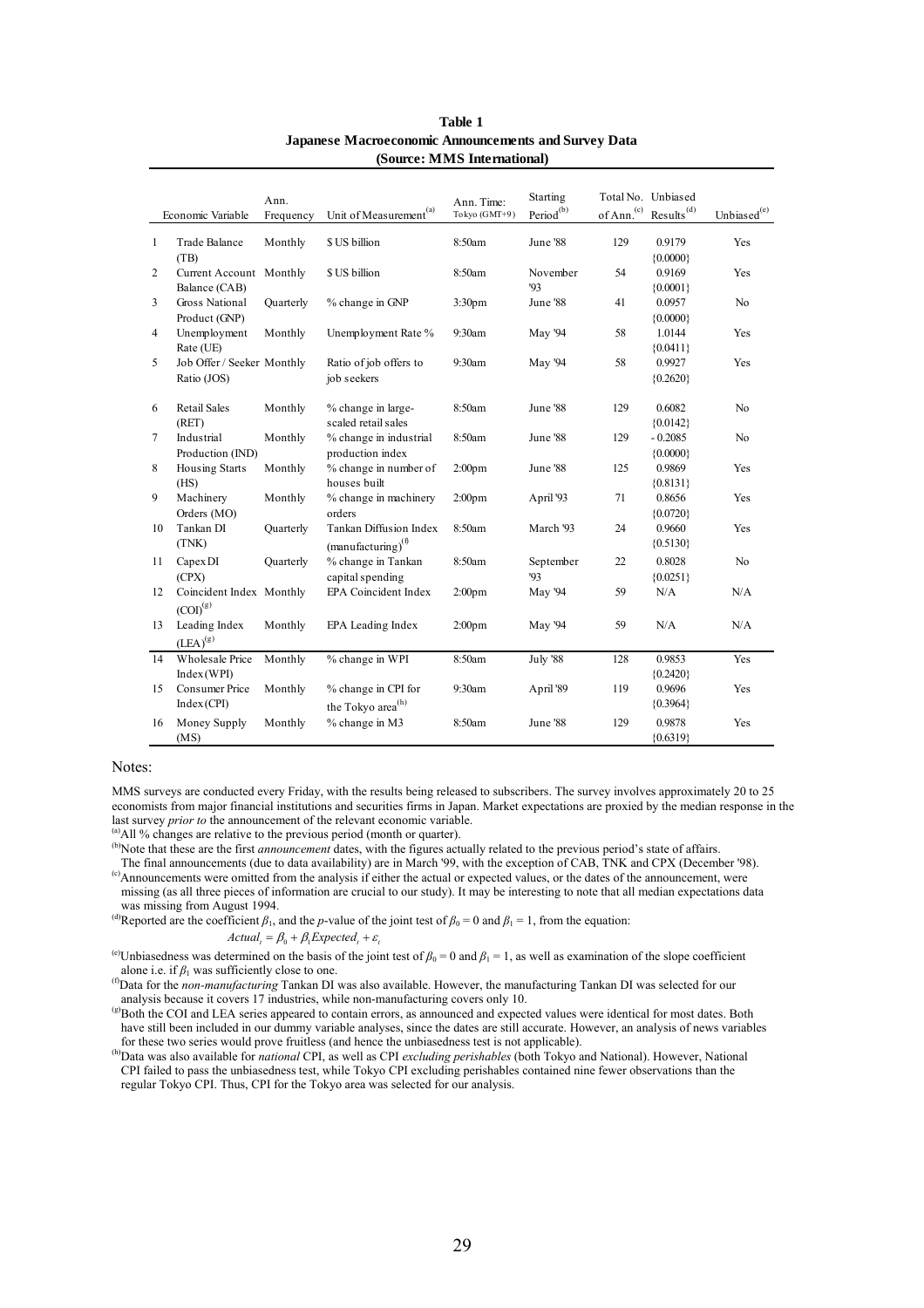| of the Japanese Financial Markets Returns |                                                       |                                       |                                  |  |  |  |  |
|-------------------------------------------|-------------------------------------------------------|---------------------------------------|----------------------------------|--|--|--|--|
|                                           | Yen/USD<br><b>Exchange Rate</b>                       | 3-mth Euroyen<br><b>Interest Rate</b> | Nikkei 225<br><b>Stock Index</b> |  |  |  |  |
|                                           | Summary statistics                                    |                                       |                                  |  |  |  |  |
| Mean                                      | $-0.0005$                                             | $-0.0014$                             | $-0.0086$                        |  |  |  |  |
| Variance                                  | 0.518                                                 | 0.0089                                | 1.9302                           |  |  |  |  |
| <b>Skewness</b>                           | $-0.5284$                                             | $-0.2648$                             | 0.3416                           |  |  |  |  |
| Excess kurtosis                           | 5.1189                                                | 20.7795                               | 5.1695                           |  |  |  |  |
|                                           | Tests of white noise <sup>(a)</sup>                   |                                       |                                  |  |  |  |  |
| $Q(20): \chi^2(20)$                       | 37.5476**                                             | 510.5173***                           | 51.8869***                       |  |  |  |  |
|                                           | ${0.0101}$                                            | ${0.0000}$                            | ${0.0001}$                       |  |  |  |  |
| $Q^2(20)$ : $\chi^2(20)$                  | 491.1669***                                           | 2368.286***                           | 644.7643***                      |  |  |  |  |
|                                           | ${0.0000}$                                            | ${0.0000}$                            | ${0.0000}$                       |  |  |  |  |
| E-N Joint test: $\chi^2(3)$               | 111.0090***                                           | 490.0200***                           | 125.0948***                      |  |  |  |  |
|                                           | ${0.0000}$                                            | ${0.0000}$                            | ${0.0000}$                       |  |  |  |  |
|                                           | Augmented Dickey-Fuller unit root test <sup>(b)</sup> |                                       |                                  |  |  |  |  |
| Trend and constant                        | $-25.017***$                                          | $-31.859***$                          | $-25.165***$                     |  |  |  |  |
| Lags                                      | 4                                                     | 4                                     | 4                                |  |  |  |  |

#### **Table 2 Statistical Properties of the Japanese Financial Markets Returns**

#### Notes:

\*, \*\* and \*\*\* indicate significance at the 10, 5 and 1% levels, respectively. Numbers in {…} are asymptotic *p*-values.

<sup>(a)</sup>Q(20) and Q<sup>2</sup>(20) are Ljung-Box Q-tests of serial correlation of returns and squared returns, up to the 20<sup>th</sup> order.

 E-N is the Engle-Ng's joint test of asymmetric volatility response. The test statistic is the joint significance of the regression of  $z_i^2$  on  $S_{i-1}^-$ ,  $S_{i-1}^-$  ·  $z_{i-1}$ , and  $S_{i-1}^+$  ·  $z_{i-1}$ , where

 $S_{t-1}^-$  takes the value of one when  $z_{t-1} < 0$ , and zero otherwise.  $S_{t-1}^+$  takes the value of one when  $z_{t-1} > 0$ , and zero otherwise. In this case,  $z_i = (R_i - \mu)/\sigma$ , where  $\mu$  and  $\sigma^2$  are the unconditional mean and variance of the returns.

<sup>(b)</sup>The Augmented Dickey-Fuller test statistic is for H<sub>0</sub>:  $\beta = 0$  in the equation:

$$
\Delta y_t = \alpha + \gamma t + \beta y_{t-1} + \sum_{i=1}^{Lags} \delta_i \Delta y_{t-1} + u_t
$$

 Lags of the tests were determined by the number of lagged dependent variables needed to yield white noise residuals at the 5%

level (using the Ljung-Box Q-test).

The Mackinnon (1991) critical value at the 1% level of significance is -3.9856.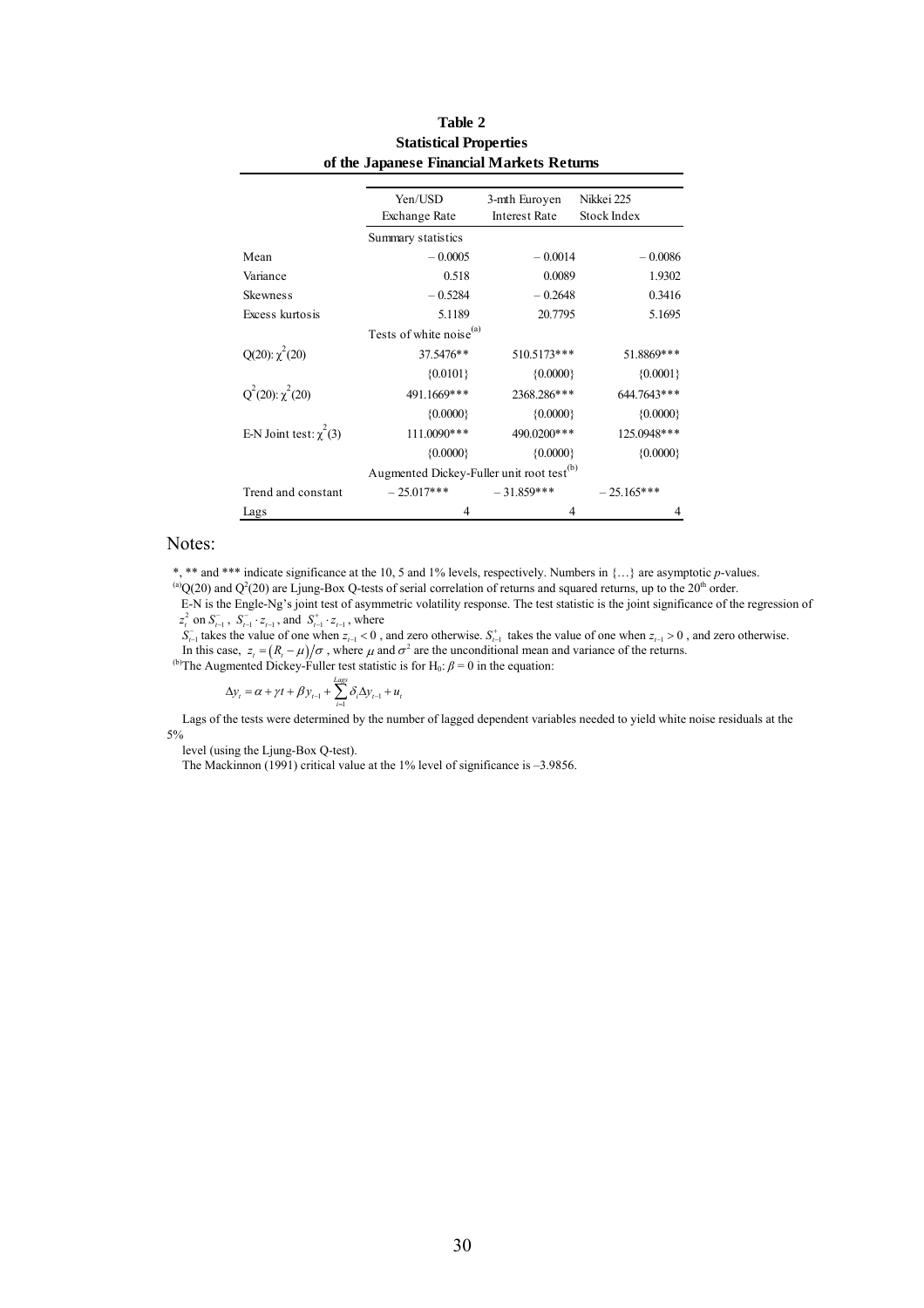|                           | The impact of Public information Refeases on the Ten/CSD Exchange Rate<br>Model 1 | Model 2            |              | Model 3                           |                      | Model 4                       |                      |
|---------------------------|-----------------------------------------------------------------------------------|--------------------|--------------|-----------------------------------|----------------------|-------------------------------|----------------------|
|                           | All Announcements                                                                 | Growth & Inflation |              | Individual Dummies <sup>(a)</sup> |                      | News Variables <sup>(b)</sup> |                      |
|                           | Coeff<br>p-value                                                                  | Coeff              | p-value      | Coeff                             | p-value              | Coeff                         | p-value              |
|                           | Panel A: Conditional Mean Equations                                               |                    |              |                                   |                      |                               |                      |
| $\alpha_c$                | $0.0106 \{0.1933\}$                                                               | $0.0298***$        | ${0.0000}$   |                                   | $0.0185 \{0.1355\}$  |                               | $0.0129 \{0.4079\}$  |
| $\alpha$ $_{\rm HOL}$     | $-0.0021 \{0.8181\}$                                                              | $-0.0114**$        | ${0.0162}$   |                                   | $-0.0078\{0.2890\}$  |                               | $-0.0038 \{0.7189\}$ |
| $\alpha$ $_{\rm ALL}$     | $-0.0232 \{0.5146\}$                                                              |                    |              |                                   |                      |                               |                      |
| $\alpha$ $_{\rm GROW}$    |                                                                                   | 0.0252             | ${0.1854}$   |                                   |                      |                               |                      |
| $\alpha$ $_{\rm{INFL}}$   |                                                                                   | $-0.0988***$       | ${0.0000}$   |                                   |                      |                               |                      |
| $a_{TB}$                  |                                                                                   |                    |              |                                   | $-0.0121 \{0.8344\}$ |                               | $-0.0008 \{0.1637\}$ |
| $\alpha$ <sub>CAB</sub>   |                                                                                   |                    |              |                                   | $-0.0047 \{0.9492\}$ | $0.0044***$ {0.0032}          |                      |
| $\alpha$ $_{\rm GNP}$     |                                                                                   |                    |              |                                   | $0.0521 \{0.5347\}$  |                               |                      |
| $\alpha_{\rm \,UE}$       |                                                                                   |                    |              | $0.3052***$ {0.0000}              |                      |                               | $-0.0853 \{0.7427\}$ |
| $\alpha_{\mathrm{JOS}}$   |                                                                                   |                    |              |                                   |                      |                               | $0.8742 \{0.7260\}$  |
| $\alpha$ <sub>RET</sub>   |                                                                                   |                    |              |                                   | $0.0316 \{0.5316\}$  |                               |                      |
| $\alpha$ $_{\rm IND}$     |                                                                                   |                    |              |                                   | $0.0503 \{0.3925\}$  |                               |                      |
| $\alpha$ <sub>HS</sub>    |                                                                                   |                    |              |                                   | $-0.0401 \{0.4018\}$ |                               | $0.0065 \{0.4663\}$  |
| $\alpha$ <sub>MO</sub>    |                                                                                   |                    |              |                                   | $0.0306 \{0.7905\}$  |                               | $0.0083 \{0.3444\}$  |
| $\alpha$ <sub>TNK</sub>   |                                                                                   |                    |              |                                   | $0.052 \{0.6861\}$   |                               | $-0.0283 \{0.1040\}$ |
| $\alpha$ $_{\rm LEA}$     |                                                                                   |                    |              |                                   | $0.0283 \{0.7195\}$  |                               |                      |
| $\alpha_{\rm~WPI}$        |                                                                                   |                    |              | $-0.1803***$                      | ${0.0001}$           |                               | $0.0264 \{0.8191\}$  |
| $\alpha_{\rm~CPI}$        |                                                                                   |                    |              | $-0.1353**$                       | ${0.0133}$           | $-0.1652*$ {0.0729}           |                      |
| $\alpha$ $_{\rm MS}$      |                                                                                   |                    |              |                                   | $-0.0157 \{0.7799\}$ |                               | $-0.0522 \{0.5782\}$ |
|                           | Panel B: Conditional Variance Equations                                           |                    |              |                                   |                      |                               |                      |
| $\beta_c$                 | $-0.3379***$ {0.0000}                                                             | $-0.3623***$       | ${0.0000}$   | $-0.3437***$ {0.0000}             |                      | $-0.2410***$ {0.0000}         |                      |
| $\beta_{\epsilon}$        | $-0.0049$<br>${0.6847}$                                                           | $-0.0051$          | ${0.6870}$   |                                   | $-0.0084\{0.4447\}$  | $-0.0018 \{0.7284\}$          |                      |
| $\beta_{\epsilon 2}$      | ${0.0000}$<br>$0.1313***$                                                         | $0.1405***$        | ${0.0000}$   | $0.1415***$ {0.0000}              |                      | $0.1118***$ {0.0000}          |                      |
| $\beta$ $_{\rm h}$        | ${0.0000}$<br>$0.9774***$                                                         | $0.9763***$        | ${0.0000}$   | $0.9766***$ {0.0000}              |                      | $0.9772***$ {0.0000}          |                      |
| $\beta$ <sub>HOL</sub>    | ${0.0000}$<br>$0.2205***$                                                         | $0.2374***$        | ${0.0000}$   | $0.2319***$ {0.0000}              |                      | $0.1509***$ {0.0000}          |                      |
| $\beta$ $_{\rm ALL}$      | $0.0467***$<br>${0.0000}$                                                         |                    |              |                                   |                      |                               |                      |
| $\beta_{\,\mathrm{GROW}}$ |                                                                                   | $0.0276***$        | $\{0.0000\}$ |                                   |                      |                               |                      |
| $\beta_{\text{ INFL}}$    |                                                                                   | $0.0600***$        | ${0.0000}$   |                                   |                      |                               |                      |
| $\beta_{\text{TB}}$       |                                                                                   |                    |              | $-0.2168***$ {0.0000}             |                      |                               | $-0.0007 \{0.2178\}$ |
| $\beta_{\text{ CAB}}$     |                                                                                   |                    |              |                                   | $0.0406 \{0.2820\}$  | $-0.0026***$ {0.0046}         |                      |
| $\beta_{\text{ GNP}}$     |                                                                                   |                    |              |                                   | $0.0583 \{0.2812\}$  |                               |                      |
| $\beta$ $_{\text{UE}}$    |                                                                                   |                    |              | $0.6189***$ {0.0000}              |                      |                               | $0.2358 \{0.2553\}$  |
| $\beta_{\,\rm{JOS}}$      |                                                                                   |                    |              |                                   |                      |                               | 3.1784 {0.2507}      |
| $\beta_{RET}$             |                                                                                   |                    |              | $-0.2645***$ {0.0000}             |                      |                               |                      |
| $\beta_{\text{ IND}}$     |                                                                                   |                    |              | $0.2346***$ {0.0000}              |                      |                               |                      |
| $\beta$ <sub>HS</sub>     |                                                                                   |                    |              | $-0.1654***$ {0.0000}             |                      | $0.0249***$ {0.0000}          |                      |
| $\beta_{\text{MO}}$       |                                                                                   |                    |              | $-0.1544***$ {0.0000}             |                      |                               | $0.0071 \{0.1384\}$  |
| $\beta_{\rm TNK}$         |                                                                                   |                    |              |                                   | $-0.0434 \{0.6842\}$ | $0.0247**$ {0.0280}           |                      |
| $\beta$ $_{\rm LEA}$      |                                                                                   |                    |              | $-0.2755***$ {0.0000}             |                      |                               |                      |
| $\beta_{\text{wpl}}$      |                                                                                   |                    |              | $0.1610***$ {0.0000}              |                      | $0.3295***$ $\{0.0000\}$      |                      |
| $\beta$ $_{\rm{CPI}}$     |                                                                                   |                    |              |                                   | $0.0275 \{0.3619\}$  |                               | $0.0528 \{0.4210\}$  |
| $\beta_{\rm \, MS}$       |                                                                                   |                    |              | $0.1748***$ {0.0000}              |                      |                               | $0.0819 \{0.1392\}$  |

| Table 3                                                                |  |
|------------------------------------------------------------------------|--|
| The Impact of Public Information Releases on the Yen/USD Exchange Rate |  |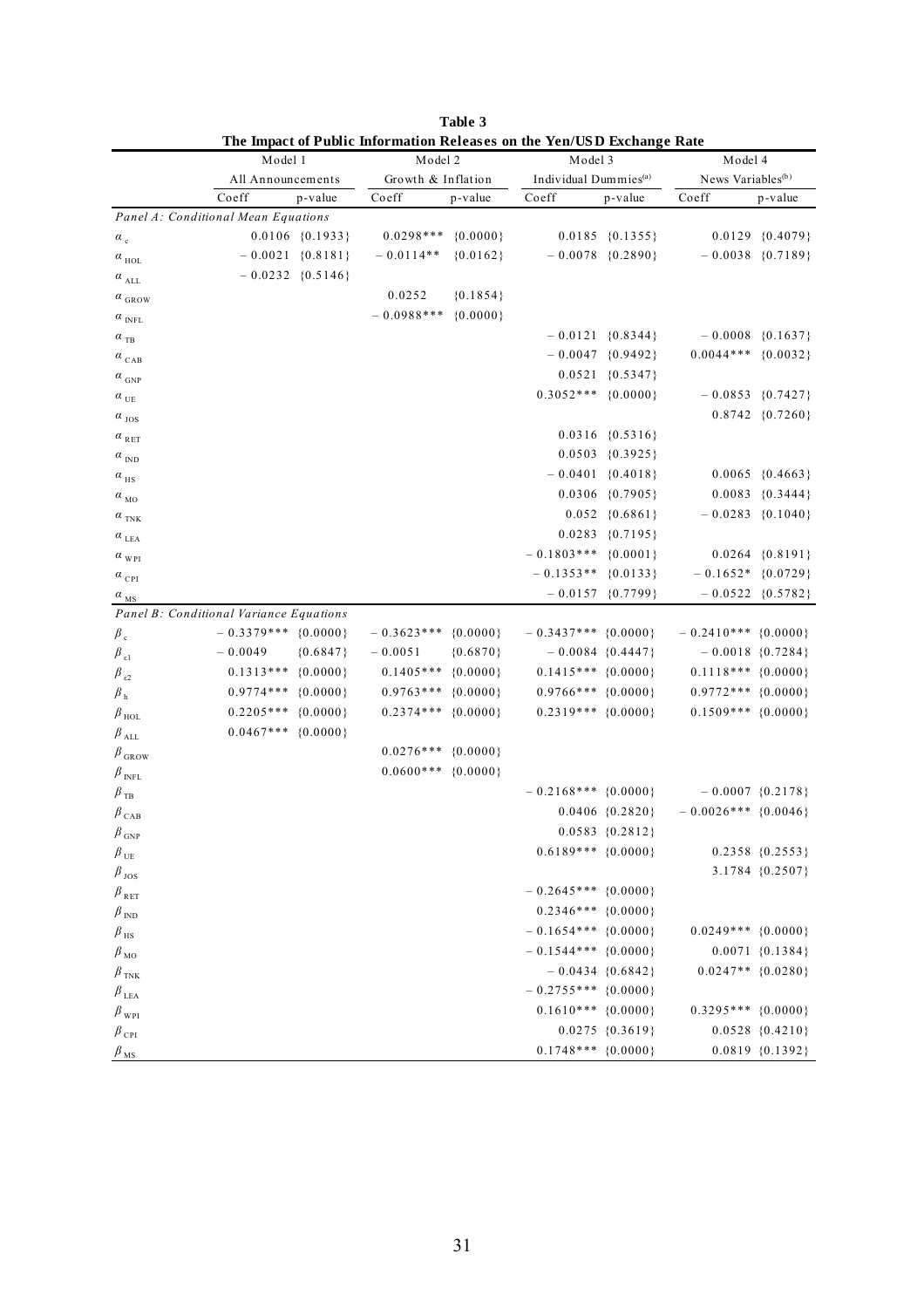| Table 3 (continued)                       |                                            |                               |                                      |                           |  |  |  |
|-------------------------------------------|--------------------------------------------|-------------------------------|--------------------------------------|---------------------------|--|--|--|
|                                           | Model 1<br>All Announcements               | Model 2<br>Growth & Inflation | Model 3<br><b>Individual Dummies</b> | Model 4<br>News Variables |  |  |  |
| Panel C: Diagnostics                      |                                            |                               |                                      |                           |  |  |  |
|                                           |                                            |                               |                                      |                           |  |  |  |
| $Log-L$                                   | $-274.6$                                   | $-271.0$                      | $-242.7$                             | $-265.4$                  |  |  |  |
| q                                         |                                            |                               |                                      | $\mathbf{0}$              |  |  |  |
|                                           | Tests of white noise for $z_t^{(c)}$       |                               |                                      |                           |  |  |  |
| Q(20)                                     | 26.7832                                    | 25.8128                       | 26.6078                              | 27.6307                   |  |  |  |
|                                           | ${0.1415}$                                 | ${0.1721}$                    | ${0.1467}$                           | ${0.1184}$                |  |  |  |
| $Q^2(20)$                                 | 16.9864                                    | 16.8438                       | 19.5367                              | 18.823                    |  |  |  |
|                                           | ${0.6536}$                                 | ${0.6631}$                    | ${0.4872}$                           | ${0.5333}$                |  |  |  |
| Joint test: E-N                           | 3.713                                      | 4.0873                        | 2.3348                               | 2.636                     |  |  |  |
|                                           | ${0.2942}$                                 | ${0.2522}$                    | ${0.5059}$                           | ${0.4512}$                |  |  |  |
|                                           | Joint tests of significance <sup>(d)</sup> |                               |                                      |                           |  |  |  |
| H <sub>0</sub> : $\alpha_i = 0$           | 0.4247                                     | 21.8272***                    | 49.1912***                           | 41.6121***                |  |  |  |
|                                           | ${0.5146}$                                 | ${0.0000}$                    | ${0.0000}$                           | ${0.0000}$                |  |  |  |
| H <sub>0</sub> : $\beta_i = 0$            | 183.7106***                                | 39.4582***                    | 15452.64***                          | 286.7108***               |  |  |  |
|                                           | ${0.0000}$                                 | ${0.0000}$                    | ${0.0000}$                           | ${0.0000}$                |  |  |  |
| H <sub>0</sub> : $\alpha_i = \beta_i = 0$ | 197.9519***                                | 52.5575***                    | 18447.14***                          | 328.8059***               |  |  |  |
|                                           | ${0.0000}$                                 | ${0.0000}$                    | ${0.0000}$                           | ${0.0000}$                |  |  |  |
|                                           |                                            |                               |                                      |                           |  |  |  |

 $^{(a)}$ Since TNK & CPX are announced on the same days, one dummy has been dropped.

Similarly, COI & LEA are announced on the same days, as are UE and JOS.

(b)Only the announcement series with unbiased expectations are included in this regression.

\*, \*\* and \*\*\* indicate significance at the 10, 5 and 1% levels respectively.

q is the number of MA lags required to remove serial correlations and sign bias of *z*t.

<sup>(c)</sup>Q(20) and Q<sup>2</sup>(20) are Q-tests of serial correlations of  $z_t$  and  $z_t$ <sup>2</sup> respectively.

E-N is Engle-Ng's joint test of asymmetry volatility.

(d)Hypothesis testings include joint significance tests of news effects on the mean, conditional variance, and on both mean and variance.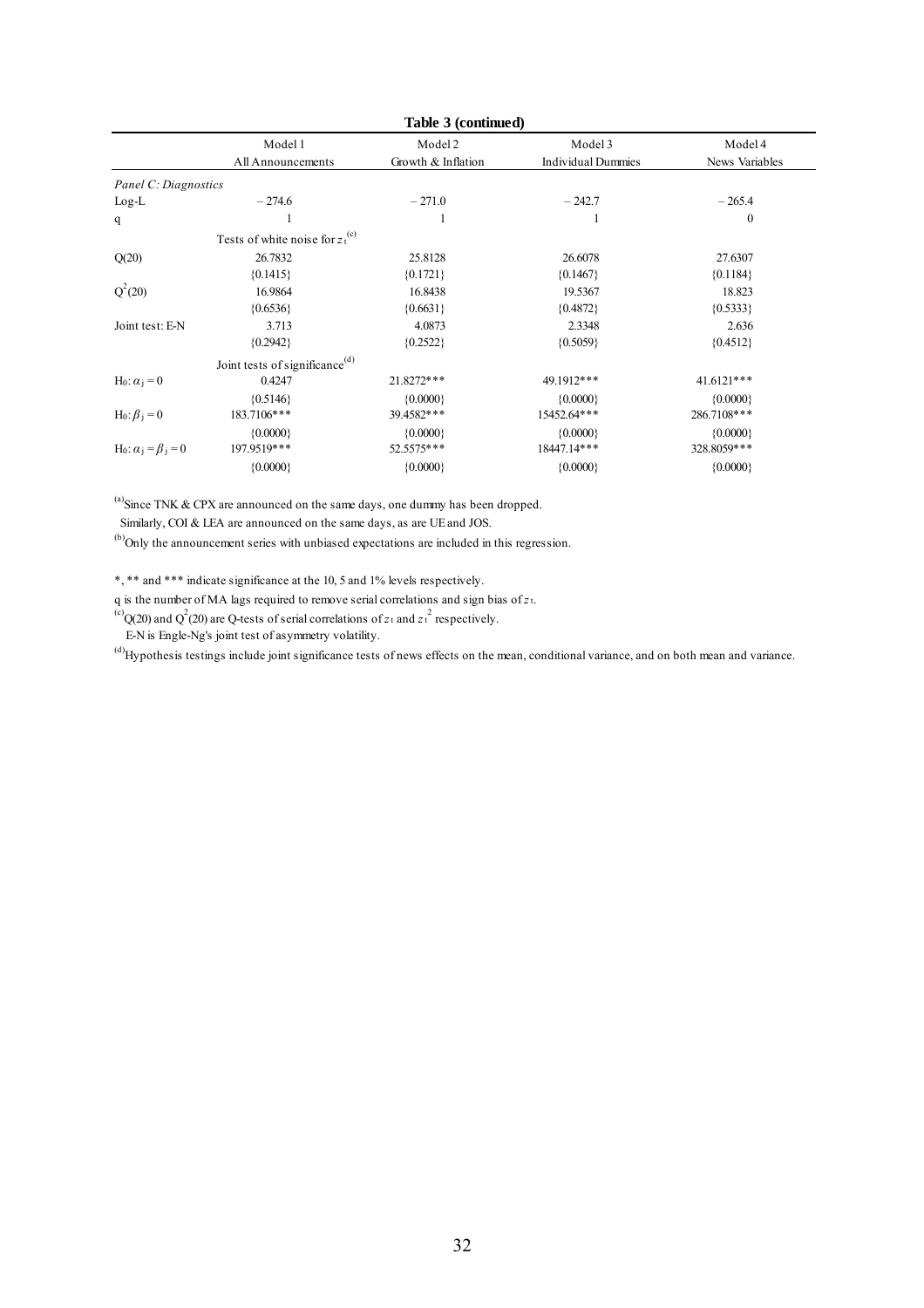|                          | Model 1                                 |              | Model 2            |            | The impact of Public information Releases on the 3-mth Euroyen interest Rate<br>Model 3 |            | Model 4                       |                     |
|--------------------------|-----------------------------------------|--------------|--------------------|------------|-----------------------------------------------------------------------------------------|------------|-------------------------------|---------------------|
|                          | All Announcements                       |              | Growth & Inflation |            | Individual Dummies <sup>(a)</sup>                                                       |            | News Variables <sup>(b)</sup> |                     |
|                          | Coeff                                   | p-value      | Coeff              | p-value    | Coeff                                                                                   | p-value    | Coeff                         | p-value             |
|                          | Panel A: Conditional Mean Equations     |              |                    |            |                                                                                         |            |                               |                     |
| $\alpha_c$               | $0.0027***$ {0.0000}                    |              | $-0.0013***$       | ${0.0007}$ | $0.0039***$                                                                             | ${0.0000}$ | $0.0021***$                   | ${0.0000}$          |
| $\alpha$ <sub>HOL</sub>  | $-0.0025***$                            | ${0.0000}$   | $0.0006**$         | ${0.0294}$ | $-0.0017***$                                                                            | ${0.0000}$ | $-0.0019***$                  | ${0.0000}$          |
| $\alpha$ <sub>ALL</sub>  | $-0.0041***$                            | ${0.0000}$   |                    |            |                                                                                         |            |                               |                     |
| $\alpha$ <sub>GROW</sub> |                                         |              | $-0.0021$          | ${0.2043}$ |                                                                                         |            |                               |                     |
| $\alpha$ $_{\rm INFL}$   |                                         |              | $-0.0082***$       | ${0.0001}$ |                                                                                         |            |                               |                     |
| $\alpha$ $_{\rm TB}$     |                                         |              |                    |            | $0.0112***$                                                                             | ${0.0028}$ |                               | $0.0000 \{0.4772\}$ |
| $\alpha$ $_{\rm CAB}$    |                                         |              |                    |            | $-0.0316***$                                                                            | ${0.0000}$ | $-0.0007***$                  | ${0.0000}$          |
| $\alpha$ <sub>GNP</sub>  |                                         |              |                    |            | 0.0021                                                                                  | ${0.7448}$ |                               |                     |
| $\alpha$ <sub>UE</sub>   |                                         |              |                    |            | $0.0272***$                                                                             | ${0.0000}$ | $-0.0121$                     | ${0.6892}$          |
| $\alpha$ <sub>JOS</sub>  |                                         |              |                    |            |                                                                                         |            | $-0.7647***$                  | ${0.0082}$          |
| $\alpha$ $_{\rm{RET}}$   |                                         |              |                    |            | $-0.0012$                                                                               | ${0.6404}$ |                               |                     |
| $\alpha$ $_{\rm IND}$    |                                         |              |                    |            | 0.0039                                                                                  | ${0.1310}$ |                               |                     |
| $\alpha$ $_{\rm HS}$     |                                         |              |                    |            | $-0.0206***$                                                                            | ${0.0000}$ | $0.0021***$                   | ${0.0001}$          |
| $\alpha$ <sub>MO</sub>   |                                         |              |                    |            | $-0.0165***$                                                                            | ${0.0015}$ | $-0.0006**$                   | ${0.0302}$          |
| $\alpha$ $_{\rm TNK}$    |                                         |              |                    |            | $-0.0119$                                                                               | ${0.1904}$ | $-0.0002$                     | ${0.8513}$          |
| $\alpha$ $_{\rm LEA}$    |                                         |              |                    |            | $-0.0013$                                                                               | ${0.8177}$ |                               |                     |
| $\alpha_{\rm~WPI}$       |                                         |              |                    |            | $-0.0003$                                                                               | ${0.9326}$ | $-0.0113$                     | ${0.1758}$          |
| $\alpha_{\rm\,CPI}$      |                                         |              |                    |            | $-0.0141***$                                                                            | ${0.0000}$ | $0.0286***$                   | ${0.0000}$          |
| $\alpha$ <sub>MS</sub>   |                                         |              |                    |            | $-0.0086**$                                                                             | ${0.0244}$ | $-0.0108$                     | ${0.1667}$          |
|                          | Panel B: Conditional Variance Equations |              |                    |            |                                                                                         |            |                               |                     |
| $\beta_c$                | $-0.2823***$ {0.0000}                   |              | $-0.2556***$       | ${0.0000}$ | $-0.3752***$                                                                            | ${0.0000}$ | $-0.5214***$                  | ${0.0000}$          |
| $\beta_{\epsilon 1}$     | $0.0306***$                             | ${0.0002}$   | $0.0409***$        | ${0.0077}$ | $0.0588***$                                                                             | ${0.0004}$ | $0.0600***$                   | ${0.0069}$          |
| $\beta_{\epsilon 2}$     | $0.2128***$                             | ${0.0000}$   | $0.1971***$        | ${0.0000}$ | $0.3080***$                                                                             | ${0.0000}$ | $0.2887***$                   | ${0.0000}$          |
| $\beta$ <sub>h</sub>     | $0.9573***$                             | ${0.0000}$   | 0.9666***          | ${0.0000}$ | $0.9490***$                                                                             | ${0.0000}$ | $0.9408***$                   | ${0.0000}$          |
| $\beta$ $_{\rm HOL}$     | $0.0317***$                             | ${0.0000}$   | $0.0833***$        | ${0.0000}$ | $0.0838***$                                                                             | ${0.0000}$ | $0.1587***$                   | ${0.0000}$          |
| $\beta$ all              | $0.1561***$                             | $\{0.0000\}$ |                    |            |                                                                                         |            |                               |                     |
| $\beta_{\rm\,GROW}$      |                                         |              | $0.0241***$        | ${0.0000}$ |                                                                                         |            |                               |                     |
| $\beta$ $_{\rm{INFL}}$   |                                         |              | $-0.0896***$       | ${0.0000}$ |                                                                                         |            |                               |                     |
| $\beta_{\mathrm{TB}}$    |                                         |              |                    |            | $0.2948***$                                                                             | ${0.0000}$ | $-0.0004$                     | ${0.4793}$          |
| $\beta_{\rm\, CAB}$      |                                         |              |                    |            | $0.4134***$                                                                             | ${0.0072}$ | $0.0110***$                   | ${0.0000}$          |
| $\beta$ $_{\rm GNP}$     |                                         |              |                    |            | $-0.1208*$                                                                              | ${0.0898}$ |                               |                     |
| $\beta_{UE}$             |                                         |              |                    |            | $-0.2308***$                                                                            | ${0.0000}$ | $-2.0734***$ {0.0000}         |                     |
| $\beta_{\text{JOS}}$     |                                         |              |                    |            |                                                                                         |            | 5.9966*** {0.0021}            |                     |
| $\beta$ $_{\rm{RET}}$    |                                         |              |                    |            | $0.3738***$                                                                             | ${0.0000}$ |                               |                     |
| $\beta$ $_{\rm IND}$     |                                         |              |                    |            | $0.3001***$                                                                             | ${0.0000}$ |                               |                     |
| $\beta_{\,\rm HS}$       |                                         |              |                    |            | $-0.4255***$                                                                            | ${0.0000}$ | $-0.0294***$                  | ${0.0000}$          |
| $\beta$ $_{\rm MO}$      |                                         |              |                    |            | $-0.0774*$                                                                              | ${0.0951}$ | $-0.0174***$                  | ${0.0027}$          |
| $\beta$ $_{\rm TNK}$     |                                         |              |                    |            | $-0.4950**$                                                                             | ${0.0183}$ | $-0.0278*$                    | ${0.0741}$          |
| $\beta$ $_{\rm LEA}$     |                                         |              |                    |            | $0.0977***$                                                                             | ${0.0019}$ |                               |                     |
| $\beta_{\rm~WPI}$        |                                         |              |                    |            | $-0.0894***$                                                                            | ${0.0002}$ | $0.4208***$                   | ${0.0000}$          |
| $\beta_{\rm\,CPI}$       |                                         |              |                    |            | $0.1673***$                                                                             | ${0.0000}$ | $0.5496***$                   | ${0.0000}$          |
| $\beta$ $_{\rm MS}$      |                                         |              |                    |            | $0.1367***$                                                                             | ${0.0000}$ | $0.5522***$                   | ${0.0000}$          |

| Table 4                                                                      |
|------------------------------------------------------------------------------|
| The Impact of Public Information Releases on the 3-mth Euroven Interest Rate |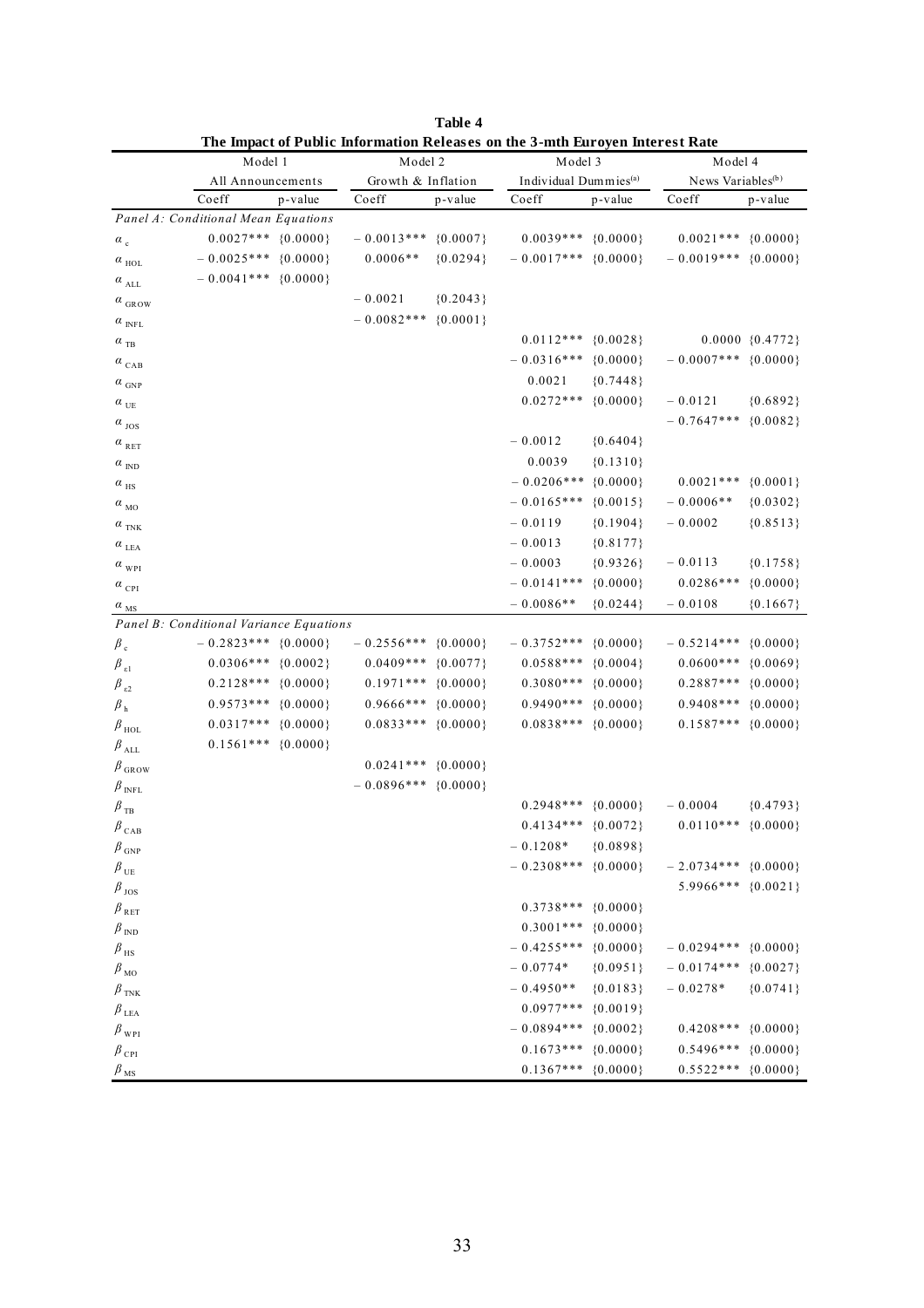| Table 4 (continued)                                   |                                            |                    |                           |                |  |  |  |
|-------------------------------------------------------|--------------------------------------------|--------------------|---------------------------|----------------|--|--|--|
|                                                       | Model 1                                    | Model 2            | Model 3                   | Model 4        |  |  |  |
|                                                       | All Announcements                          | Growth & Inflation | <b>Individual Dummies</b> | News Variables |  |  |  |
| Panel C: Diagnostics                                  |                                            |                    |                           |                |  |  |  |
| $Log-L$                                               | 6514.9                                     | 6513.9             | 6591.8                    | 6565.3         |  |  |  |
| q                                                     | 12                                         | 7                  | 12                        | 12             |  |  |  |
|                                                       | Tests of white noise for $z_t^{(c)}$       |                    |                           |                |  |  |  |
| Q(20)                                                 | 22.004                                     | 27.7347            | 22.2216                   | 20.3172        |  |  |  |
|                                                       | ${0.3403}$                                 | ${0.1158}$         | ${0.3286}$                | ${0.4383}$     |  |  |  |
| $Q^2(20)$                                             | 13.4697                                    | 12.7848            | 11.3434                   | 7.7029         |  |  |  |
|                                                       | ${0.8563}$                                 | ${0.8864}$         | ${0.9368}$                | ${0.9937}$     |  |  |  |
| E-N Joint test                                        | 1.8785                                     | 1.1366             | 0.8366                    | 1.4613         |  |  |  |
|                                                       | ${0.5980}$                                 | ${0.7683}$         | ${0.8407}$                | ${0.6912}$     |  |  |  |
|                                                       | Joint tests of significance <sup>(d)</sup> |                    |                           |                |  |  |  |
| H <sub>0</sub> : $\alpha_i = 0$                       | 79.7252***                                 | 23.7164***         | 713.0709***               | 474.8213***    |  |  |  |
|                                                       | ${0.0000}$                                 | ${0.0000}$         | ${0.0000}$                | ${0.0000}$     |  |  |  |
| H <sub>0</sub> : $\beta$ <sub>j</sub> = 0             | 6223.436***                                | 197.0840***        | 9908.239***               | 4755.427***    |  |  |  |
|                                                       | ${0.0000}$                                 | ${0.0000}$         | ${0.0000}$                | ${0.0000}$     |  |  |  |
| H <sub>0</sub> : $\alpha_1 = \beta_1 = 0$ 11666.58*** |                                            | 3177.308***        | 13292.62***               | 6439.793***    |  |  |  |
|                                                       | ${0.0000}$                                 | ${0.0000}$         | ${0.0000}$                | ${0.0000}$     |  |  |  |

(a), (b), (c), (d): See the notes in Table 3.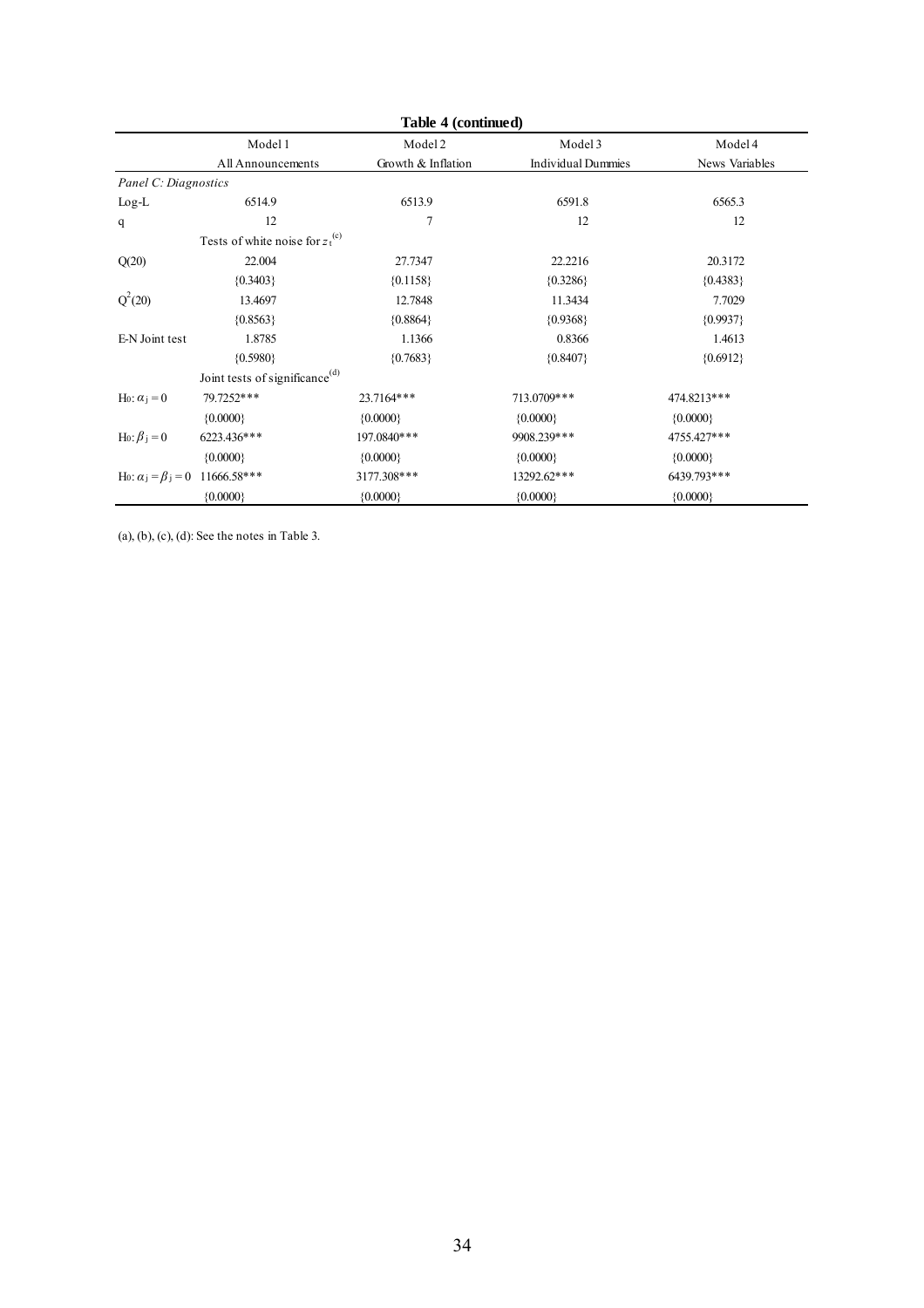|                                         | THE Impact of I gone Implination iceleases on the Furner 225 mack<br>Model 1 |            | Model 2            |                      | Model 3                           |              | Model 4                       |                      |
|-----------------------------------------|------------------------------------------------------------------------------|------------|--------------------|----------------------|-----------------------------------|--------------|-------------------------------|----------------------|
|                                         | All Announcements                                                            |            | Growth & Inflation |                      | Individual Dummies <sup>(a)</sup> |              | News Variables <sup>(b)</sup> |                      |
|                                         | Coeff                                                                        | p-value    | Coeff              | p-value              | Coeff                             | p-value      | Coeff                         | p-value              |
| Panel A: Conditional Mean Equations     |                                                                              |            |                    |                      |                                   |              |                               |                      |
| $\alpha$ c                              | $0.0457***$                                                                  | ${0.0005}$ | $0.0980***$        | ${0.0000}$           | $0.0702$ ***                      | ${0.0053}$   | $0.0764***$                   | ${0.0000}$           |
| $\alpha$ HOL                            | $-0.0266$ ***                                                                | ${0.0002}$ | $-0.0554***$       | ${0.0000}$           | $-0.0439***$                      | ${0.0008}$   | $-0.0447***$                  | ${0.0002}$           |
| $\alpha$ ALL                            | $-0.0007$                                                                    | ${0.9825}$ |                    |                      |                                   |              |                               |                      |
| $\alpha$ GROW                           |                                                                              |            |                    | $0.0234 \{0.4592\}$  |                                   |              |                               |                      |
| $\alpha$ INFL                           |                                                                              |            |                    | $-0.0264 \{0.7750\}$ |                                   |              |                               |                      |
| $\alpha$ tb                             |                                                                              |            |                    |                      | $-0.0564$                         | ${0.3780}$   | $-0.0025**$ {0.0131}          |                      |
| $\alpha$ CAB                            |                                                                              |            |                    |                      | 0.0255                            | ${0.8599}$   |                               | $-0.0017 \{0.4475\}$ |
| $\alpha$ GNP                            |                                                                              |            |                    |                      | $-0.0136$                         | ${0.8795}$   |                               |                      |
| $\alpha$ ue                             |                                                                              |            |                    |                      | $-0.1888$                         | ${0.2019}$   |                               | $-0.0835 \{0.9071\}$ |
| $\alpha$ jos                            |                                                                              |            |                    |                      |                                   |              |                               | 5.1723 {0.1883}      |
| $\alpha$ RET                            |                                                                              |            |                    |                      | $0.1792**$                        | ${0.0254}$   |                               |                      |
| $\alpha_{\rm IND}$                      |                                                                              |            |                    |                      | $-0.0828$                         | ${0.2422}$   |                               |                      |
| $\alpha$ HS                             |                                                                              |            |                    |                      | $0.1717***$                       | ${0.0007}$   |                               | $0.0032 \{0.8454\}$  |
| $\alpha$ <sub>MO</sub>                  |                                                                              |            |                    |                      | $-0.0273$                         | ${0.7927}$   |                               | $0.0074 \{0.6955\}$  |
| $\alpha$ TNK                            |                                                                              |            |                    |                      | 0.2239                            | ${0.3698}$   |                               | $0.0084 \{0.7264\}$  |
| $\alpha$ LEA                            |                                                                              |            |                    |                      | $-0.1203$                         | ${0.3315}$   |                               |                      |
| $\alpha$ WPI                            |                                                                              |            |                    |                      | $0.0917*$                         | ${0.0521}$   |                               | $0.0823 \{0.6553\}$  |
| $\alpha$ CPI                            |                                                                              |            |                    |                      | $-0.0893$                         | ${0.3450}$   |                               | $0.0822 \{0.6537\}$  |
| $\alpha$ <sub>MS</sub>                  |                                                                              |            |                    |                      | $-0.0674$                         | ${0.2509}$   |                               | 0.0009 {0.9942}      |
| Panel B: Conditional Variance Equations |                                                                              |            |                    |                      |                                   |              |                               |                      |
| $\beta$ c                               | $-0.4345***$                                                                 | ${0.0000}$ | $-0.3750***$       | ${0.0000}$           | $-0.3814***$                      | $\{0.0000\}$ | $-0.3276***$                  | $\{0.0000\}$         |
| $\beta_{\varepsilon 1}$                 | $-0.1035***$                                                                 | ${0.0000}$ | $-0.1016***$       | ${0.0000}$           | $-0.1026***$                      | $\{0.0000\}$ | $-0.1055***$                  | ${0.0000}$           |
| $β$ ε2                                  | $0.1818***$                                                                  | ${0.0000}$ | $0.1724***$        | ${0.0000}$           | $0.1693***$                       | ${0.0000}$   | $0.1811***$                   | ${0.0000}$           |
| $\beta$ h                               | $0.9773***$                                                                  | ${0.0000}$ | $0.9788***$        | ${0.0000}$           | $0.9804***$                       | ${0.0000}$   | $0.9797***$                   | ${0.0000}$           |
| $\beta$ HOL                             | $0.2890***$                                                                  | ${0.0000}$ | $0.2511***$        | ${0.0000}$           | $0.2576***$                       | $\{0.0000\}$ | $0.2348***$                   | ${0.0000}$           |
| $\beta$ all                             | $0.0953***$                                                                  | ${0.0000}$ |                    |                      |                                   |              |                               |                      |
| $\beta$ GROW                            |                                                                              |            | $0.0752***$        | ${0.0000}$           |                                   |              |                               |                      |
| $\beta$ INFL                            |                                                                              |            | $0.0467***$        | ${0.0000}$           |                                   |              |                               |                      |
| $\beta$ tb                              |                                                                              |            |                    |                      | $0.1921***$                       | ${0.0007}$   | $-0.0005$                     | ${0.3127}$           |
| $\beta$ CAB                             |                                                                              |            |                    |                      | $0.1714**$                        | ${0.0305}$   |                               | $0.0009 \{0.6165\}$  |
| $\beta$ GNP                             |                                                                              |            |                    |                      | $0.1848*$                         | ${0.0629}$   |                               |                      |
| $\beta$ ue                              |                                                                              |            |                    |                      | 0.0886                            | ${0.2729}$   |                               | $0.1819 \{0.5680\}$  |
| $\beta$ jos                             |                                                                              |            |                    |                      |                                   |              |                               | 1.488 {0.1368}       |
| $\beta$ ret                             |                                                                              |            |                    |                      | $0.1300*$                         | ${0.0567}$   |                               |                      |
| $\beta$ IND                             |                                                                              |            |                    |                      | $-0.2037***$                      | ${0.0090}$   |                               |                      |
| $\beta$ <sub>HS</sub>                   |                                                                              |            |                    |                      | 0.1451                            | ${0.1180}$   |                               | 0.0067 {0.3455}      |
| $\beta$ <sub>MO</sub>                   |                                                                              |            |                    |                      | $-0.1916**$                       | ${0.0321}$   |                               | $-0.0039\{0.6068\}$  |
| $\beta$ tnk                             |                                                                              |            |                    |                      | $0.4396***$                       | ${0.0000}$   |                               | $0.0215*$ {0.0900}   |
| $\beta$ lea                             |                                                                              |            |                    |                      | $-0.0051$                         | ${0.9337}$   |                               |                      |
| $\beta$ wpi                             |                                                                              |            |                    |                      | $0.1583**$                        | ${0.0169}$   |                               | $-0.0459 \{0.5021\}$ |
| $\beta$ CPI                             |                                                                              |            |                    |                      | $-0.1207***$                      | ${0.0064}$   | $-0.3112***$ {0.0000}         |                      |
| $\beta$ <sub>MS</sub>                   |                                                                              |            |                    |                      | $-0.0175$                         | ${0.8297}$   | $0.1224**$ {0.0193}           |                      |

| Table 5                                                           |  |
|-------------------------------------------------------------------|--|
| The Impact of Public Information Releases on the Nikkei 225 Index |  |